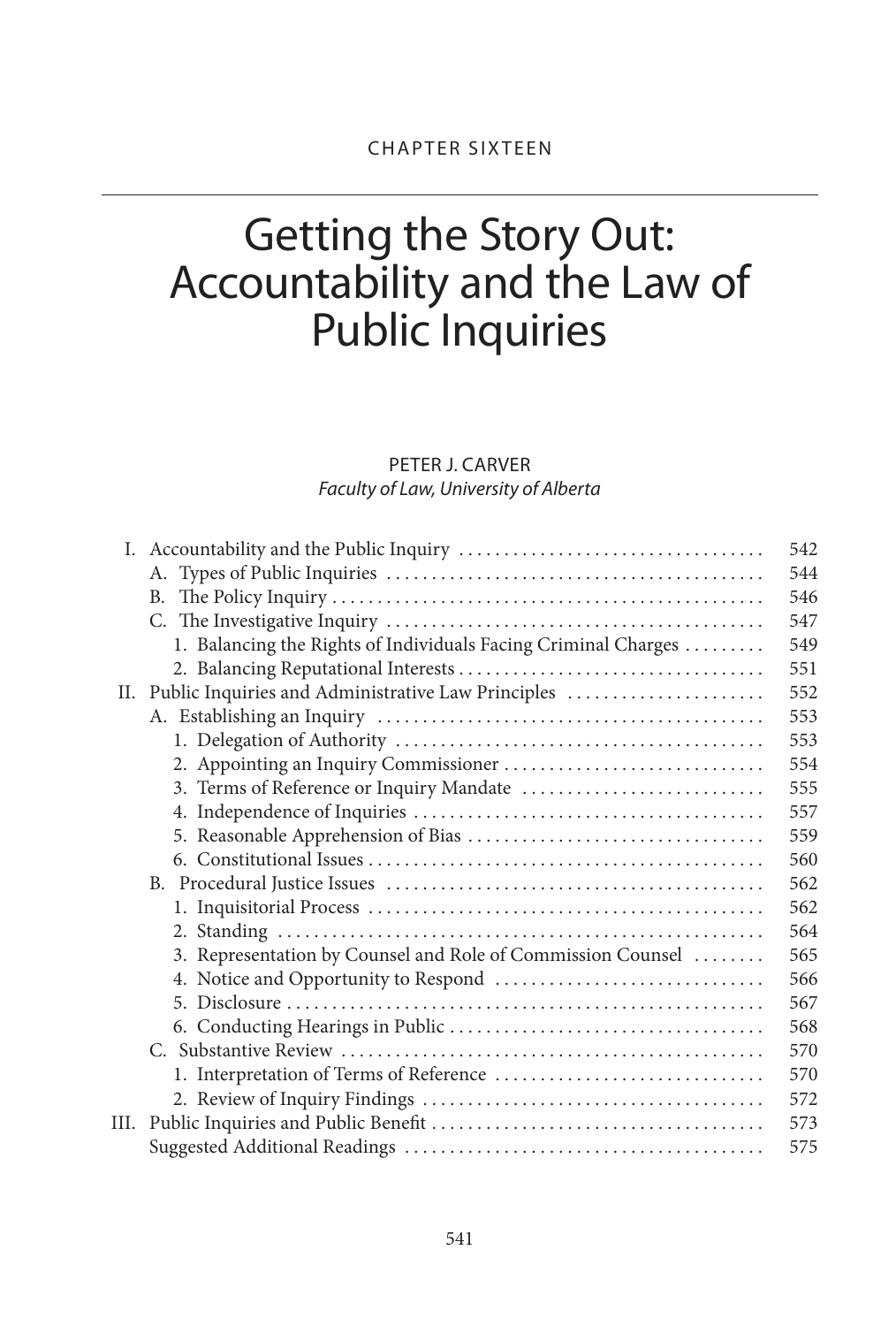## **I. Accountability and the Public Inquiry**

<span id="page-1-0"></span>On December 9, 2007, a jury in New Westminster, B.C. convicted Robert William Pickton of six counts of murder with respect to women who had gone missing from Vancouver's notorious downtown eastside area over the previous several years. During the trial, the jury heard a recording in which Pickton boasted to a jailhouse informant that he had actually killed 49 women. Investigators who pored over Pickton's farm property identified the DNA of 32 missing women in all. It is widely believed that Pickton is the most prolific serial killer in Canadian history. The criminal conviction of Robert Pickton, and the appeals that upheld the conviction over the subsequent four years, closed one chapter in this tragic story.1

The disappearance of dozens of women from the Vancouver area between 1995 and 2002 had not gone unnoticed during that time. Family members and friends of the women, many of them of aboriginal descent, pressed the Vancouver police department throughout this period to step up its efforts to find out what was happening and to treat the unprecedented phenomenon as a serious criminal matter. The police repeatedly responded that because most of the women were known to be drug addicts and sex trade workers, their disappearances represented nothing more than the comings and goings of a transient population. This continued even after an internationally known profiler on the Vancouver police force concluded that the number of women involved suggested that a serial killer was at work, and after Pickton had been charged with attempted murder of a woman in the late 1990s in circumstances similar to many of the disappearances.2 As time passed, the friends and family members of the missing women became a unified and vocal advocacy group. However, it was only when the search of Pickton's farm following his arrest in 2002 on weapons charges turned up effects and remains of some of the women that it dawned on everyone, including police, that family members' worst fears had been well founded.

The criminal trial brought a degree of accountability to Robert Pickton for his acts. It was not, however, directed at making accountable the public officials and systems that appeared to have failed so badly in protecting women in Vancouver's downtown eastside. Accountability means many different things. One meaning is that persons who have harmed others by their actions will be found responsible and made to "pay for" the harm they caused, through punishment or paying compensation. The justice system is the social institution designed to achieve accountability in this sense. Legal accountability through the justice system is directed at wrongdoing defined in advance by established norms of behaviour. It involves a retrospective inquiry into past events. To the degree that legal accountability is concerned with the future, it is limited to remediating the harm caused by and between the individuals involved. The model is adversarial in that it assumes a contest between two or more parties seeking to prove different versions of facts and law. Coercive in nature, the model builds in many protections for the individual. These include strict rules for ensuring that only evidence relevant to the question of liability is received, and that the onus of proving liability is placed on the alleging party.

Stevie Cameron, *On the Farm: Robert William Pickton and the Tragic Story of Vancouver's Missing Women* (Toronto: Vintage Canada, 2010).

<sup>2</sup> The charges were stayed by the Crown purportedly because of the victim's failure to appear in court (*ibid.* at 158). This matter forms part of the missing women inquiry's mandate.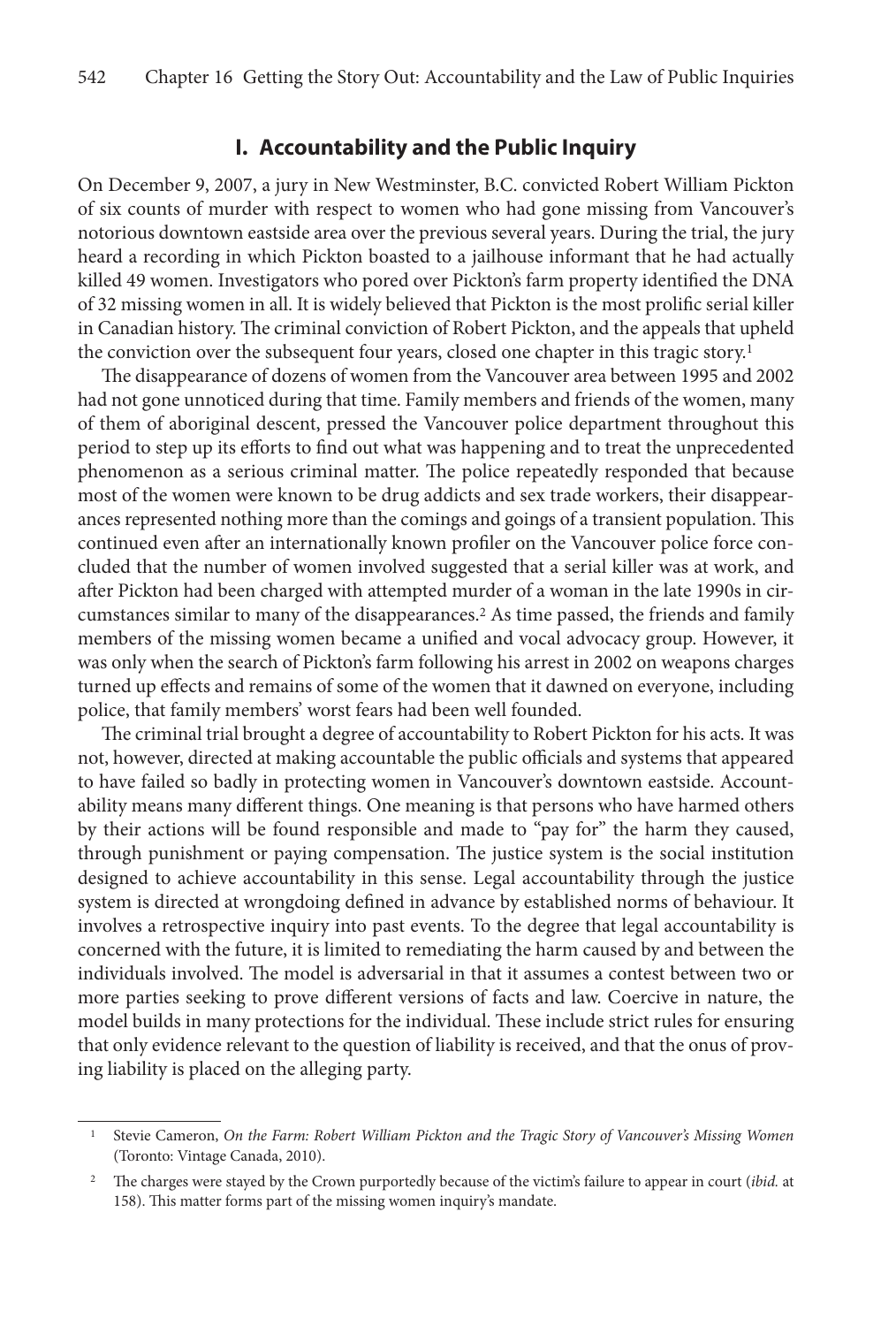#### I. Accountability and the Public Inquiry 543

What the family members of the missing women, and indeed much of the public, wanted following the Pickton trial was a different kind of accountability. They wanted answers to questions about what police, prosecution, and other officials had done before and during the missing women investigation. Had sufficient resources been devoted to the investigation in a timely way? Did the Vancouver police and the Royal Canadian Mounted Police (RCMP) communicate with each other in an effective manner and share leads? How had police responded to tips they received about Mr. Pickton well before his arrest? Did bureaucratic infighting interfere with investigative work? Were women living in the downtown eastside, especially aboriginal women, systemically devalued? And most important, what steps could be taken to reduce or eliminate the chances that something so awful could ever happen again? These questions called for accountability in the sense of "getting the story out," of finding out who did what and when and why, and how similar events should be handled in the future. Historically, in Canada, an important mechanism for achieving accountability in this sense has been the public inquiry. Justice Cory of the Supreme Court of Canada described the difference between an inquiry and liability-based proceedings in these terms:

A commission of inquiry is neither a criminal trial nor a civil action for the determination of liability. It cannot establish either criminal culpability or civil responsibility for damages. Rather, an inquiry is an investigation into an issue, event or series of events. The findings of a commissioner relating to that investigation are simply findings of fact and statements of opinion reached by the commissioner at the end of the inquiry. They are unconnected to normal legal criteria. They are based upon and flow from a procedure which is not bound by the evidentiary or procedural rules of a courtroom. There are no legal consequences attached to the determinations of a commissioner. They are not enforceable and do not bind courts considering the same subject matter.3

In September 2010, the government of British Columbia issued an order in council creating the Commission of Inquiry into the Missing Women, to be headed by retired Justice and former Attorney General Wally Oppal. The inquiry's public hearings commenced in late 2011. Its report is scheduled to be released at the end of October 2012, just before the publication of this volume. Throughout this chapter, reference will be made to the missing women inquiry to illustrate various points.4

There are two principal reasons for including a discussion of public inquiries in an introductory text on administrative law. First, both administrative law and public inquiries serve the important function of making government operations transparent and responsible to the public. As a mode of accountability, however, judicial review suffers from some of the limitations of most formal legal processes. Its focus is generally directed at specific acts of governmental decision making. Remedies in judicial review are rarely systemic, and frequently go only so far as to require that decision-makers start their process over again. On the policy level, judicial review is generally silent. It is therefore worth considering public

<sup>3</sup> *Canada (Attorney General) v. Canada (Commission of Inquiry on the Blood System)*, [1997] 3 S.C.R. 440 at para. 34 [*Krever Commission*].

As you make your way through the chapter, you may find it helpful to refer to the commission's website: Missing Women Commission of Inquiry <<http://www.missingwomeninquiry.ca>>.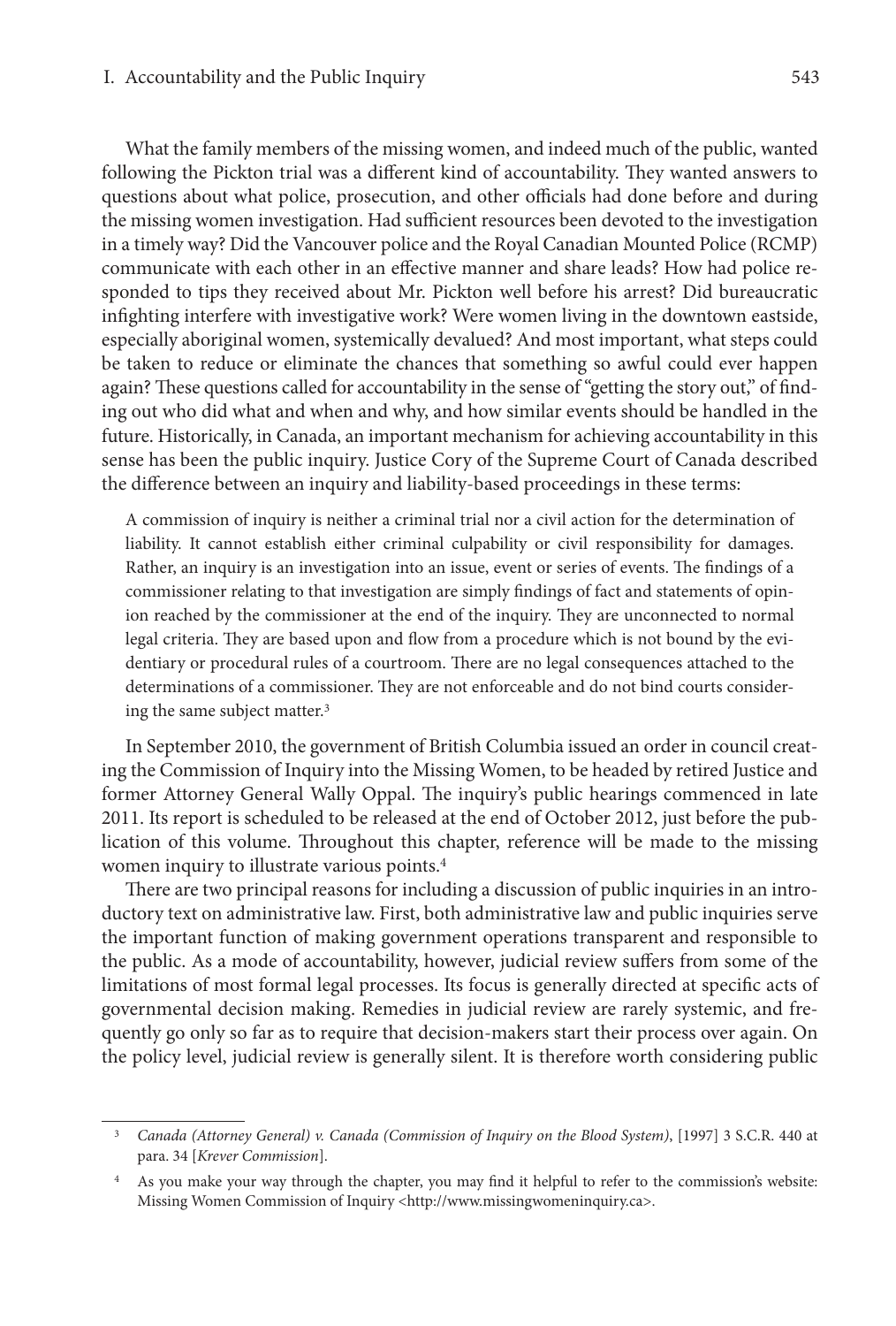<span id="page-3-0"></span>inquiries as an alternative recourse to judicial review for those aggrieved by alleged government misconduct. This is explored in a general way in section I.A of this chapter, which deals with the different kinds of public inquiries known in the Canadian tradition and the problems of balancing the public interest with individual rights in the holding of an inquiry.

Second, public inquiries operate within the context of administrative law principles. Inquiries are exercises in delegated executive power and are subject to most rules of administrative law. However, because inquiries engage largely in investigative fact-finding and recommending functions, and much less in adjudicative and order-making functions, they provide a different context in which to see administrative law in operation.

## **A. Types of Public Inquiries**

The terms "royal commission," "judicial inquiry," and "public inquiry" are used almost interchangeably in media accounts.<sup>5</sup> Nevertheless, these terms have different shades of meaning that are worth noting. The term "royal commission" refers to the fact that inquiries used to be established by executive government pursuant to royal prerogative powers. Most inquiries are now appointed pursuant to the federal and provincial inquiry statutes that exist in each Canadian jurisdiction. The term "judicial inquiry" is a colloquial term that reflects the fact that governments frequently name current or former judges to be inquiry commissioners. This is especially true of inquiries whose main purpose is the investigation of and reporting on a series of factual events, such as the missing women inquiry. However, there is no requirement that an inquiry be headed by a judicial official. In the Canadian experience, many inquiries are led by non-judges.

This chapter uses the term "public inquiry." It does so because of the connotations of the word "public" that assist in understanding how inquiries in this country generally work. For one thing, inquiries are largely directed at the actions of public authorities and public officials. While nothing prevents lawmakers from establishing inquiries to look into the actions of private persons, it would be questionable to spend public resources where the findings had no implications for past or future government regulation. The decision to appoint an inquiry should meet a public-interest test. The term "public inquiry" implies another important feature of inquiries in Canada: they are usually carried out in public view. It is through the public nature of inquiry proceedings that the inquiry achieves one of its most important purposes: to assure members of the public that the "full story" is finally coming out, that actions and decisions that were taken behind closed doors will be exposed to the light of day.

Two kinds of public inquiries are familiar in Canadian experience: the policy inquiry and the investigative inquiry. The policy inquiry is directed at the study of broad issues of social or regulatory concern, with the purpose of changing law and policy. The Royal Commission

For a discussion of the historical use and meaning of these terms, see Chapter 2, "Nature and Purposes of Commissions of Inquiry" in Ed Ratushny, *The Conduct of Public Inquiries: Law, Policy and Practice* (Toronto: Irwin Law, 2009) 11-20. See also the Introduction by Ruel in Simon Ruel, *The Law of Public Inquiries in Canada* (Toronto: Carswell, 2010). Both books are excellent resources on all facets of the law governing public inquiries in Canada.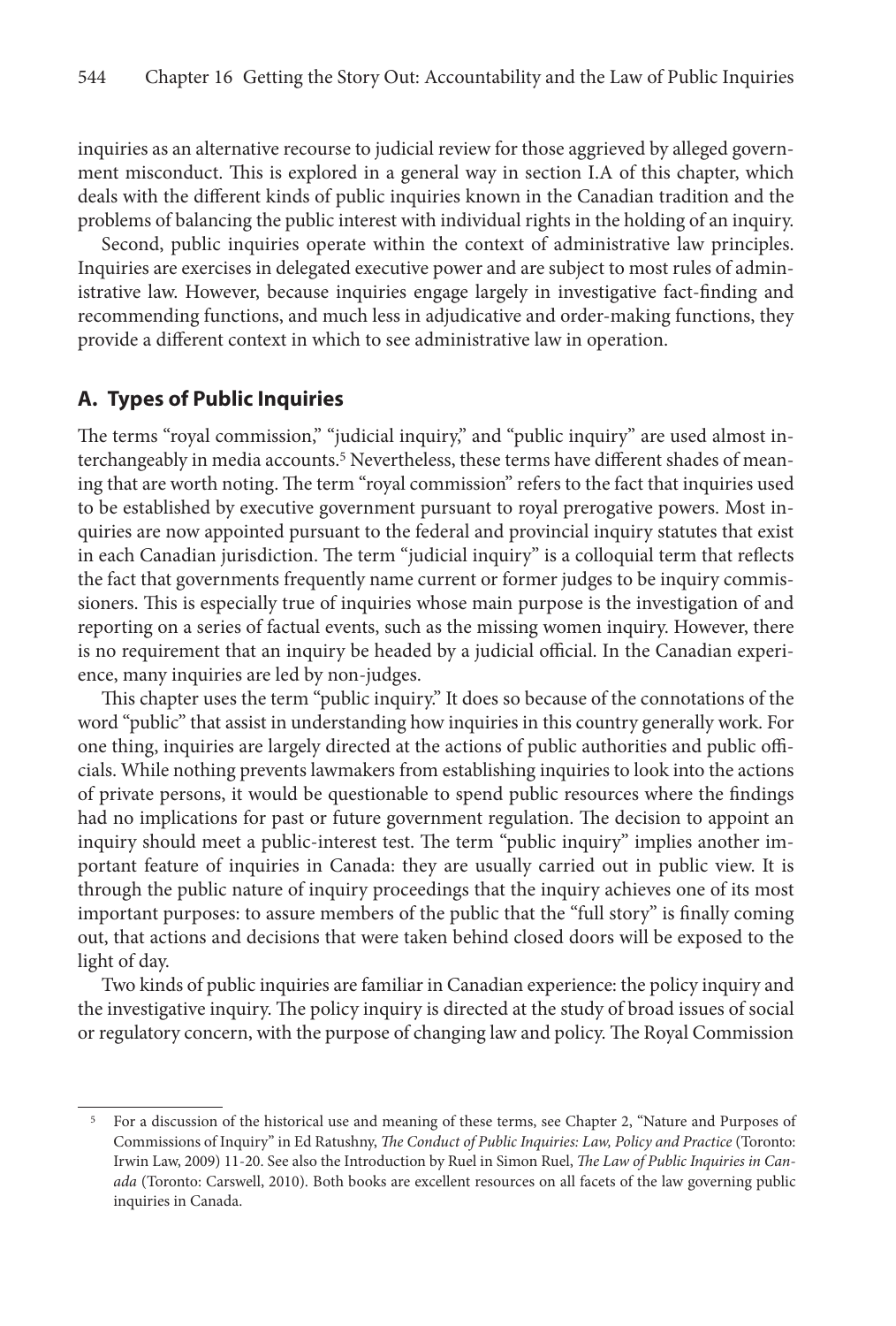on Aboriginal Peoples (RCAP)<sup>6</sup> in the early 1990s, and the Commission on the Future of Health Care in Canada ("the Romanow Commission"),<sup>7</sup> which reported in 2002, are examples of policy inquiries.

An investigative inquiry is directed at uncovering and reporting on the facts of an event or series of events in which one or more persons were seriously harmed, or which comprised an instance of alleged public misconduct (that is, a political scandal). The Oliphant inquiry into the businessrelationship between former Prime Minister Brian Mulroney and Canadian-German businessman Karlheinz Schreiber is an example of an investigatory inquiry.8

Purely investigatory inquiries are, however, relatively infrequent in Canadian experience. Many more inquiries are combined with investigative and policy functions. The missing women inquiry is such a combined inquiry. The inquiry's terms of reference set out both functions:

4. The terms of reference of the inquiry to be conducted by the commission are as follows:

(a) to conduct hearings, in or near the City of Vancouver, to inquire into and make findings of fact respecting the conduct of the missing women investigations;

(b) consistent with the *British Columbia (Attorney General) v. Davies*, [9] to inquire into and make findings of fact respecting the decision of the Criminal Justice Branch on January 27, 1998, to enter a stay of proceedings on charges against Robert William Pickton of attempted murder, assault with a weapon, forcible confinement and aggravated assault;

(c) to recommend changes considered necessary respecting the initiation and conduct of investigations in British Columbia of missing women and suspected multiple homicides;

(d) to recommend changes considered necessary respecting homicide investigations in British Columbia by more than one investigating organization, including the co-ordination of those investigations; …

Under British Columbia's *Public Inquiry Act*, <sup>10</sup> investigative and policy review functions are separately referred to as "hearing commissions" and "study commissions."11 In other jurisdictions, the functions have often been termed phase 1 and phase 2 processes, which reflects the common practice of commissions of inquiry with combined functions to divide their proceedings into two distinct phases, with different parties, hearing procedures, and reports. The following discussion examines how investigative or phase 1 inquiries and policy or phase 2 inquiries pursue accountability at both the individual and organizational

<sup>6</sup> See *Report of the Royal Commission on Aboriginal Peoples* (Ottawa: Queen's Printer, 1996), online: Aboriginal Affairs and Northern Development Canada <[http://www.aadnc-aandc.gc.ca/eng/1100100014597>](http://www.aadnc-aandc.gc.ca/eng/1100100014597).

<sup>7</sup> Health Canada, *Commission on the Future of Health Care in Canada*, online: Health Canada [<http://www](http://www.hc-sc.gc.ca/hcs-sss/com/fed/romanow/index-eng.php) [.hc-sc.gc.ca/hcs-sss/com/fed/romanow/index-eng.php>](http://www.hc-sc.gc.ca/hcs-sss/com/fed/romanow/index-eng.php).

<sup>8</sup> See the Canada Archives website for the Oliphant inquiry at <[http://epe.lac-bac.gc.ca/100/206/301/pco-bcp/](http://epe.lac-bac.gc.ca/100/206/301/pco-bcp/commissions/oliphant/2010-07-20/english/index.php.htm) [commissions/oliphant/2010-07-20/english/index.php.htm](http://epe.lac-bac.gc.ca/100/206/301/pco-bcp/commissions/oliphant/2010-07-20/english/index.php.htm)>.

<sup>9 2009</sup> BCCA 337, B.C.L.R. (4th) 26.

<sup>10</sup> S.B.C. 2007, c. 9.

<sup>&</sup>lt;sup>11</sup> The missing women inquiry was designated to encompass both functions by the order in council of September 2010: "2(1) A hearing and study commission, called the Missing Women Commission of Inquiry, is established under section 2 of the Public Inquiry Act."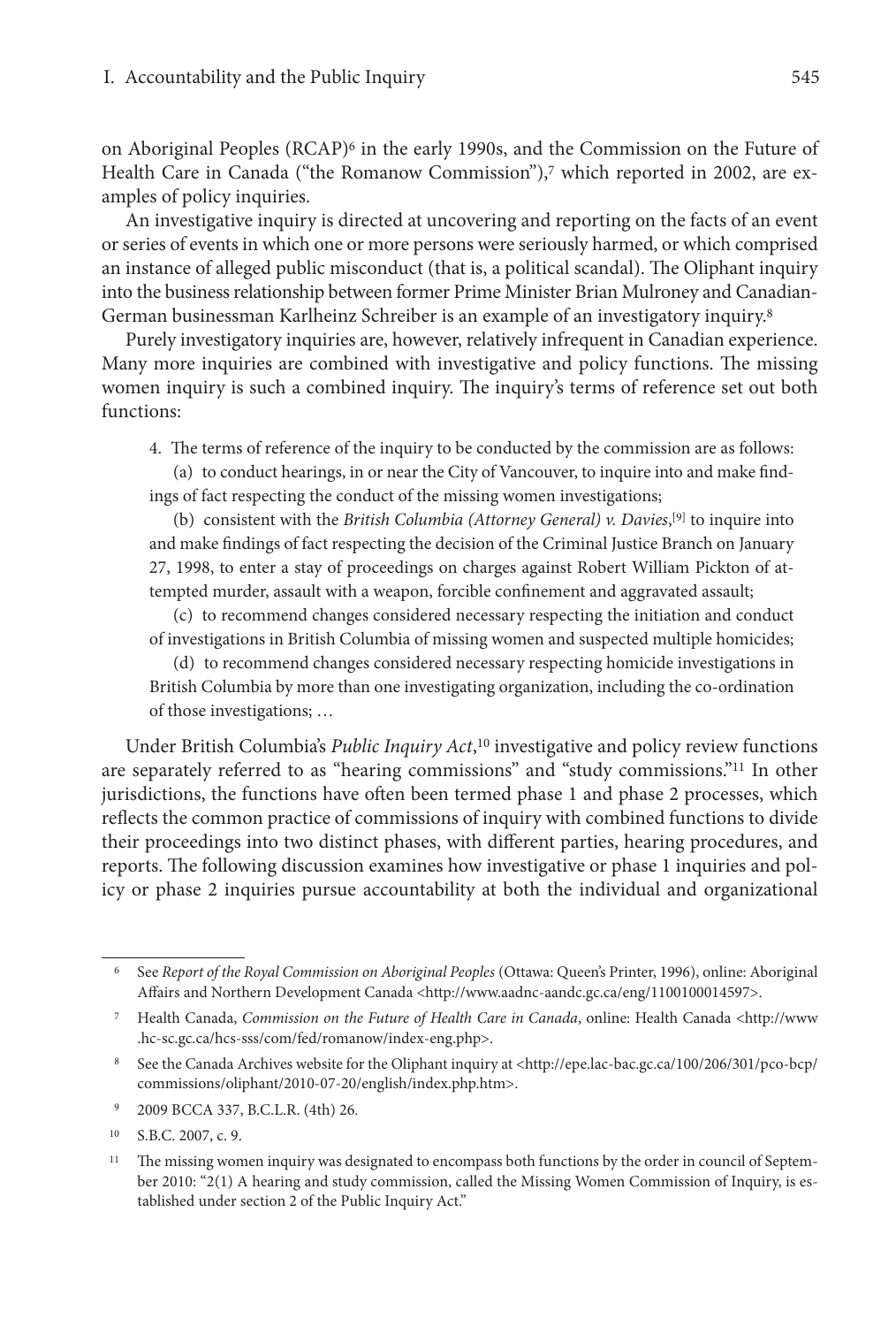<span id="page-5-0"></span>levels. Section II of this chapter looks at several of the more important principles of administrative law that are applicable to public inquiries. The chapter concludes in section III by raising questions about the overall benefit of public inquiries.

## **B. The Policy Inquiry**

Policy inquiries raise relatively few legal issues. Governments establish policy inquiries to develop new approaches to complex social policy issues. Not infrequently, governments are accused of establishing policy inquiries in order to forestall having to make decisions on complex or controversial social issues. The activity of policy inquiries is legislative in nature in the sense that it is prospective (not historical), broad-based or general in impact (not specific or individualized), and open to political/policy input (not restricted by stringent rules of relevance), the features that distinguish legislative from adjudicative decision making.

The Supreme Court has ruled that legislative decision making and "quasi-legislative" decision making do not attract fair process protections at common law,12 even where government officials have created legitimate expectations of fair process.<sup>13</sup> These principles create a lacuna in administrative law, leaving decision-makers unbounded by anything other than statutory requirements to hear the affected public when it comes to the most important of all governmental functions: law-making. The appropriate procedural right with respect to law making seems likely to be a "right to consult"—that is, a right to give one's input to a legislative decision-maker. The public inquiry is one means of addressing this gap. Inquiries act in a consultative fashion with governments and, in turn, engage the public in this consultative activity.

The nature of a true consultative process is that the advice given in consultation should be received with respect and serious attention, even if the decision-maker decides not to accept it. Policy inquiries generally operate like formalized consultative processes. Most of them adopt public hearing processes similar to those adopted in the investigative inquiries. As a consequence, policy inquiries present an intriguing combination of formal hearing-like processes with a form of legislative function. Commissions of inquiry have also adopted a number of creative methods for obtaining public input, including public opinion surveys, online consultations, and holding public meetings at different geographic locations. An interesting question is whether a government might in certain circumstances, which include raising expectations from past practice, create a legal duty on itself to hold a policy inquiry as a form of consultation.14

<sup>12</sup> *Att. Gen. of Can. v. Inuit Tapirisat et al.*, [1980] 2 S.C.R. 735.

<sup>13</sup> See *Reference re Canada Assistance Plan (B.C.)*, [1991] 2 S.C.R. 525 and *Mount Sinai Hospital Center v. Quebec (Minister of Health and Social Services)*, 2001 SCC 41, [2001] 2 S.C.R. 281, per Binnie J., concurring.

<sup>&</sup>lt;sup>14</sup> In Ontario, a series of judicial review challenges were brought with respect to the hearings and findings of the Ontario Hospital Restructuring Commission in the mid-1990s, including its alleged failure to adequately consult with interested members of the community. See e.g. *Pembroke Civic Hospital v. Ontario (Health Services Restructuring Commission)* (1997), 36 O.R. (3d) 41 (Div. Ct.). However, the commission was a delegated decision-maker, having the power to order hospital restructuring, and so these cases are not directly applicable to the public inquiry situation.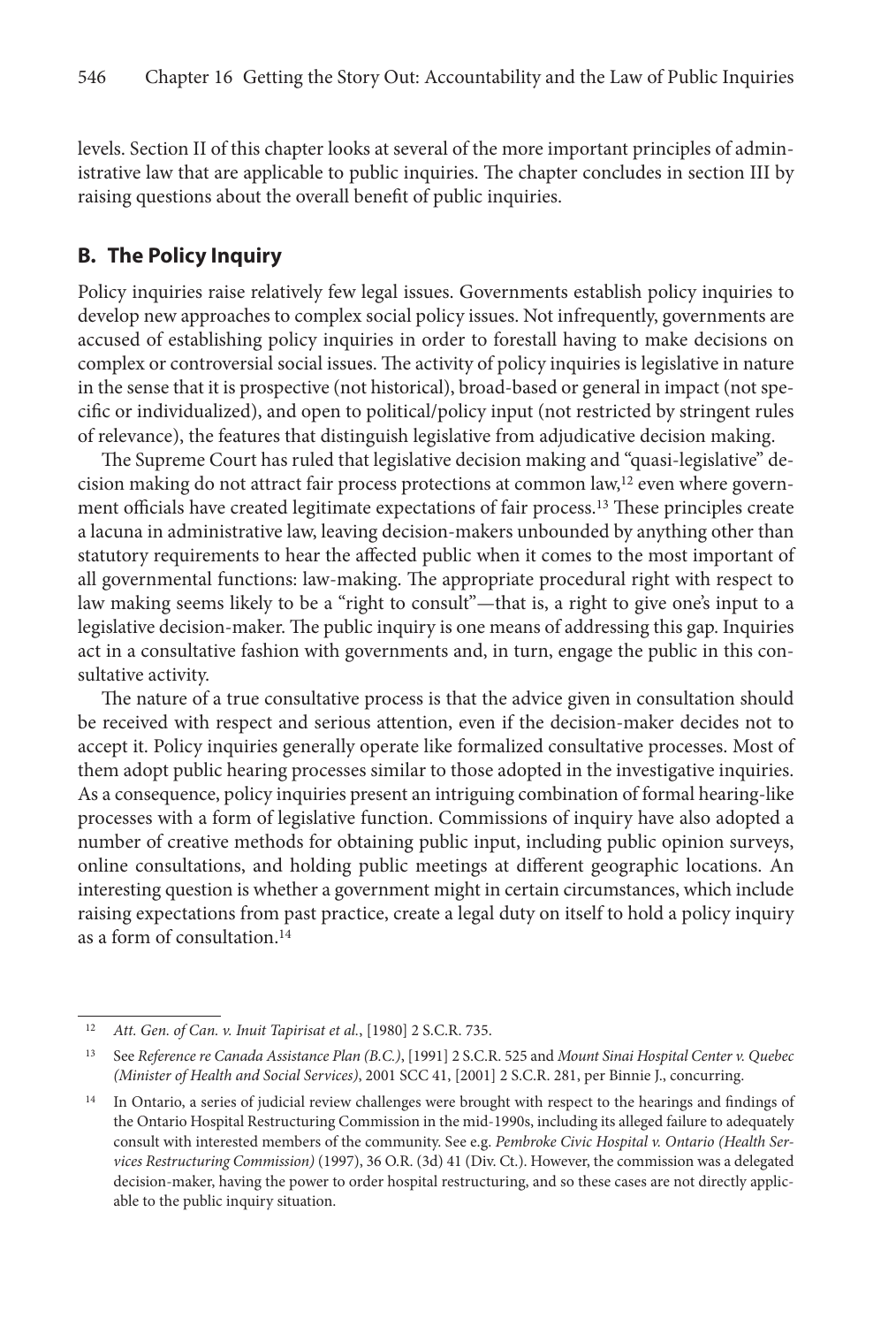<span id="page-6-0"></span>The success of policy inquiries is often measured by whether the recommendations made by inquiry commissioners are adopted in whole or in part by governments. In this sense, the quality of an inquiry's hearings and final report will undoubtedly contribute to its success. In general, however, the degree to which recommendations are accepted turns on many other factors of a political nature—timing, context, and the inclinations of the government of the day in making the recommended changes. Reports that issue from the Phase Two process of a combined investigative and policy inquiry have an advantage in this respect. The immediacy and specificity of the issues that led to their creation can create momentum for acceptance of their recommendations.

Policy inquiries can have a significant impact on public discourse even without having their recommendations implemented. One way in which they contribute in this manner is through the generation of research. Policy commissions present an occasion for gathering the best available data and thinking on the subject at hand.15 More important, policy inquiries may serve to mobilize public participation or, more accurately, cause groups to mobilize in order to take advantage of the opportunity presented by an inquiry. The best example of this phenomenon is the Royal Commission on the Status of Women in the early 1970s, around which the coalition of women's groups formed and became the National Action Committee on the Status of Women (NAC).16

## **C. The Investigative Inquiry**

The investigative inquiry serves to uncover the truth about events that have already happened. Cory J. commented on the value of the fact-finding function of the inquiry in *Phillips v. Nova Scotia*:

One of the primary functions of public inquiries is fact-finding. They are often convened, in the wake of public shock, horror, disillusionment, or scepticism, in order to uncover "the truth." Inquiries are, like the judiciary, independent; unlike the judiciary, they are often endowed with wide-ranging investigative powers. In following their mandates, commissions of inquiry are, ideally, free from partisan loyalties and better able than Parliament or the legislatures to take a long-term view of the problem presented. Cynics decry public inquiries as a means used by the government to postpone acting in circumstances which often call for speedy action. Yet, these inquiries can and do fulfill an important function in Canadian society. In times of public questioning, stress and concern they provide the means for Canadians to be apprised of the conditions pertaining to a worrisome community problem and to be a part of the recommendations that are aimed at resolving the problem. Both the status and high public respect for the commissioner and the open and public nature of the hearing help to restore public confidence not only in the institution or situation investigated but also in the process of government as a whole.<sup>17</sup>

<sup>&</sup>lt;sup>15</sup> See e.g. the "Resources/Research" link for the Romanow commission on the Health Canada website at <[http://www.collectionscanada.gc.ca/webarchives/20071115024341/www.hc-sc.gc.ca/english/care/](http://www.collectionscanada.gc.ca/webarchives/20071115024341/www.hc-sc.gc.ca/english/care/romanow/index1.html) [romanow/index1.html](http://www.collectionscanada.gc.ca/webarchives/20071115024341/www.hc-sc.gc.ca/english/care/romanow/index1.html)>.

<sup>&</sup>lt;sup>16</sup> See Jill Vickers, Pauline Rankin, & Christine Appelle, *Politics as if Women Mattered: A Political Analysis of the National Action Committee on the Status of Women* (Toronto: University of Toronto Press, 1993).

<sup>17</sup> *Phillips v. Nova Scotia (Commission of Inquiry into the Westray Mine Tragedy)*, [1995] 2 S.C.R. 97 at para. 62 [*Phillips*].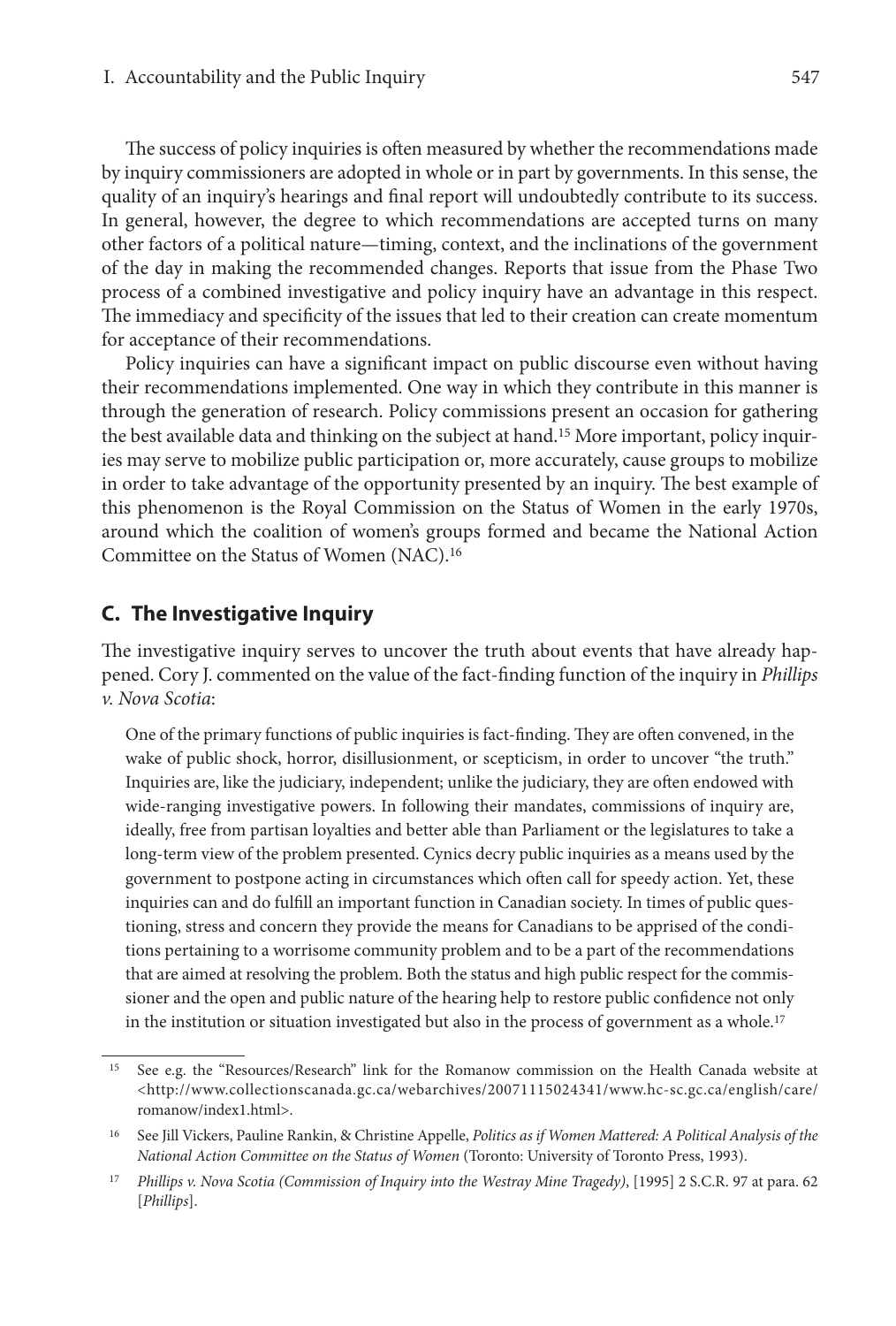In this regard, public inquiries share some qualities of other formal processes that have the investigation of historical incidents as their raison d'être. Such processes include coroner's inquests, fatality inquiries,<sup>18</sup> and ombudsperson investigations.<sup>19</sup> Unlike some investigative processes, however, the public inquiry is not solely concerned with ascertaining historical facts. It is also intended to bring transparency to the investigation itself by carrying the investigation out in public. Justice Samuel Grange, who headed the Ontario commission of inquiry into the unexplained deaths of children at Toronto's Hospital for Sick Children in the 1980s, experienced surprise on discovering the significance of this dual nature of the inquiry:

I remember once thinking egotistically that all the evidence, all the antics, had only one aim: to convince the commissioner who, after all, eventually wrote the report. But I soon discovered my error. They are not just inquiries; they are public inquiries. … I realized that there was another purpose to the inquiry just as important as one man's solution to the mystery and that was to inform the public. Merely presenting the evidence in public, evidence which had hitherto been given only in private, served that purpose. The public has a special interest, a right to know and a right to form its opinion as it goes along.20

A dramatic example of this phenomenon occurred with the sponsorship (or Gomery) inquiry. The inquiry's exposure of financial improprieties in the distribution and management of federal government funds in Quebec in the post-1995 referendum period dominated headlines for weeks at a time in 2003-4. The televised hearings of the inquiry attracted massive audiences in Quebec and had a profound effect on public opinion in the province.<sup>21</sup>

The power of the inquiry as an instrument for accountability must be balanced against what is at stake for the individuals whose decisions, actions, and lives are at the heart of any particular investigation, which includes those, often described as "victims," who suffered harm as a consequence of government action or inaction. Take Maher Arar as an example. Mr. Arar, a Syrian-born Canadian citizen living in Ottawa with his wife and two children, was rendered to Syria by American authorities after landing in New York on a return flight to Canada from a visit to his parents in Tunisia. This occurred in October 2002, just over a year following the terrorist attack on the World Trade Center. Based in part on information received from the RCMP and Canadian Security Intelligence Service (CSIS), American of-

<sup>18</sup> See e.g. *Fatality Inquiries Act*, R.S.A. 2000, c. F-9.

<sup>&</sup>lt;sup>19</sup> See e.g. *Ombudsman Act*, R.S.B.C. 1996, c. 340. See discussion of the ombudsperson complaint and investigation process as an alternative to judicial review in Cristie Ford, Chapter 3, Dogs and Tails: Remedies in Administrative Law. Note that ombudsperson investigations generally take place in confidence, which encourages candour in government responses to ombudsperson queries, but arguably limits the social accountability benefits of the process.

<sup>20</sup> S.G.M. Grange, "How Should Lawyers and the Legal Profession Adapt?" in A. Paul Pross, Innis Christie, & John A. Yogis, eds., *Commissions of Inquiry* (Toronto: Carswell, 1990) 154-55, and quoted by Cory J. in *Phillips*, *supra* note 17 at para. 63.

<sup>&</sup>lt;sup>21</sup> The sponsorship, or Gomery, inquiry produced two reports: *Who Is Responsible? Fact Finding Report* (Ottawa: Queen's Printer, 2005) [*Who Is Responsible?*] and *Restoring Accountability* (Ottawa: Queen's Printer, 2006). Documents prepared for website access by the sponsorship inquiry are now available online: Library and Archives Canada <[http://epe.lac-bac.gc.ca/100/206/301/pco-bcp/commissions/sponsorship-ef/06-03-06/](http://epe.lac-bac.gc.ca/100/206/301/pco-bcp/commissions/sponsorship-ef/06-03-06/www.gomery.ca/en/default.htm) [www.gomery.ca/en/default.htm>](http://epe.lac-bac.gc.ca/100/206/301/pco-bcp/commissions/sponsorship-ef/06-03-06/www.gomery.ca/en/default.htm).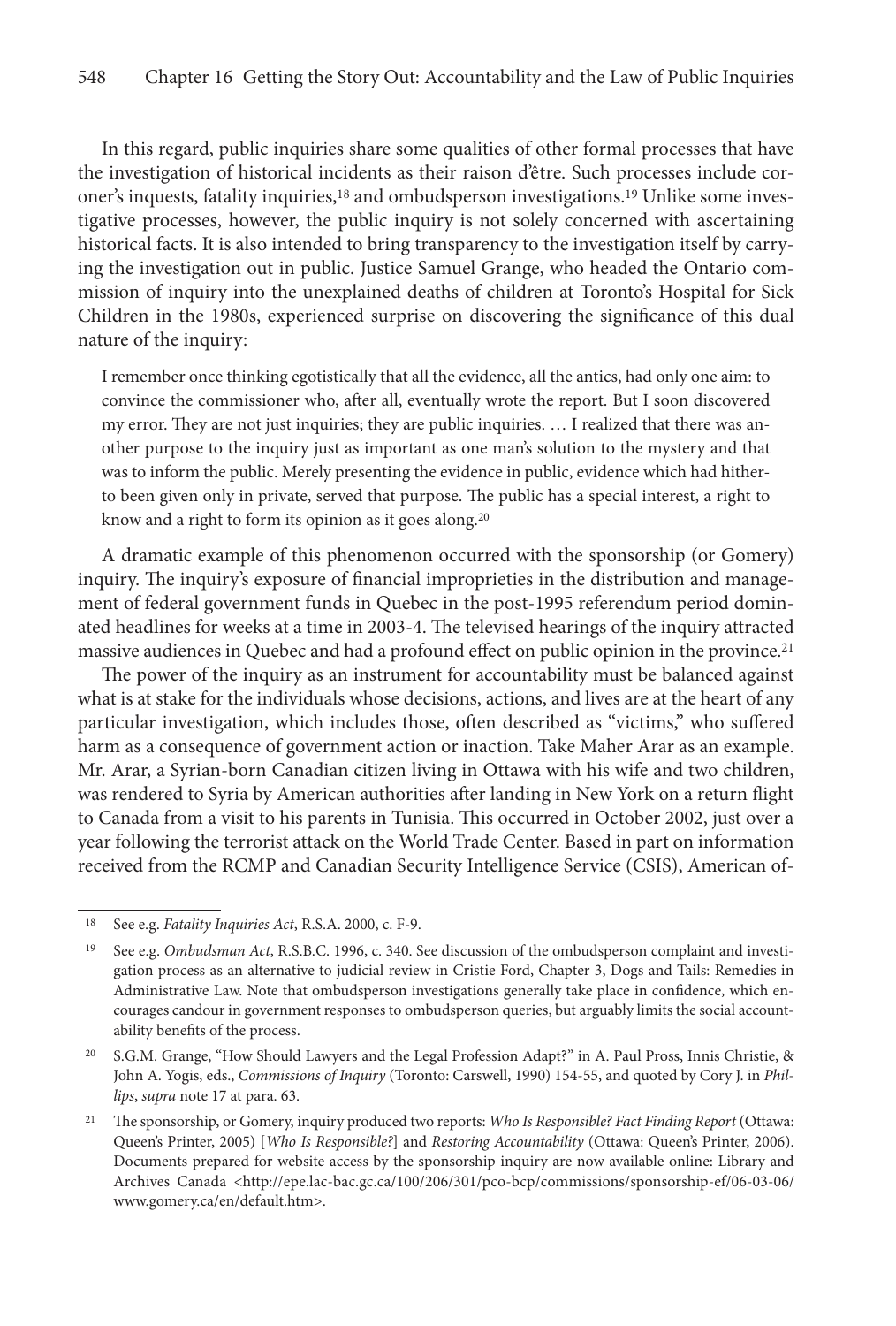<span id="page-8-0"></span>ficials apparently decided Mr. Arar represented a security threat. Mr. Arar was held in a Syrian prison for over a year, during which time he was repeatedly beaten and tortured during questioning about his alleged involvement with radical Islamic organizations. Following his release and return to Canada in 2003, Mr. Arar and many other Canadians demanded that an inquiry be held into the actions of Canadian government authorities leading to and during his imprisonment in Syria. The result was the Arar inquiry, conducted by Mr. Justice Dennis O'Connor over a two-year period.22 Mr. Arar knew that his own actions would come under intense scrutiny in the course of the inquiry in addition to his physical and emotional injuries.

The second group of individuals directly affected by a public inquiry are those persons whose decisions and actions are the subject of the investigation. In the mid- to late 1990s, perceived conflict between the public interest in investigative inquiries and the interests of persons investigated caused a near-crisis in the world of Canadian public inquiries. Three inquiries into high-profile tragedies—the Krever commission into the Canadian blood system's use of tainted blood products, the Somalia inquiry into mistreatment of Somali prisoners by Canadian peacekeeping forces, and the Westray inquiry into a deadly coal mine explosion in Nova Scotia—became embroiled in lengthy litigation brought by both the subjects of investigation and witnesses. Delays caused by the many applications for judicial review in the course of the Somalia inquiry ultimately contributed to the controversial decision made by the government of Canada to terminate the inquiry before it could complete its evidence-gathering process. It seemed to many observers that public inquiries had become too expensive, time-consuming, and litigation-prone to be effective.23

The principal opinions in *Krever Commission* and *Phillips*, both written by Justice Peter Cory, sent the message that the public interest value of investigative inquiries outweighs concerns about their potential harm to the individual interests of witnesses and subjects of investigation. Both cases addressed one of the two main interests that have been viewed as most threatened by public inquiries: (1) rights of persons who may face criminal charges for matters being inquired into, and (2) reputational interests of those whose conduct may be called into question.

## *1. Balancing the Rights of Individuals Facing Criminal Charges*

In *Starr v. Houlden*, <sup>24</sup> the Supreme Court of Canada quashed an Ontario public inquiry called to inquire into the actions of an individual and a private corporation involved in political fund-raising activities. The Court confirmed that public inquiries are not permitted to make findings of civil or criminal liability against individuals. In the *Starr* case, the inquiry's

<sup>&</sup>lt;sup>22</sup> Commission of Inquiry into the Actions of Canadian Officials in Relation to Maher Arar, *Report of the Events Relating to Maher Arar: Factual Background*, vols. I and II (Ottawa: Queen's Printer, 2006); *Report of the Events Relating to Maher Arar: Analysis and Recommendations* (Ottawa: Queen's Printer, September 2006); and *A New Review Mechanism for the RCMP's National Security Activities* (Ottawa: Queen's Printer, December 2006).

<sup>&</sup>lt;sup>23</sup> This "crisis" of the 1990s was partly responsible for the 1999 Conference on Commissions of Inquiry at Queen's University, which produced the valuable collection of essays in Allan Manson & David Mullan, eds., *Commissions of Inquiry: Praise or Reappraise* (Toronto: Irwin Law, 2003) [*Commissions of Inquiry*].

<sup>24 [1990]</sup> 1 S.C.R. 1366 [*Starr*].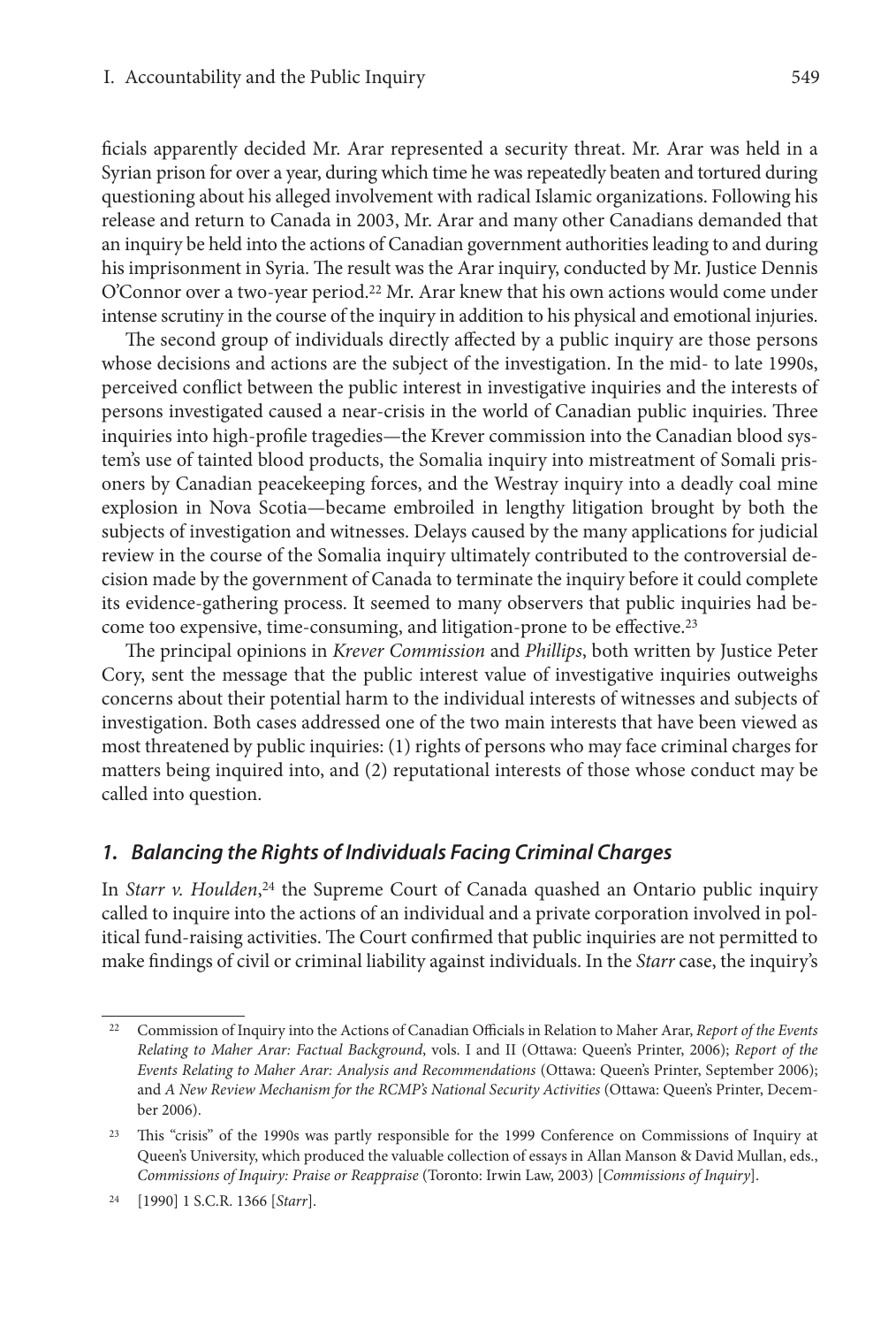terms of reference prohibited the commissioner from making a finding of criminal liability but authorized him to state whether the individual had acted in ways that were described as a breach of an offence set out in the *Criminal Code*. The majority of the Court ruled that this effectively turned the inquiry into a substitute police investigation and prosecution without the protections of those procedures, and that this was *ultra vires* the provincial government.

Compelled testimony and document production are significant investigative tools of inquiries, giving inquiries a distinct investigative advantage in this respect over criminal trials. In the criminal setting, accused persons have the right under s.  $11(c)$  of the Charter<sup>25</sup> not to testify. The danger from a civil liberties perspective is that governments may use inquiries and the power to compel witnesses to testify as a means to get around the right against selfincrimination. Indeed, the power of public inquiries to compel testimony from persons suspected of being responsible for an act or acts of wrongdoing has led to pointed questions about whether inquiries pose an improper threat to the rights of individuals.

The *Phillips* litigation addressed this issue in circumstances in which two mine managers summoned to testify before the provincial inquiry into the Westray mine disaster were also facing criminal prosecution with respect to the same events. The managers applied to quash the subpoenas issued by the inquiry and for an order quashing, or at least staying, the inquiry proceedings until after the criminal charges had been resolved. They argued that it would breach their Charter rights against self-incrimination to be compelled to testify at the inquiry in advance of any criminal trial and, further, that the publicity attending the hearings and findings of the inquiry would deny them a fair trial pursuant to s. 11(d) of the Charter.

By the time the matter was argued before the Supreme Court, the managers had opted to be tried by judge alone, without a jury. The criminal trial was in fact under way. In these circumstances, the majority of the Court lifted a stay of the inquiry imposed by the Nova Scotia Court of Appeal, but declined to rule on the issues of compellability or publicity, finding them to be moot. However, Justices Cory, Iacobucci, and Major gave lengthy concurring reasons addressing the compellability and fair trial questions for the sake of future cases. Cory J. concluded that witnesses should be compellable at a public inquiry, irrespective of whether they may be subject to prosecution for the same acts being investigated by the inquiry, so long as the inquiry serves a legitimate public purpose (that is, it is not intended as a substitute form of criminal investigation). Justice Cory found sufficient protection for witnesses in Charter sections 13 and 7. Section 13 prohibits the use of a person's testimony in subsequent criminal proceedings against him. Section 7 provides "derivative use immunity" as a matter of fundamental justice, barring the Crown from introducing evidence into a criminal trial that would not have been obtained "but for" the compelled testimony.

With respect to the risk that publicity attending inquiry proceedings might make a fair trial impossible, Cory J. said that governments must be allowed to take the risk of losing the power to prosecute an accused person, rather than have the judiciary adopt a blanket rule that would prevent public inquiries from going ahead where this risk exists. In short, the important role played by public inquiries justifies maintaining the general Canadian position of making witnesses compellable in all proceedings other than their own criminal

<sup>25</sup> *Canadian Charter of Rights and Freedoms*, part I of the *Constitution Act, 1982*, being Schedule B to the *Canada Act 1982* (U.K.), 1982, c. 11 [Charter].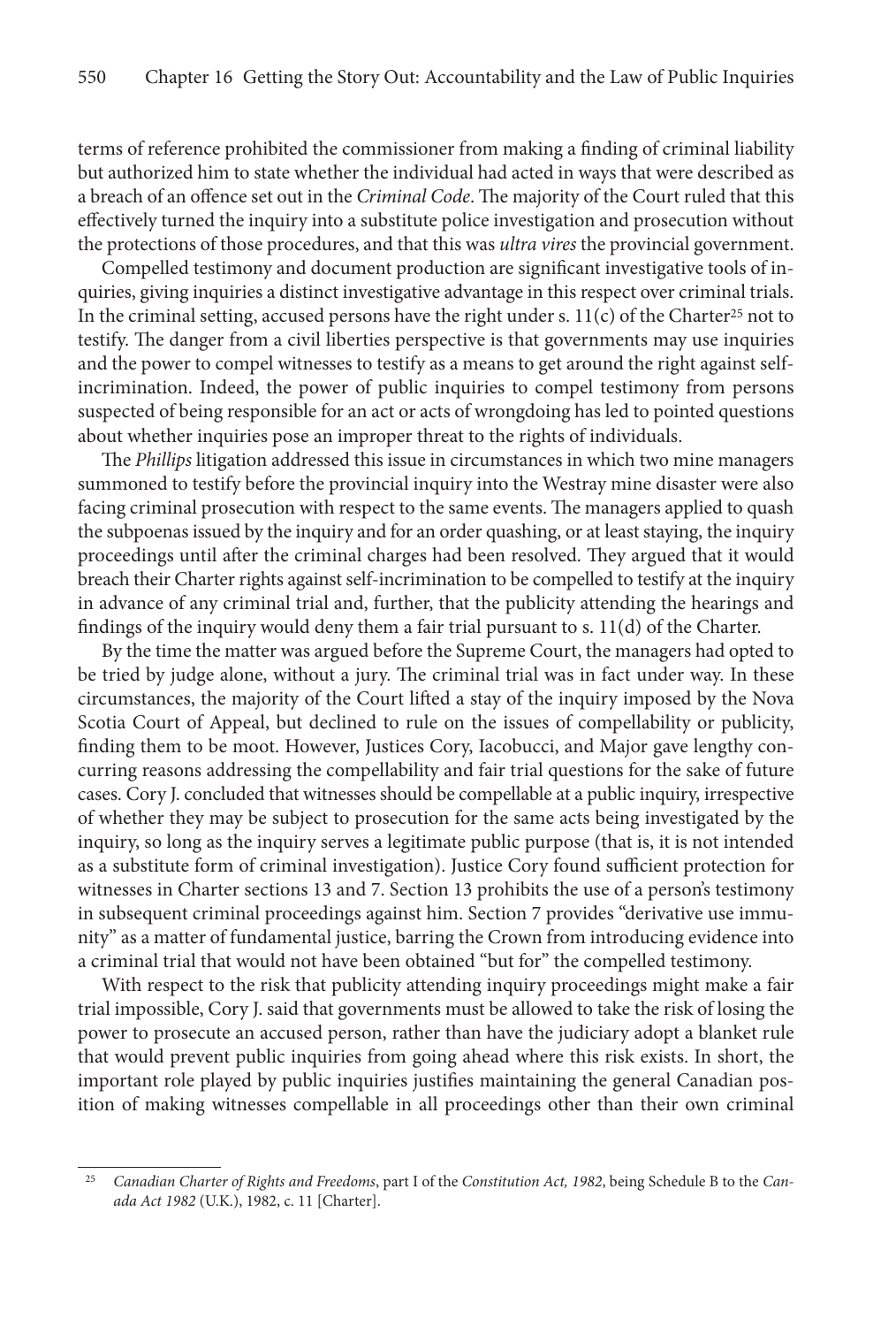<span id="page-10-0"></span>trials, so long as their right to fair process can otherwise be preserved. Although Cory J.'s opinion represented a minority position, it remains the clearest statement of the situation in Canadian law.

## *2. Balancing Reputational Interests*

Wayne MacKay and Moira McQueen note that assigning blame for things that go wrong is often what members of the public mean by accountability:

An integral part of this growing demand for accountability is the concept of blaming. When things go wrong, people want to know whom to blame for the state of affairs. … The focus on blame is often justified by the argument that no remedial action can be effectively taken until the causes of a disaster or problem have been completely unearthed. However, this explanation is contradicted by the fact that public and media attention seems to die down fairly quickly once names have been named. … This may suggest that what the public wants, and what public inquiries aim to achieve, is the public shaming of those found to have acted inappropriately, rather than tangible punishment.26

Although public inquiries cannot directly result in penal sanctions, damage to a person's reputation may result merely from having one's name mentioned at, or being called to testify before, a public inquiry, let alone being found in an inquiry report to be responsible for misconduct. For politicians, the damage done to reputation by a public inquiry may result in a lost election, as was the case for the Liberal government of Prime Minister Paul Martin in 2006 following the sponsorship inquiry.

In the *Krever Commission* case, Commissioner Krever served notices at the conclusion of the formal hearing process on approximately 90 individuals and organizations pursuant to s. 13 of the federal *Inquiries Act*, <sup>27</sup> which reads:

No report shall be made against any person until reasonable notice has been given to the person of the charge of misconduct alleged against him and the person has been allowed full opportunity to be heard in person or by counsel.

The notices set out the possible findings of misconduct that might be made in the final report and invited the recipients of the notices to make a response to the commission before it reached its conclusions. Dozens of the recipients of notices sought judicial review, objecting to matters such as the timing and detail of the notices. The Supreme Court confirmed in its *Krever Commission* ruling that the potential harm to reputation justified procedural protections at common law including adequate notice. This right could enhance or "fill out" rights set out in the statute. The Court concluded that Commissioner Krever had provided reasonable notice and opportunity to respond.

A. Wayne MacKay & Moira G. McQueen, "Public Inquiries and the Legality of Blaming: Truth, Justice and the Canadian Way" in *Commissions of Inquiry*, *supra* note 23, 249-92 at 250-51. On the subject of inquiries and reputation also see Peter Doody, "Commissions of Inquiry, Fairness and Reasonable Apprehension of Bias: Protecting Unnecessary and Inappropriate Damage to Reputation" (2009) 23 Can. J. Admin. L. & Prac. 19.

<sup>27</sup> R.S.C. 1985, c. I-11.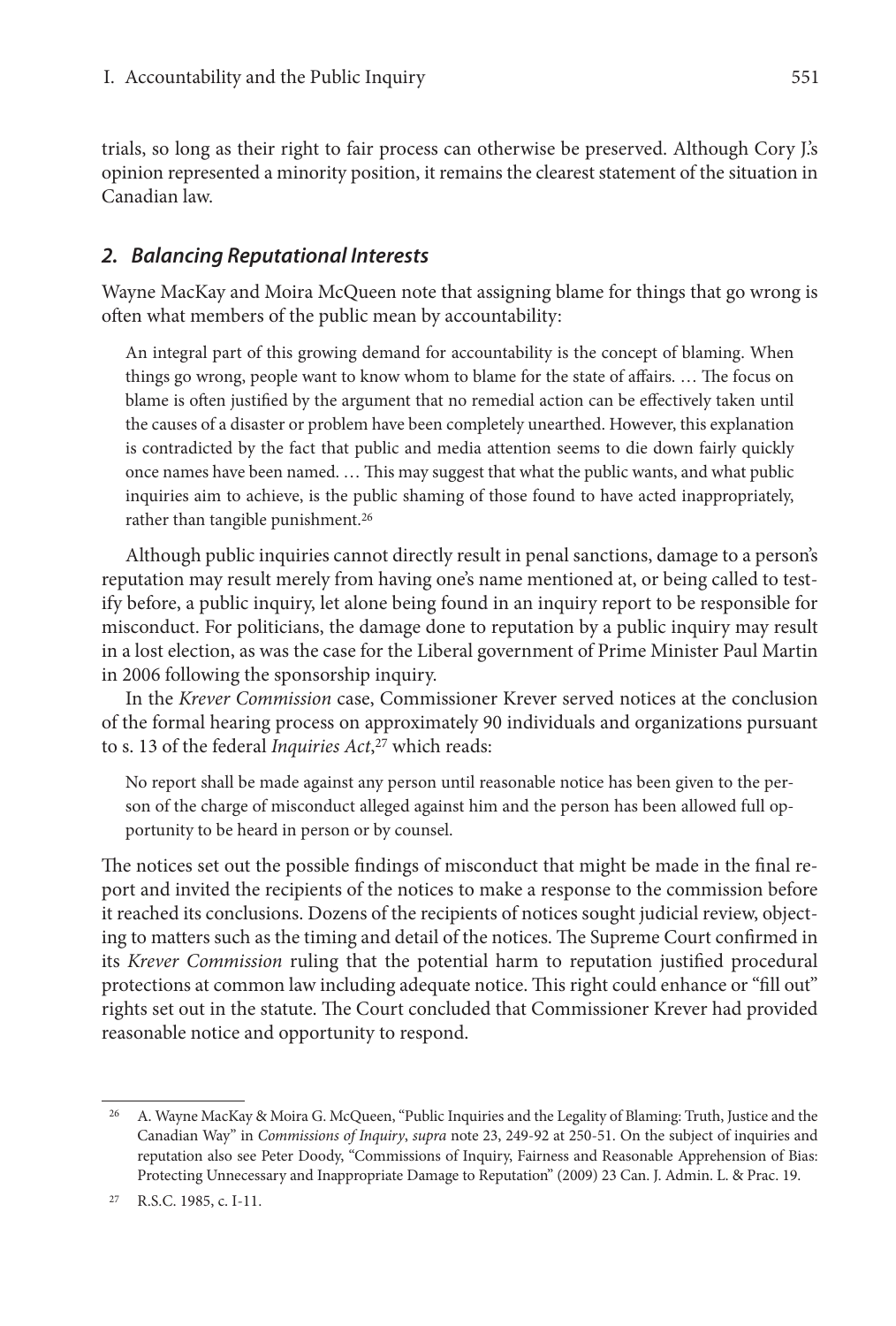<span id="page-11-0"></span>Citing *Starr v. Houlden*, several of the recipients of notices argued that inquiries lack the constitutional authority to make individual findings of misconduct or, in other words, that Commissioner Krever could not "name names." The Court distinguished its ruling in *Starr* by saying that it applied in the particular circumstances of an inquiry that was established solely to investigate acts of specific individuals. The Court also distinguished between an inquiry's making findings of "misconduct," which are permissible, and making findings of civil or criminal liability, which are not. The blood system inquiry was both a policy and an investigative inquiry and could only fulfill its broader policy purpose if it was allowed to make findings about individual responsibility for past decisions and actions. Justice Cory cautioned inquiry commissioners to avoid stating findings in terms that might convey the incorrect impression that they had found an individual to be civilly or criminally liable, but added that a commissioner "should not be expected to perform linguistic contortions to avoid language that might conceivably be interpreted as importing a legal finding."<sup>28</sup> Reputations might be harmed in the process. Although this possibility justified extending procedural fairness to the affected individuals, it should not stand, however, in the way of the inquiry's work:

These findings of fact may well indicate those individuals and organizations which were at fault. Obviously, reputations will be affected. But damaged reputations may be the price which must be paid to ensure that if a tragedy such as that presented to the Commission in this case can be prevented, it will be.29

Peter Doody has argued that some of the fears concerning the Krever commission's faultfinding activity did indeed come true.30 The commission report contributed to an RCMP investigation that resulted in charges of criminal negligence causing bodily harm against several blood system officials, all to great attendant publicity. Ten long years after the inquiry completed its work, the trial judge in the criminal matter acquitted the accused, and concluded, contrary to the inquiry's findings, that they had acted in an exemplary fashion. Benotto J. commented: "The events here were tragic. However, to assign blame where none exists is to compound the tragedy."31

# **II. Public Inquiries and Administrative Law Principles**

Public inquiries are exercises in delegated government authority. For this reason, inquiries operate within the context of administrative law. The practice of lawyers before commissions of inquiry is an administrative law practice. The same skills that serve counsel who appear before labour boards, broadcast regulators, environmental review boards, and other tribunals also serve those who represent parties and witnesses at inquiry hearings. The same understanding of the principles governing the exercise of delegated public power will in-

<sup>28</sup> *Krever Commission*, *supra* note 3 at para. 52.

<sup>29</sup> *Ibid.* at para. 39.

<sup>30</sup> *Supra* note 26 at 24-25.

<sup>31</sup> *R. v. Armour Pharmaceutical Company*, 2007 CanLII 40864, 226 CCC (3d) 448 at para. 307 (Ont. S.C.), Benotto J.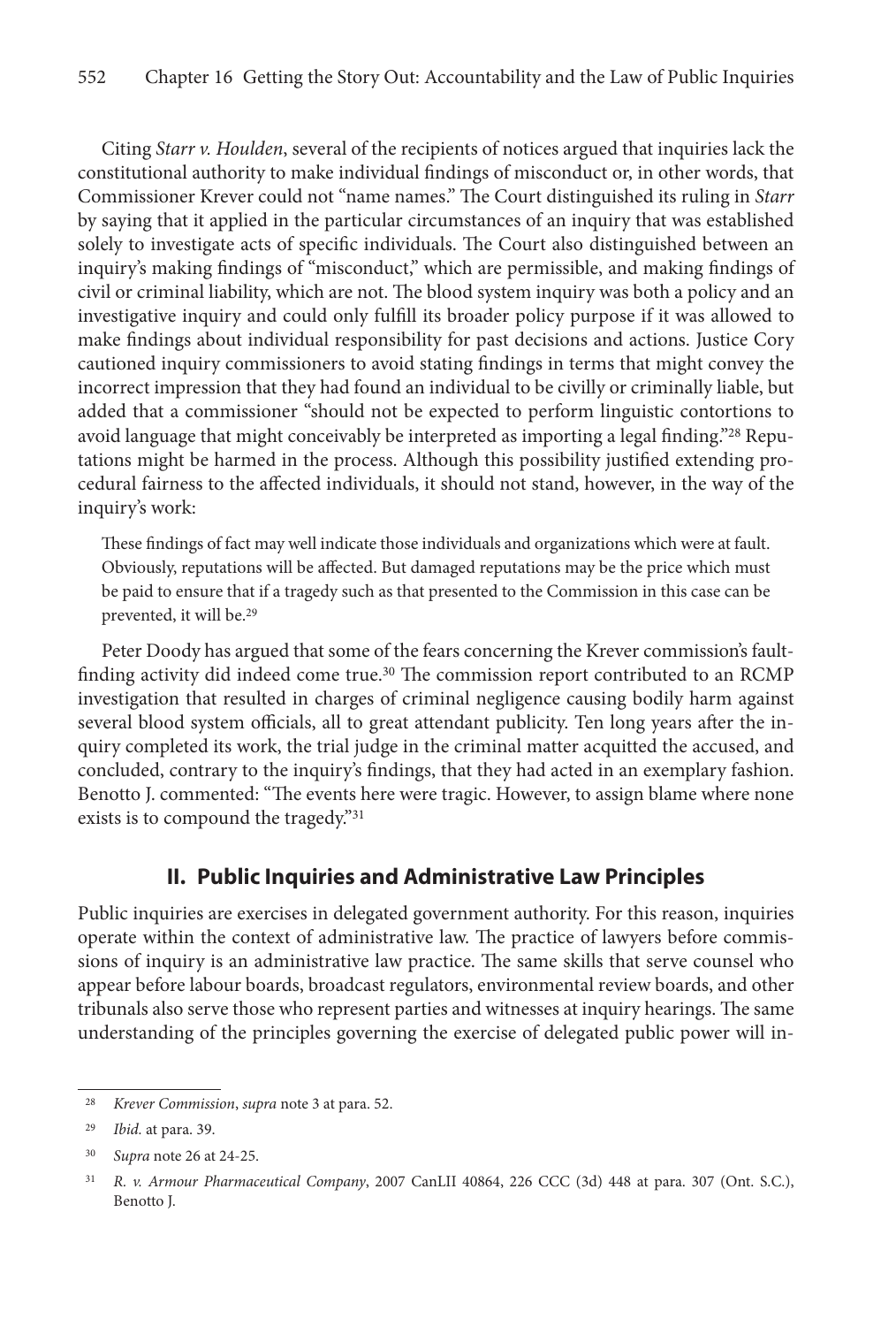<span id="page-12-0"></span>form that practice. The major principles of administrative law concern the lawful delegation of authority, issues of procedural fairness, and the substantive review of governmental decision making. The discussion in this section of the chapter tracks these principles by looking at the following three subjects:

- 1. Establishing public inquiries, including terms of reference, constitutional limits on the scope of an inquiry, and the role and independence of commissioners of inquiry.
- 2. Procedural fairness issues—that is, the rules governing the conduct of the investigative and hearing process.
- 3. Substantive review of the rulings and findings of a commission of inquiry.

## **A. Establishing an Inquiry**

#### *1. Delegation of Authority*

The power to call a public inquiry into a matter of governance was long understood to be a prerogative power of the Crown. In Canada, Parliament and nine provinces have adopted inquiry statutes that formalize certain aspects of inquiry activity.<sup>32</sup> Royal commissions and public inquiries are now appointed pursuant to the statutory provisions and clothed with the powers expressly set out by statute. In addition to general inquiry statutes, most jurisdictions make provision for inquiries to be conducted in specified areas of activity.<sup>33</sup> It is also not uncommon for regulatory statutes to authorize ministers of the Crown to appoint someone to investigate and report on a matter or an event, and to grant them the powers of a commissioner under the general inquiry statute.<sup>34</sup>

Inquiry statutes take the following general form. First, they set out the nature of matters that may be the subject of an inquiry. The federal *Inquiries Act* authorizestwo kinds of inquiries, a Part I inquiry into "any matter connected with the good government of Canada or the conduct of any part of the public business thereof,"35 and a Part II departmental inquiry into "the state and management of the business, or any part of the business, of [a] department."36 The Nova Scotia statute provides for a broader mandate covering "any public matter in relation to which the Legislature may make laws,"37 under which the provincial government

<sup>36</sup> *Ibid.*, s. 6.

<sup>32</sup> *Public Inquiries Act*, R.S.A. 2000, c. P-39; *Public Inquiry Act*, *supra* note 10; *Inquiries Act*, R.S.N.B. 1973, c. I.11 (repealed); *Public Inquiries Act, 2006*, S.N.L. 2006, c. P-38.1; *Public Inquiries Act*, R.S.N.S. 1989, c. 372; *Public Inquiries Act, 2009*, S.O. 2009, c. 33, sched. 6; *Public Inquiries Act*, R.S.P.E.I. 1988, c. P-31; *An Act respecting public inquiry commissions*, R.S.Q., c. C-37; *Public Inquiries Act*, R.S.S. 1978, c. P.38. Manitoba does not have a public inquiries statute, but authorizes inquiries under other statutory instruments, including stand-alone statutes establishing individual inquiries and their terms of reference.

<sup>33</sup> See e.g. in Ontario the *Hospitals and Charitable Institutions Inquiries Act*, R.S.O. 1990, c. H.15.

<sup>34</sup> See e.g. the federal *Railway Safety Act*, R.S.C. 1985, c. 32 (4th Supp.), s. 40(2), with respect to investigations into railway accidents.

<sup>35</sup> *Supra* note 27, s. 2.

<sup>37</sup> *Public Inquiries Act*, *supra* note 32, s. 2.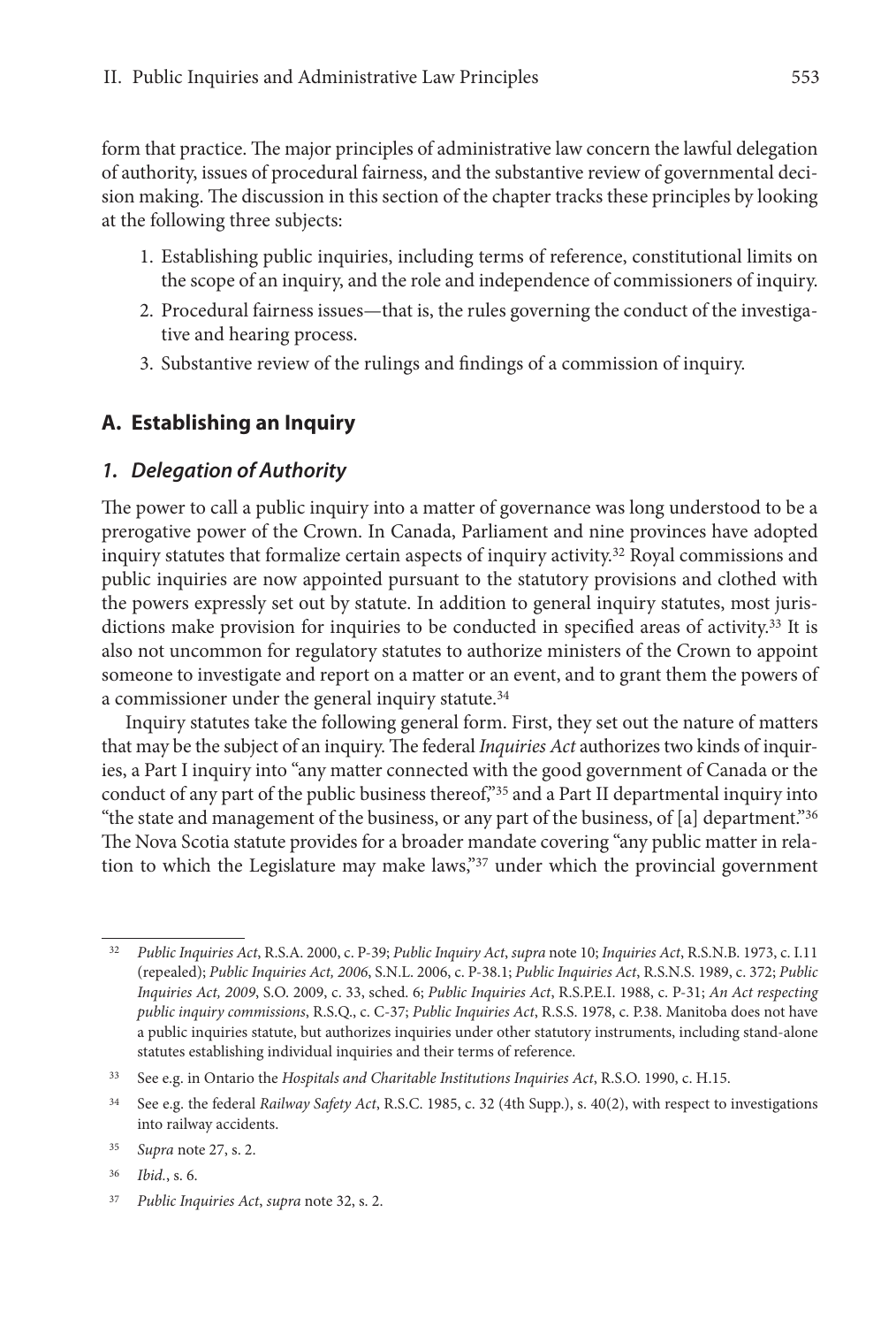<span id="page-13-0"></span>authorized the Westray inquiry into the operations of a private company (in addition to the regulation of mining activities).

Second, the statutes grant powers of compulsion to commissioners authorizing them to summon witnesses, place witnesses under oath, and cite for contempt, as well as to order production of documentary evidence. These are important investigatory powers that can only be granted by statute. Third, the statutes extend procedural protections to persons being investigated or persons who may be subject to adverse findings of fact in an inquiry report. These statutory procedural rights should be viewed as minimum protections that do not exclude additional protections provided by the common law of administrative law.

Governments in Canada usually initiate public inquiries by an order in council issued under the authority of an inquiry statute. This is not necessarily the case. However, a government that establishes an inquiry outside the authority of its inquiry statute may encounter questions about why it is doing so. This happened in Quebec in the fall of 2011. For two years media stories about corruption in the construction industry and its influence on local politics had swirled about. In October 2011 Premier Charest announced that his government would appoint Quebec Superior Court Justice France Charbonneau to head an inquiry into corruption in the construction industry. Premier Charest said that the government did not believe it necessary to establish the inquiry under Quebec's *Act Respecting Public Inquiry Commissions*<sup>38</sup> and clothe it with all the powers granted by that statute. Critics quickly raised doubts about the government's good faith. When Justice Charbonneau herself said that she needed the powers of the statute to adequately perform the task assigned to her, the government changed course. Premier Charest designated the inquiry by order under the statute, expanded its resources, and appointed two new commissioners to form an inquiry panel with Justice Charbonneau.

# *2. Appointing an Inquiry Commissioner*

Governments can appoint whomever they wish to conduct public inquiries, subject to objections going to an alleged apprehension of bias (see below under the heading II.A.5,"Reasonable Apprehension of Bias"). With respect to investigative and combined inquiries, it is a common practice to appoint sitting or retired justices of a superior court. Nevertheless, inquiries are executive government functions. Justice David McDonald, who chaired the commission of inquiry into RCMP activities in the late 1970s, described the status of a sitting justice acting as an inquiry commissioner in these terms:

The Commission is not a Court. It is not a branch of the judiciary. It fulfils Executive or administrative functions. … Very often a Judge is the sole commissioner or chairman of a group of commissioners. One reason a Judge is chosen is that his livelihood is secure in that he can be removed from office only by joint address of the Houses of Parliament. This fact, which lies at the root of the cherished independence of the judiciary, increases the likelihood that the inquiry will not be influenced by considerations to which ordinary segments of the Executive are

R.S.Q., c. C-37.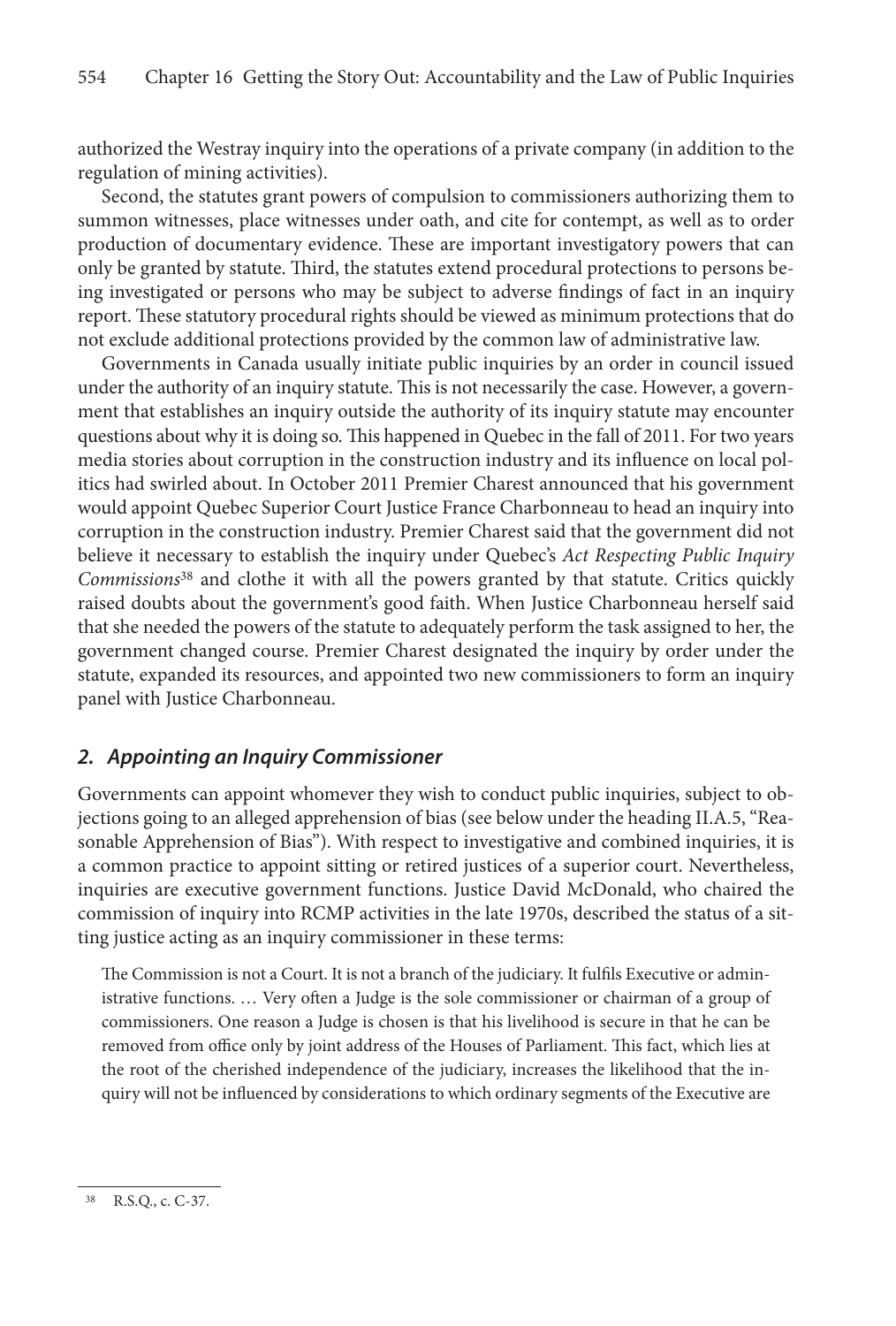<span id="page-14-0"></span>susceptible. Putting it another way, it ensures that the inquiry will be conducted at arm's length from the Executive.39

Dickson C.J. pointed out in *Re Residential Tenancies Act, 1979*<sup>40</sup> that because Canada does not operate on a strict separation of powers basis, members of the judiciary can carry out executive functions. This does not happen in the United States, for instance, where it would be unconstitutional for a federal judge to conduct an inquiry into governmental affairs.

In response to the common practice of sitting justices being named to conduct public inquiries, the Canadian Judicial Council (CJC) has developed a Protocol on the Appointment of Judges to Commissions of Inquiry.41 The protocol seeks to assist judges who may be approached about taking on a commissioner's role and their chief justices with respect to the appropriate considerations for making the decision to accept. According to the CJC, such requests should always be made by a government first to the chief justice, not the individual judge. Relevant considerations are said to include the time the judge would be taken away from judicial duties and the terms of reference being proposed for the inquiry. This raises an interesting question: To what extent should a prospective commissioner of inquiry engage in discussions or negotiations with the government over the inquiry's mandate or terms of reference? Justice O'Connor, who conducted the Walkerton and Arar inquiries, agrees with the CJC that the discussions should be detailed and that the commissioner be satisfied that the mandate is one of public importance and is capable of being fulfilled on the terms proposed.42 Nevertheless, as both the CJC and Justice O'Connor note, many inquiries deal with controversial matters. A commissioner may well be called on during the course of an inquiry to interpret the terms of reference under which he or she is operating. For this reason, it may make sense for a prospective appointee to leave the drafting of the substantive terms largely to government, while ensuring that matters dealing with inquiry resources and logistics are appropriately addressed.

#### *3. Terms of Reference or Inquiry Mandate*

Setting the mandate or terms of reference for an inquiry is a crucial step in determining what the inquiry is intended and able to achieve. By setting the terms of reference, governments exercise significant control over how far-reaching an inquiry will be. Of course, the more politically sensitive the subject matter is, the more likely opposition politicians, the media, and members of the public will take an active role in monitoring and shaping the government's decision making in this regard. In the case of alleged improper cash payments made

<sup>39</sup> *Re Commission of Inquiry Concerning Certain Activities of the Royal Canadian Mounted Police* (1978), 94 D.L.R. (3d) 365 at 370.

<sup>40 [1981]</sup> 1 S.C.R. 714 at 728.

<sup>41</sup> See <[http://www.cjc-ccm.gc.ca/cmslib/general/JIC-CIsc-protocol-finalE-August-2010.pdf>](http://www.cjc-ccm.gc.ca/cmslib/general/JIC-CIsc-protocol-finalE-August-2010.pdf). The CJC has also developed a Reference Guide for Judges Appointed to Commissions of Inquiry: <[http://www.cjc.gc.ca/](http://www.cjc.gc.ca/cmslib/general/cjc_guide_judges_commissions_inquiry_en.pdf) [cmslib/general/cjc\\_guide\\_judges\\_commissions\\_inquiry\\_en.pdf>](http://www.cjc.gc.ca/cmslib/general/cjc_guide_judges_commissions_inquiry_en.pdf).

<sup>&</sup>lt;sup>42</sup> Dennis R. O'Connor & Freya Kristjanson, "Why Do Public Inquiries Work?" in Ronalda Murphy & Patrick Molinari, eds., *Doing Justice: Dispute Resolution in the Courts and Beyond* (Toronto: Canadian Institute for the Administration of Justice, 2007).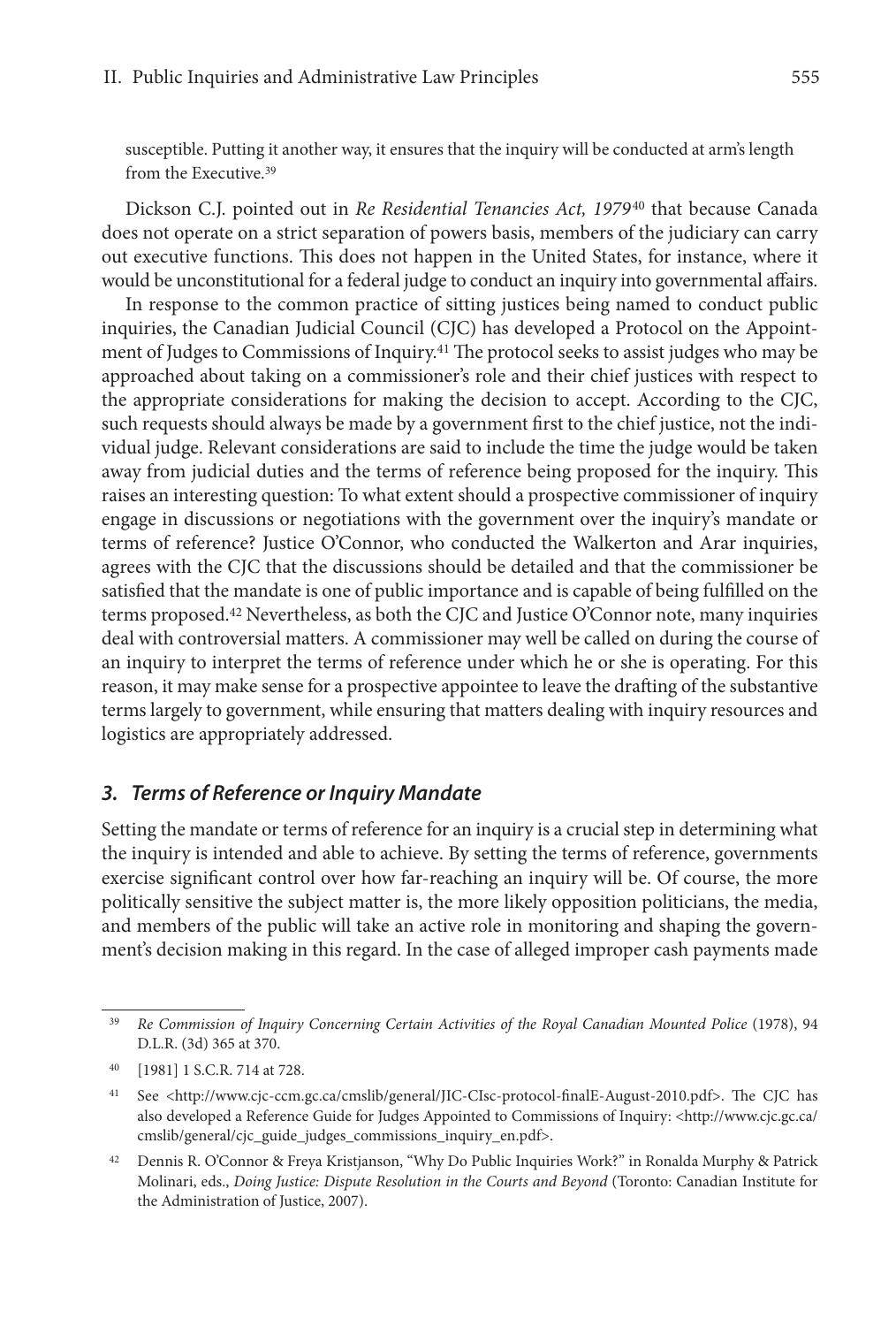by German businessman Karlheinz Schreiber to former Prime Minister Brian Mulroney, Stephen Harper's Conservative government asked an outside individual, David Johnston, since appointed governor general of Canada, to give advice on whether an inquiry should be held and what its terms of reference should be. This move followed the previous government's decision to conduct a "pre-inquiry inquiry" into the Air India disaster before establishing the full public inquiry into that matter.<sup>43</sup> These actions represent attempts by governments to give the appearance of an independent, arm's-length process for deciding on the structuring of an inquiry. Nevertheless, the ultimate decision rests with executive government.

The terms of reference set out in an order represent the "law of the inquiry" and have binding force on the inquiry commissioner. Nevertheless, it is useful to remember that terms of reference are a form of delegated legislation, or regulatory law. In the case of the Somalia inquiry in the mid-1990s, the Federal Court of Appeal took the position that, as with other regulatory law, an inquiry's terms of reference can be modified by the executive at its discretion (see the discussion of independence under the heading II.A.4, "Independence of Inquiries," below).

The latter point was picked up in an interesting way by the British Columbia Court of Appeal in *British Columbia v. Commission of Inquiry into the Death of Frank Paul (the Davies Commission)*. <sup>44</sup> The commission was created to inquire into the circumstances surrounding the death of Frank Paul, an aboriginal man who died on a Vancouver street after being released from custody by police officers despite his being in a severely intoxicated and vulnerable state. The terms of reference included the phrase "to make findings of fact regarding circumstances relating to Mr. Paul's death, including findings of fact respecting the response of … the Criminal Justice Branch of the Ministry of Attorney General to the death of Mr. Paul."45 Commissioner Davies ruled that his mandate included investigating how and why the Crown had exercised its prosecutorial discretion not to lay charges against any of the police officers involved, and acceded to a request to subpoena former prosecutors (now judges) to testify. The Ministry of the Attorney General sought judicial review to quash this decision, arguing that the principle of prosecutorial independence made such questioning improper. The Court of Appeal dismissed the application. It said that the principle of prosecutorial independence had a basis in the separation of powers, but that as public inquiries are part of executive government, not the judiciary, the principle did not apply. Further, the court noted, citing the Federal Court of Appeal's decision in *Dixon*, the government could always change the inquiry's terms of reference if it wished to do so and was prepared to explain its actions to the public. In *Davies*, the B.C. Court of Appeal implicitly criticized the attorney general for having advised the provincial Cabinet on the inquiry's terms of refer-

<sup>43</sup> See *Lessons to Be Learned: The Report of the Honourable Bob Rae, Independent Advisor to the Minister of Public Safety and Emergency Preparedness, on Outstanding Questions with Respect to the Bombing of Air India Flight 182* (Ottawa: Queen's Printer: November 2005), online: [<http://www.publicsafety.gc.ca/prg/ns/ai182/](http://www.publicsafety.gc.ca/prg/ns/ai182/rep1-eng.aspx) [rep1-eng.aspx>](http://www.publicsafety.gc.ca/prg/ns/ai182/rep1-eng.aspx).

<sup>44</sup> *Supra* note 9.

<sup>45</sup> *Ibid.* at para. 9.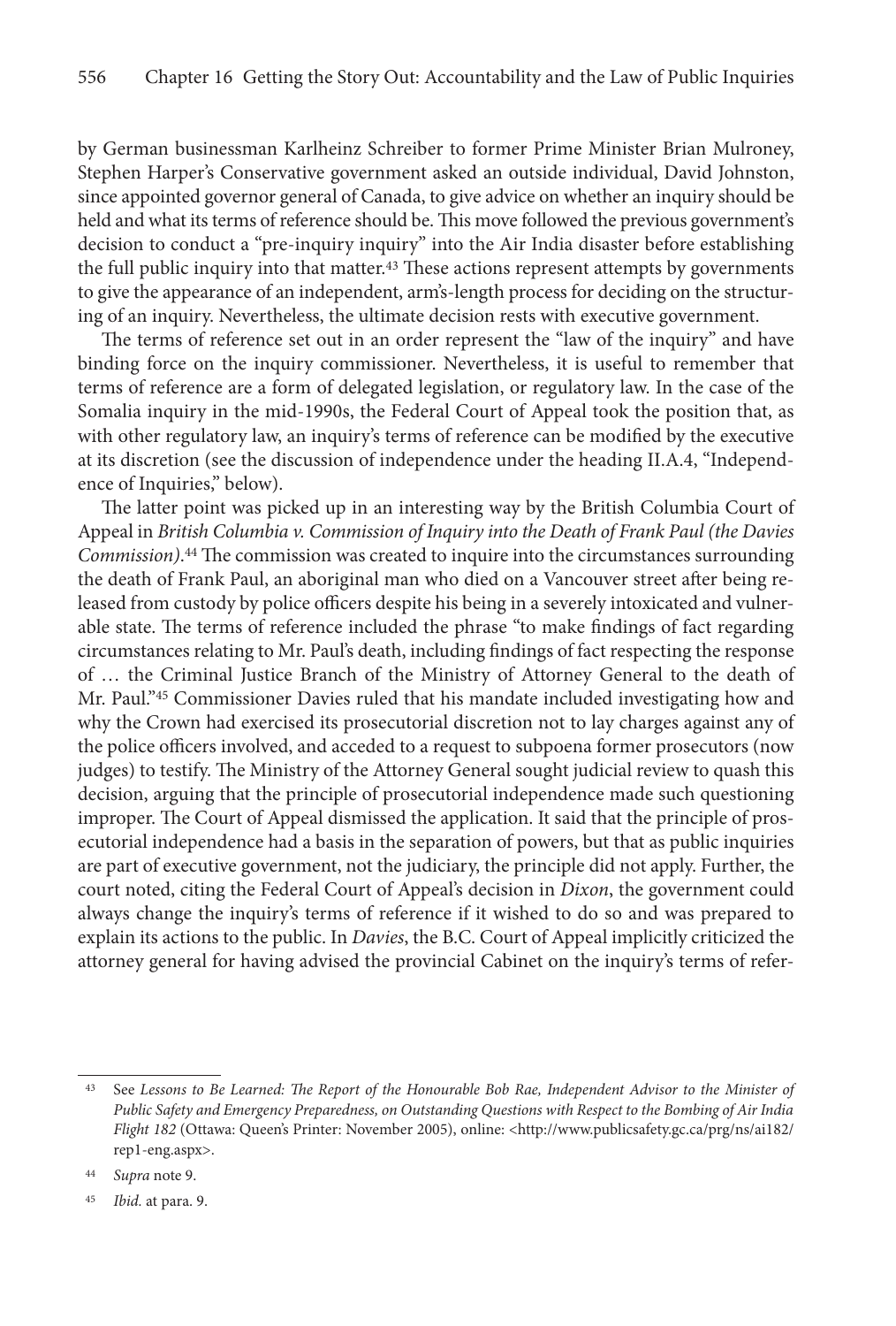<span id="page-16-0"></span>ence, presumably including their constitutionality, and then turning around and applying for judicial review to obtain a narrow reading of those terms on constitutional grounds.<sup>46</sup>

The commissioner of an inquiry plays an important role in interpreting the terms of reference. The more brief or general the wording of the terms, the more interpretive work is necessary. Depending on how broadly the commissioner understands the scope of his or her inquiry, the more evidence will be relevant, the more questions will be probed, and the more witnesses will be called. This has significant implications for the cost and time needed for an inquiry, as well as for the nature of its findings. A commission's interpretation of its terms of reference is subject to judicial review. This is a form of "substantive review" (see discussion under section II.C, Substantive Review, below).

#### *4. Independence of Inquiries*

To what degree are public inquiries independent? The credibility and effectiveness of an inquiry depends very much on the degree to which it is and appears to be independent of executive government. It may be true to say, however, that the independence of public inquiries is more a matter of personal integrity, enforced at the level of politics, than a matter of law. As noted, inquiries are created by executive government, and the executive sets the terms of reference, time frames for reporting, and budgets, and appoints commissioners for an inquiry. While the constitutional principle of judicial independence protects the judicial careers of judges serving as commissioners of inquiry, it does not likely extend to an inquiry itself. In Chapter 8, Caught Between Judicial Paradigms and the Administrative State's Pastiche: "Tribunal" Independence, Impartiality, and Bias, Laverne Jacobs discusses the state of the law going to whether administrative tribunals of an adjudicative nature attract the constitutional principle of independence. Inquiries, of course, are not adjudicative bodies.

The clearest challenge to date to the independence of a public inquiry occurred with the Somalia inquiry. The evidence given at the public hearings of this inquiry into the abuse of Somalis in Canadian military custody caused considerable embarrassment to military and civilian officials and led to the resignation of the chief of defence forces. When the commissioners asked for a third extension of the deadline for the hearings and final report, the government of Prime Minister Chrétien refused. This decision effectively terminated the inquiry. A legal challenge alleging that the decision exceeded Cabinet's authority and violated the rule of law succeeded at first instance, but was rejected by the Federal Court of Appeal. Marceau J. stated:

It has often been suggested, expressly or impliedly, especially in the media but also elsewhere, that commissions of inquiry were meant to operate and act as fully independent adjudicative bodies, akin to the Judiciary and completely separate and apart from the Executive by whom they were created. This is a completely misleading suggestion, in my view. The idea of an investigative body, entirely autonomous, armed with all of the powers and authority necessary to uncover the truth and answerable to no one, may well be contemplated, if one is prepared to disregard the risks to individuals and the particularities of the Canadian context. But a commission under Part I of the *Inquiries Act* is simply not such a body. … All this, however, does

*Ibid.* at paras. 70-77.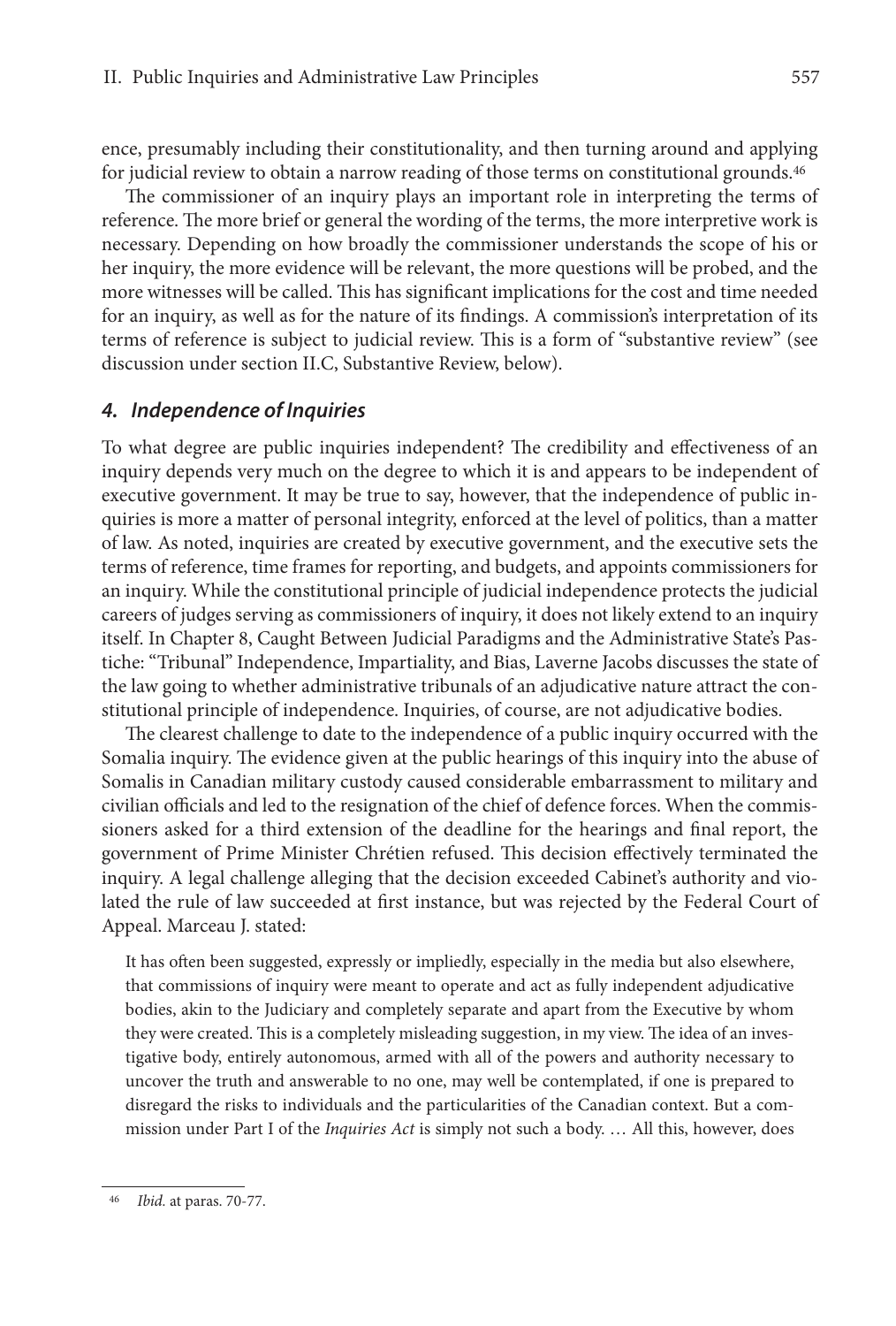not alter, in any way, the basic truth that commissions of inquiry owe their existence to the Executive. As agencies of the Executive, I do not see how they can operate otherwise than within the parameters established by the Governor in Council.47

The Federal Court of Appeal's decision in *Dixon* raises important questions concerning inquiry independence. It implies that an inquiry's terms of reference, which can be changed at will by Cabinet, do not provide a firm foundation for independence. However, fears that the experience with the Somalia inquiry will make it easier for governments to interfere in the operations of public inquiries have not borne fruit. Governments know that interfering with the mandate or the proceedings of a public inquiry in mid-course may not only undermine the inquiry's credibility, but also create a political firestorm. In this way, commissioners of inquiry are not powerless in their relationship with the executive that created an inquiry.48

Recent statutory reforms raise new questions concerning the independence of public inquiries. As noted, public inquiry statutes have replaced prerogative power as the source of government authority to initiate inquiries in all Canadian jurisdictions. This development occurred roughly between 1960 and 1980. Even so, most inquiry statutes remained brief, general statements of the authority that could be delegated to commissioners of inquiry. In the last four years, Ontario and British Columbia have rewritten their inquiry statutes, making them significantly more detailed and directive with respect to the conduct of public inquiries. The reform of Ontario's legislation is particularly noteworthy in this regard.<sup>49</sup> The Glaude inquiry raised concerns in that province about the risks of inquiries running "out of control." That inquiry is estimated to have cost \$53 million and gone well past its intended completion date by the time it concluded in 2009. Almost immediately on its completion, the government of Ontario introduced new legislation that includes several provisions that set out limits and accountability measures on inquiry operations. Among other things, the *Public Inquiries Act, 2009* makes it a duty of an inquiry to be "financially responsible and [operate] within its budget";50 allows inquiries to rely on forms of written and documentary evidence that would not generally be admissible in court proceedings;<sup>51</sup> bars inquiries from holding public hearings unless expressly so authorized in the order establishing the inquiry;<sup>52</sup>

<sup>47</sup> *Dixon c. Canada (Gouverneur en conseil)*, [1997] 3 F.C. 169 at para. 13 (C.A.); leave to appeal to the Supreme Court of Canada dismissed, January 8, 1998. See critical comment on the Federal Court of Appeal decision by Inquiry Commissioner Peter Desbarats, "The Independence of Public Inquiries: Dixon v. Canada" (1997) 36 Alta. L. Rev. 252. It might be noted that concerns in the United States over the role of independent prosecutors not subject to executive or congressional supervision became a major issue in the year following the Somalia inquiry as a result of prosecutor Kenneth Starr's investigation into the private life of President Bill Clinton. See Cass Sunstein, "Unchecked and Unbalanced: Why the Independent Counsel Act Must Go" (2002) 38 American Prospect, online: The American Prospect [<http://prospect.org/article/unchecked-and](http://prospect.org/article/unchecked-and-unbalanced)[unbalanced](http://prospect.org/article/unchecked-and-unbalanced)>.

<sup>&</sup>lt;sup>48</sup> It is worth noting that in the missing women inquiry, Justice Oppal requested a one-year extension of his mandate from the original date for reporting of December 31, 2011 to the end of 2012, but was given only six months to June 30, 2012, possibly putting significant time pressure on the Inquiry.

<sup>49</sup> *Ontario Public Inquiries Act, 2009*, *supra* note 32. The legislation was brought into force on June 1, 2011.

<sup>50</sup> *Ibid.*, s. 5(c).

<sup>51</sup> *Ibid.*, s. 9(1).

<sup>52</sup> *Ibid.*, s. 14.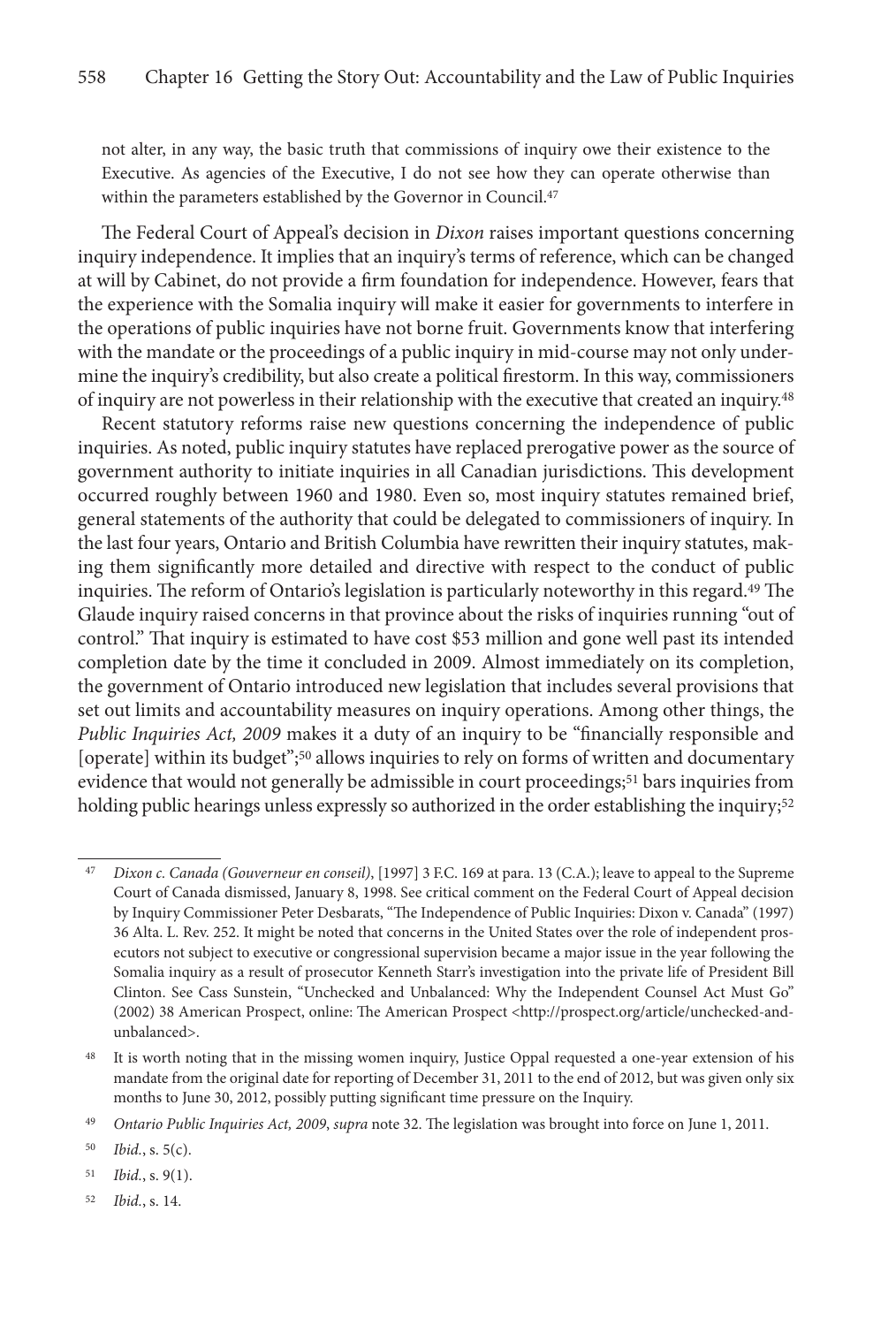<span id="page-18-0"></span>and obliges a commission to deliver its final report on the date set out in the order.<sup>53</sup> A provision permitting the attorney general to release any unfinished work of an inquiry where it fails to provide its final report on time had not been proclaimed as of the time of writing.<sup>54</sup> While these legislative parameters have benefits in terms of clarifying responsibilities, they also have the potential for making inquiries more like ordinary government activities, subject to statutory mandates and ministerial oversight, and less like the independent operators they have often been viewed to be.

#### *5. Reasonable Apprehension of Bias*

The appointment of a particular individual as a commissioner of inquiry might be challenged on grounds of bias should that person have prior involvement with interested parties or a conflict of interest. Concerns of this nature were raised in public on the appointment of Wally Oppal as commissioner in the missing women inquiry. Mr. Oppal had served as attorney general of British Columbia from 2005 to 2009, and so had ministerial responsibility for the Crown's conduct of the Pickton trial, including decisions made by the Crown about how many murder charges to lay, and whether untried charges should be pursued after the initial convictions. No applications for Mr. Oppal's disqualification on this basis were brought to court prior to the inquiry's commencement.

Claims of bias on the part of commissioners have tended to arise more in connection with their conduct during an inquiry. The most striking finding of bias against an inquiry commissioner arose in the context of the sponsorship inquiry. Following the issuance of the phase 1 report that found Prime Minister Chretien responsible for maladministration of the sponsorship program, Chretien launched a challenge to Commissioner Gomery's impartiality. He cited a number of statements Justice Gomery made to the media during the course of the inquiry, including a description of Chrétien's ordering of autographed golf balls to give to other world leaders as "small town cheap." Justice Teitelbaum of the Federal Court of Canada agreed that the statements created a reasonable apprehension of bias on Justice Gomery's part, both with respect to a prejudgment of the issues before hearing all the evidence, and with respect to a predisposition against Chretien personally. In a tart judgment, Justice Teitelbaum expressed disapproval of a commissioner's commenting to the media during the conduct of the inquiry:

The media is not an appropriate forum in which a decision maker is to become engaged while presiding over a commission of inquiry, a trial, or any other type of hearing or proceeding. Indeed, the only appropriate forum in which a decision maker is to become engaged is within the hearing room of the very proceeding over which he or she is presiding. Comments revealing impressions and conclusions related to the proceedings should not be made extraneous to the proceedings either prior, con- currently or even after the proceedings have concluded.

<sup>53</sup> *Ibid.*, s. 20(1).

<sup>54</sup> *Ibid.*, s. 20(4), which reads, "If a commission does not for any reason deliver its report, the Minister may publish any unfinished work of the commission, and that work shall be treated as if it had been published by the commission."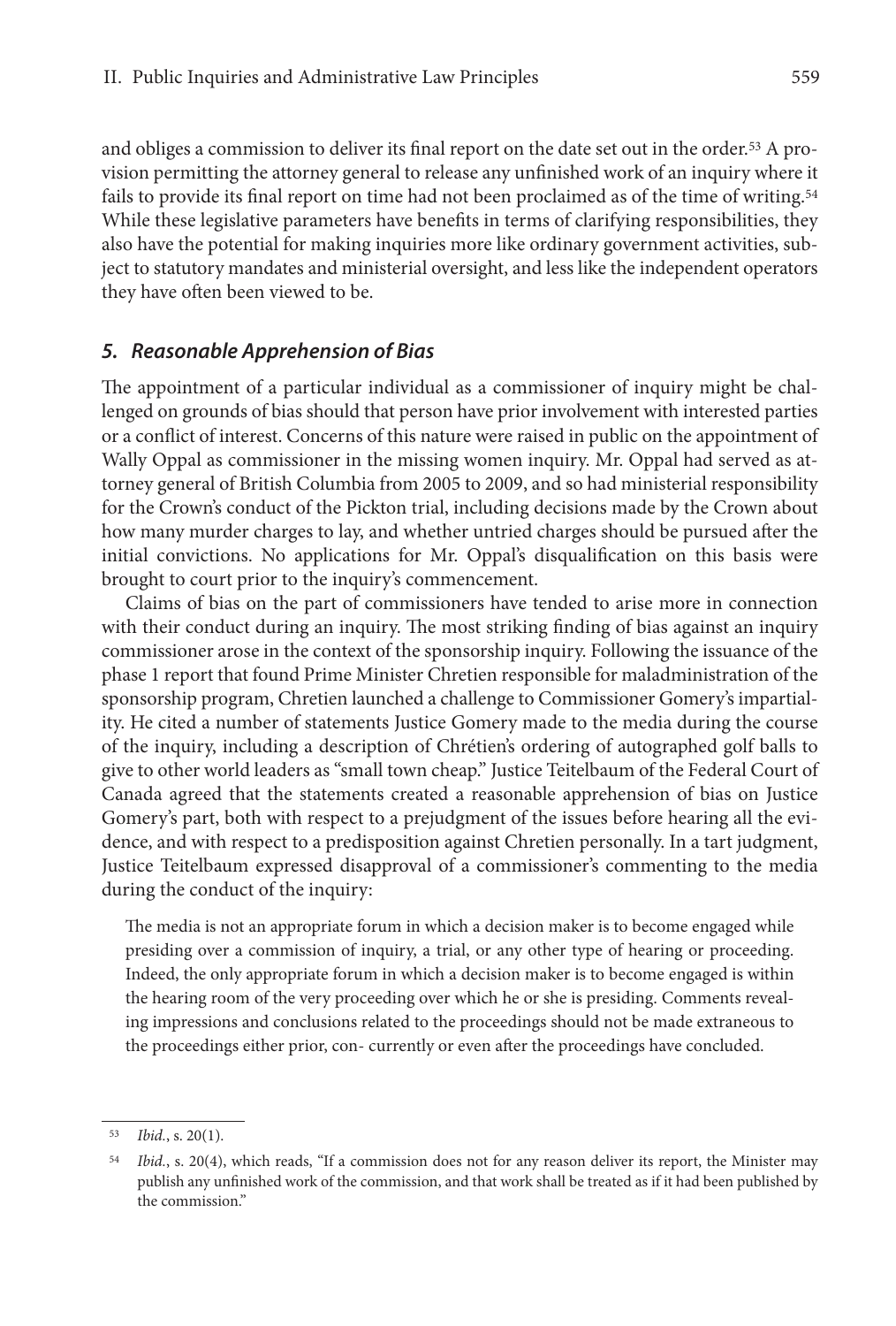<span id="page-19-0"></span>I stress that even in public inquiries where the purpose of the proceedings is to educate and inform the public, it is not the role of decision makers to become active participants in the media. First and foremost, a decision maker's primary duty is to remain impartial, with an open mind that is amenable to persuasion. It is only when all the evidence is heard and after deliberating on that evidence that a decision maker is to form conclusions and, finally, to issue a judgment or report on the basis of these conclusions.<sup>55</sup>

During the Somalia inquiry, Commissioner Mr. Justice Gilles Letourneau was reported to have made private comments about a witness before the inquiry to the effect that "Brigadier General Beno had not given straight answers and perhaps Beno had been trying to deceive." On learning of these remarks, Beno sought to have Justice Letourneau disqualified for having created a reasonable apprehension of bias. The Federal Court of Appeal (from which bench Justice Letourneau had been appointed to the inquiry) rejected Beno's application.56 The Court distinguished between a public inquiry and a trial process for purposes of the bias test. Because an inquiry is not an adjudicative process, a more relaxed bias standard is appropriate. At the same time, the Court rejected the idea of going so far as to apply the "closed mind" test to inquiries:

Depending on its nature, mandate and function, the Somalia Inquiry must be situated along the *Newfoundland Telephone* spectrum somewhere between its legislative and adjudicative extremes. Because of the significant differences between this Inquiry and a civil or criminal proceeding, the adjudicative extreme would be inappropriate in this case. On the other hand, in view of the serious consequences that the report of a commission may have for those who have been served with a section 13 notice, the permissive "closed mind" standard at the legislative extreme would also be inappropriate. We are of the opinion that the Commissioners of the Somalia Inquiry must perform their duties in a way which, having regard to the special nature of their functions, does not give rise to a reasonable apprehension of bias.<sup>57</sup>

## *6. Constitutional Issues*

Delegated authority in Canada is subject to the constraints and obligations imposed by the Constitution. A government's decision to appoint an inquiry and its drafting of the inquiry's terms of reference may thus be open to constitutional challenge. Provincially appointed inquiries have been particularly subject to challenge on federalism grounds, especially with respect to whether they invade the federal jurisdiction over criminal law.

<sup>55</sup> *Chrétien v. Canada (Ex-Commissioner, Commission of Inquiry into the Sponsorship Program and Advertising Activities)*, 2008 FC 802, [2009] 2 F.C.R. 417 at paras. 104-5; aff 'd [2010] F.C.J. No. 1274 (C.A.) (QL) (oral reasons 26 October 2010, amended reasons 5 November 2010). For further discussion of the *Chrétien* case, see Chapter 8, Laverne Jacobs, Caught Between Judicial Paradigms and the Administrative State's Pastiche: "Tribunal" Independence, Impartiality, and Bias.

<sup>56</sup> *Beno v. Canada (Commissioner and Chairperson, Commission of Inquiry into the Deployment of Canadian Forces to Somalia)*, [1997] 2 F.C. 527 (C.A.).

<sup>57</sup> *Ibid.* at para. 26.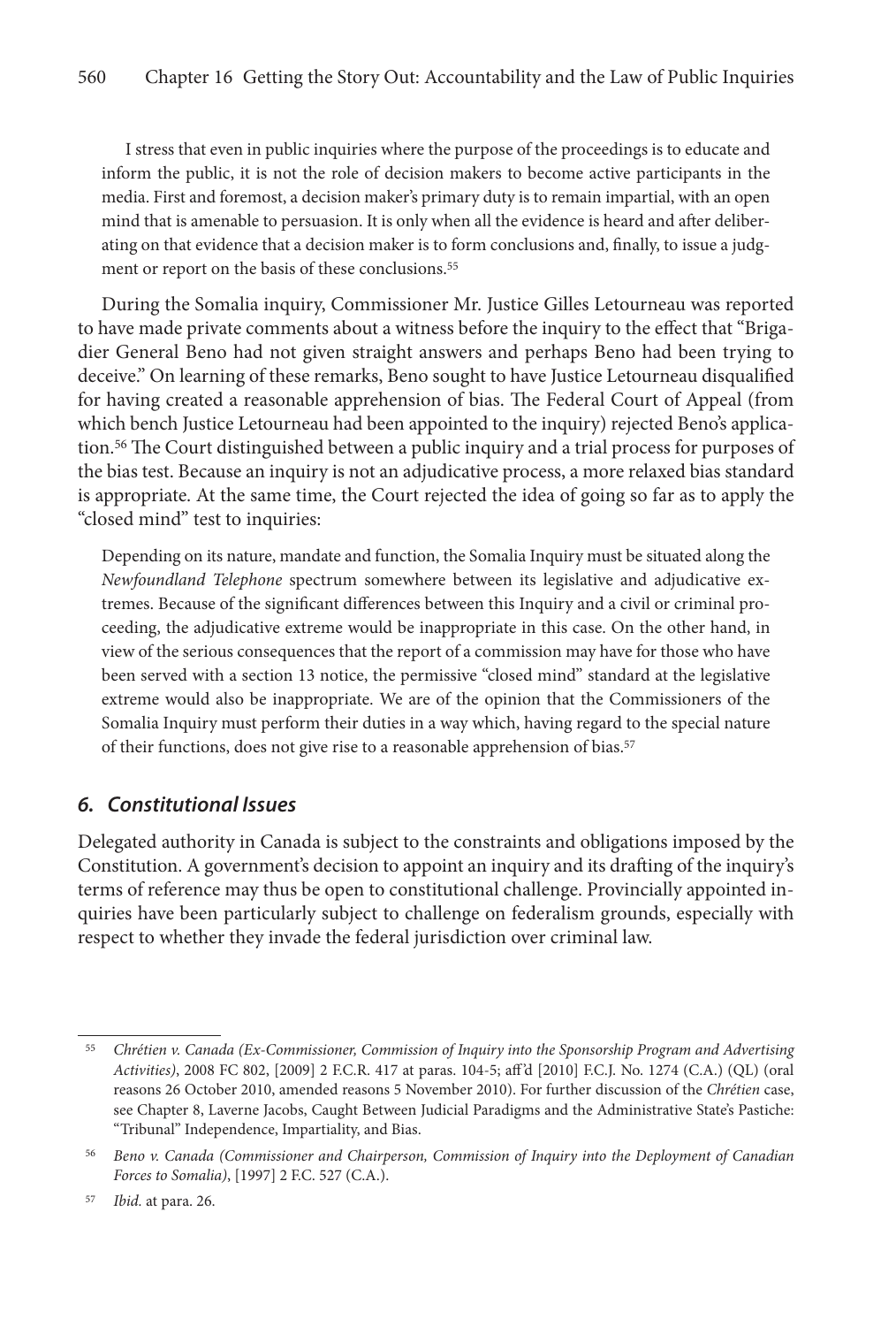In the 1970s, a series of cases went to the Supreme Court of Canada addressing the jurisdiction of provinces to inquire into criminal activities, and into activities of the RCMP as a federally regulated institution. In *Di Iorio v. Warden of Montreal Jail*, <sup>58</sup> the Court permitted a Quebec inquiry into organized crime to proceed as falling within provincial jurisdiction over "the administration of justice" in s. 92(14) of the *Constitution Act, 1867*. A year later, in *A.G. of Que. and Keable v. A.G. of Can. et al.*, <sup>59</sup> the Court ruled that while a provincial inquiry may investigate wrongdoing by individual police officers, it may not examine the policies and management of the RCMP.

The division of powers has played a role in limiting the authority of provinces to establish public inquiries directed at establishing individual responsibility for acts of a potentially criminal nature. In *Starr v. Houlden*, <sup>60</sup> the Supreme Court found that the "pith and substance" of an Ontario inquiry was alleged criminal wrongdoing by individuals, and that this infringed on the federal government's criminal law power. The Court has since narrowed the holding in *Starr*. In *Consortium Developments (Clearwater) Ltd. v. Sarnia (City)*, <sup>61</sup> the Court rejected an application by a land developer to quash a judicial inquiry initiated by Sarnia City Council into certain land transactions after the police had closed a criminal investigation file on the matter. The Court found that the inquiry was properly directed at the "good government" of the municipality. Even should it turn up misconduct of a possibly criminal nature, the inquiry lacked the power to make criminal findings. Justice Binnie stated that the commissioner's duty to comply with common-law requirements of the duty of fairness were sufficient to protect the interests of the developer. The facts of *Starr*—which included quoting provisions of the *Criminal Code* in that inquiry's terms of reference—were described as unusual.

Public inquiries are bound by the *Charter of Rights and Freedoms* with respect to the exercise of coercive statutory powers, such as the powers to subpoena witnesses or documents. There may be an issue as to whether an inquiry, given its non-adjudicative nature, is subject to the Charter with respect to its fact-finding or recommendation-making functions. In *Blencoe v. British Columbia*, <sup>62</sup> the Supreme Court held that the Charter applies to human rights tribunals as governmental actors. It would seem likely that an inquiry would be viewed similarly, on the basis of the test set out in *Eldridge v. British Columbia*, <sup>63</sup> for entities implementing important government programs or policies. On the issue of the application of the Charter to administrative tribunals and executive agencies, see Chapter 12, The Charter and Administrative Law: Cross-Fertilization or Inconstancy?, by Evan Fox-Decent and Alexander Pless.

<sup>58 [1978]</sup> 1 S.C.R. 152.

<sup>59 [1979]</sup> 1 S.C.R. 218.

<sup>60</sup> *Starr*, *supra* note 24.

<sup>61 [1998]</sup> 3 S.C.R. 3.

<sup>62</sup> *Blencoe v. British Columbia (Human Rights Commission)*, 2000 SCC 44, [2000] 2 S.C.R. 307.

<sup>63</sup> *Eldridge v. British Columbia (Attorney General)*, [1997] 3 S.C.R. 624.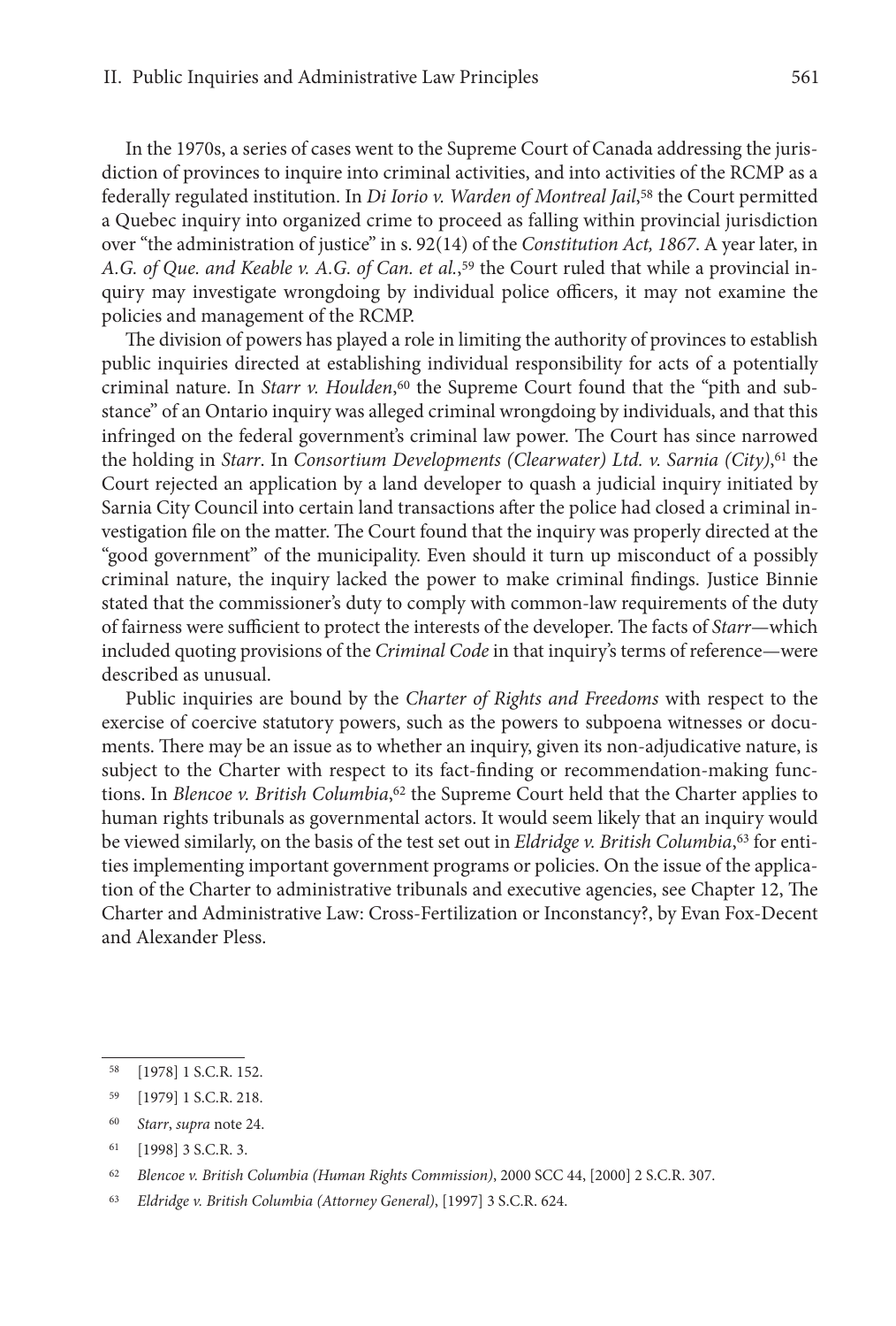## <span id="page-21-0"></span>**B. Procedural Justice Issues**

The status of investigative processes in administrative law is ambiguous. Investigations directed at ascertaining evidence, but not at the determination of legal rights and obligations, are not always subject to common-law rules of fair process. In *Knight v. Indian Head School Division No. 19*, <sup>64</sup> L'Heureux-Dubé J. stated that the question whether a function is final or merely preliminary in nature is a threshold question with respect to the duty of fairness. The most typical example of a "preliminary" function is the investigative stage of a decisionmaking process. That is, the investigation may be able to be conducted free of procedural obligations, so long as any final determination of legal rights does not occur until the evidence is tested in accordance with due process.

There is little doubt, however, that investigative inquiries are subject to the duty of fairness in administrative law.65 This follows from three things. First, inquiry statutes authorize inquiries to compel the testimony of witnesses. This extraordinary power exposes witnesses to legal consequences, as well as denying them the right to remain silent in the face of public scrutiny and possible future prosecution. Second, the findings of fact of an inquiry carry with them significant consequences. Inquiry findings may be the closest our society comes to "received truth." Reputations can be made or broken as a result of these findings. Third, public inquiries generally operate like judicial hearings. It is neither difficult nor inappropriate for inquiries to be required to meet standards of fair process.

The particular requirements of fair process in any particular case depend on contextual factors.66 Courts have frequently held that the investigative nature of public inquiries and the fact that they do not have decision-making power mean that they are subject to relaxed procedural standards and rules of evidence. The question each time is whether this is appropriate in light of the individual interests at stake in a particular inquiry.

The following discussion addresses several issues of fair process that arise frequently in the course of public inquiries.

#### *1. Inquisitorial Process*

Public inquiries employ an inquisitorial rather than an adversarial approach to adducing evidence. This means that the inquiry commissioners decide what evidence to call rather than any individual parties. The inquiry may receive and act on the advice of a witness or

My review of the authorities leads me to the conclusion that the courts have readily found a duty to act fairly on the part of investigatory or inquiry tribunals and have focused their analysis on the nature and extent of the duty rather than on whether any such duty exists.

<sup>64 [1990]</sup> 1 S.C.R. 653.

<sup>65</sup> In *Taser International Inc. v. British Columbia (Commissioner)* (*Taser No. 1*), 2010 BCSC 1120, [2010] B.C.J. No. 802 (QL), the manufacturer of Taser weapons sought judicial review against the Dziekanski inquiry headed by Thomas Braidwood on grounds of breach of procedural justice. Justice Sewell of the B.C. Supreme Court addressed the threshold issue in procedural justice briefly, but then concluded, at para. 24:

See *Baker v. Canada (Minister of Citizenship and Immigration)*, [1999] 2 S.C.R. 817, and generally the discussion in Chapter 5 by Grant Huscroft.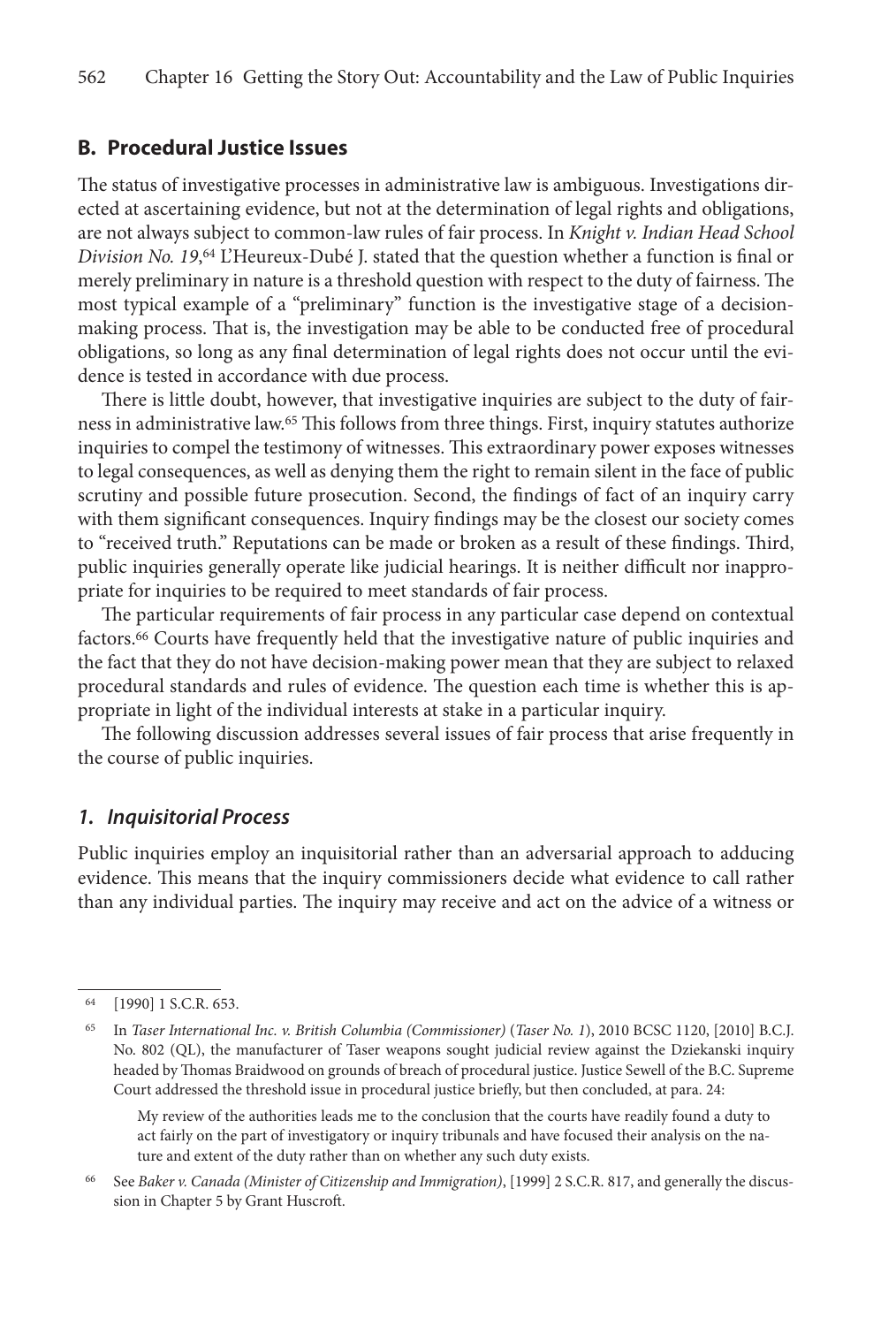subject of investigation as to what other evidence and other witnesses to call, but is unlikely to cede its authority. A commissioner is charged with the responsibility of conducting a thorough investigation, but must do so in an impartial and non-prosecutorial fashion. Questions as to how to accomplish this task characterize many of the individual issues of fair process that arise in the course of an inquiry's proceedings. These issues will be more acute for inquiries investigating specific acts of alleged misconduct.

Public inquiries will generally produce procedural rules to govern the hearing process at the outset of the inquiry, dealing with matters of calling witnesses and examination and cross-examination, among others. Justice O'Connor established rules for the Arar inquiry that addressed these issues in the following way:

35. In the ordinary course Commission counsel will call and question witnesses who testify at the Inquiry. Counsel for a party may apply to the Commissioner to lead a particular witness' evidence in-chief. If counsel is granted the right to do so, examination shall be confined to the normal rules governing the examination of one's own witness in court proceedings, unless otherwise directed by the Commissioner.

36. Commission counsel have a discretion to refuse to call or present evidence.

(a) Commission counsel will lead the evidence from the witness. Except as otherwise directed by the Commissioner, Commission counsel are entitled to ask both leading and non-leading questions;

(b) Parties will then have an opportunity to cross-examine the witness to the extent of their interest. The order of cross-examination will be determined by the parties and, if they are unable to reach agreement, by the Commissioner;

(c) After cross-examinations, counsel for a witness may then examine the witness. Except as otherwise directed by the Commissioner, counsel for the witness is entitled to ask both leading and non-leading questions;

(d) Commission counsel will have the right to re-examine last.67

What is the status in law of an inquiry's published rules? In the *Phillips* case, Cory J. made the general statement that "the nature and the purpose of public inquiries require courts to give a generous interpretation to a commissioner's powers to control their own proceedings."<sup>68</sup>

Although the rules of an inquiry provide useful guidance to all parties and witnesses about how the hearings will unfold, the binding force of an inquiry's rules is questionable. On the one hand, disobedience of the rules might give rise to an exercise by a commissioner of his or her statutory contempt power. On the other, the rules should not be viewed as the last word on procedure before the inquiry. In the absence of an explicit statutory power to make procedural regulations, the rules adopted by an inquiry should be subject to judicial review for compliance with the principles of procedural fairness, either as a general matter or in specific applications.

<sup>67</sup> *Supra* note 22, "Rules of Procedure."

<sup>68</sup> *Phillips*, *supra* note 17 at para. 175.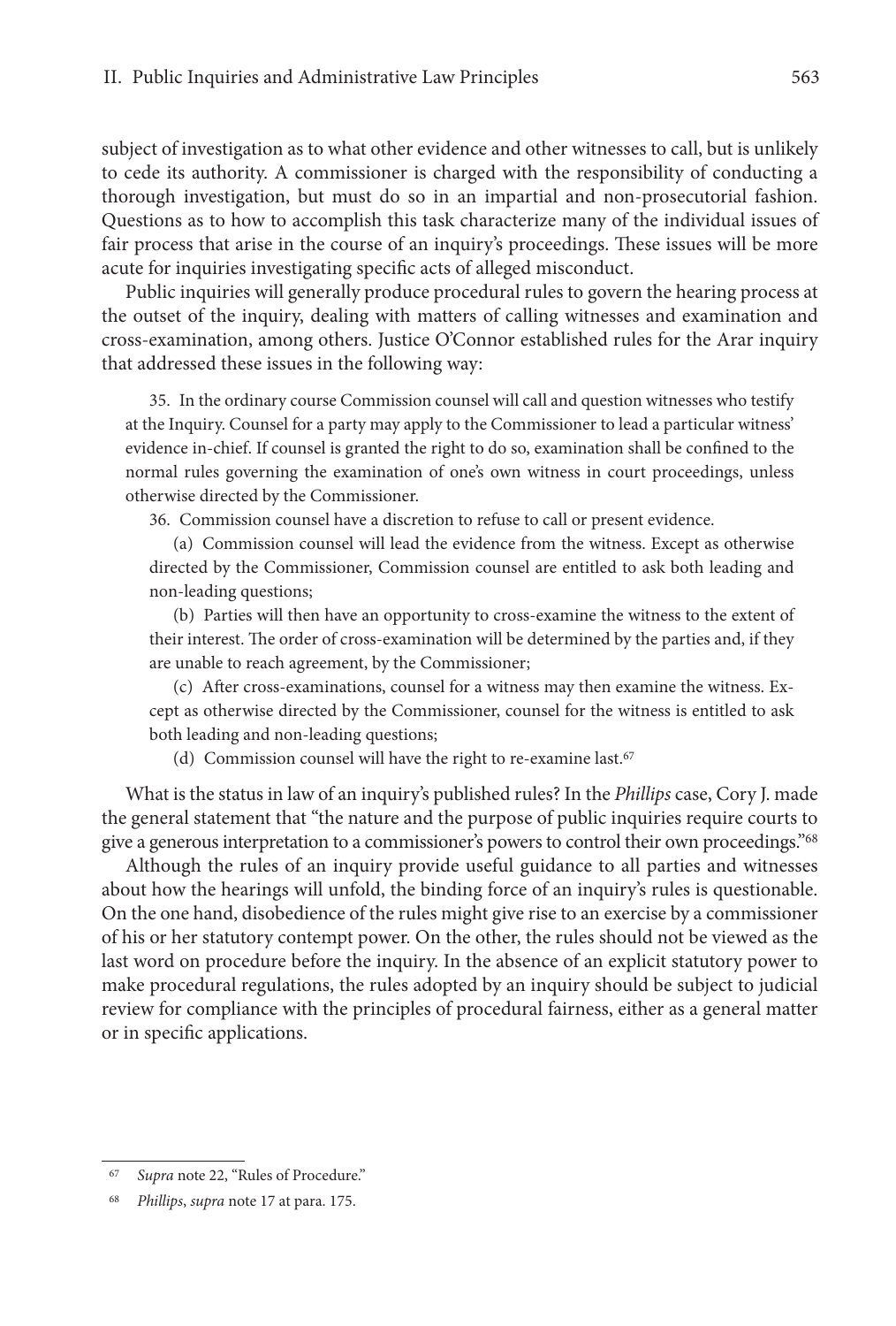#### <span id="page-23-0"></span>*2. Standing*

Standing is the legal concept that defines who has a sufficient interest in proceedings to justify having a participant role in the process.<sup>69</sup> In ordinary legal proceedings, standing is limited to those persons who have a direct interest in the outcome. Standing tends to be an "all or nothing" proposition: a person is either a full participant with responsibility for carrying one side of the legal dispute or not a participant at all. For more on the issue of standing, see Chapter 5 by Grant Huscroft, From Natural Justice to Fairness: Thresholds, Content, and the Role of Judicial Review, and Chapter 7, Access to Administrative Justice and Other Worries, by Lorne Sossin.

The issue of standing in public inquiries is more nuanced. Who are the parties to a public inquiry? Inquiries are generally called in the public interest, with the intention that much of the population has an interest in the outcome. To the extent that an inquiry concerns wrongdoing, individuals who may be found responsible likely have interests at stake that support their right to participate in some or all of the inquiry's proceedings. The same may be true of "victims" of the wrongdoing. In addition, other organizations, such as non-profit societies, who do not have a personal stake in the proceedings but have a long-standing interest and expertise in the area of public policy under scrutiny, may wish to participate in the hearings. Standing can be granted in degrees, both in terms of the scope of participation (that is, whether the person gets to call witnesses, to question and cross-examine witnesses, etc.), and in terms of duration (that is, whether the person has these rights only for some part of the inquiry's hearings, but not for others).

In the Arar inquiry, Justice O'Connor adopted a "substantial and direct interest" test for full party standing. After receiving submissions from persons wishing standing at the inquiry, Justice O'Connor granted full party standing to Maher Arar and the attorney general of Canada, and standing "so far as the evidence affects" their interests to the Ontario Provincial Police, the Ottawa Police Service, and individual RCMP officers. He granted intervener standing to a coalition of non-profit organizations, including the Canadian Council on American-Islamic Relations, the Canadian Arab Federation, and Amnesty International.70

In the missing women inquiry, Justice Oppal distinguished between "full participants" and "limited participants." The former, which included families of the suspected victims of Robert Pickton, were those believed to have evidence of a factual nature to provide with respect to the historical events being investigated. They were given the right to access documents, cross-examine all witnesses, and make submissions to the commissioner on any points arising. Limited participants were organizations with strong policy interests but who would be given permission to cross-examine only select witnesses and to make final submissions only.71

In fact, both the British Columbia and Ontario inquiry statutes now refer to standing as "participation" and persons with standing as "participants" at the inquiry.

<sup>70</sup> *Supra* note 22, see "Rules of Procedure."

<sup>&</sup>lt;sup>71</sup> See "Ruling on Participation and Funding Recommendations" (5 May 2011), online: Missing Women Commission of Inquiry [<http://www.missingwomeninquiry.ca/wp-content/uploads/2011/05/RulingonParticipation](http://www.missingwomeninquiry.ca/wp-content/uploads/2011/05/RulingonParticipationandFundingRecommendations.pdf) [andFundingRecommendations.pdf>](http://www.missingwomeninquiry.ca/wp-content/uploads/2011/05/RulingonParticipationandFundingRecommendations.pdf).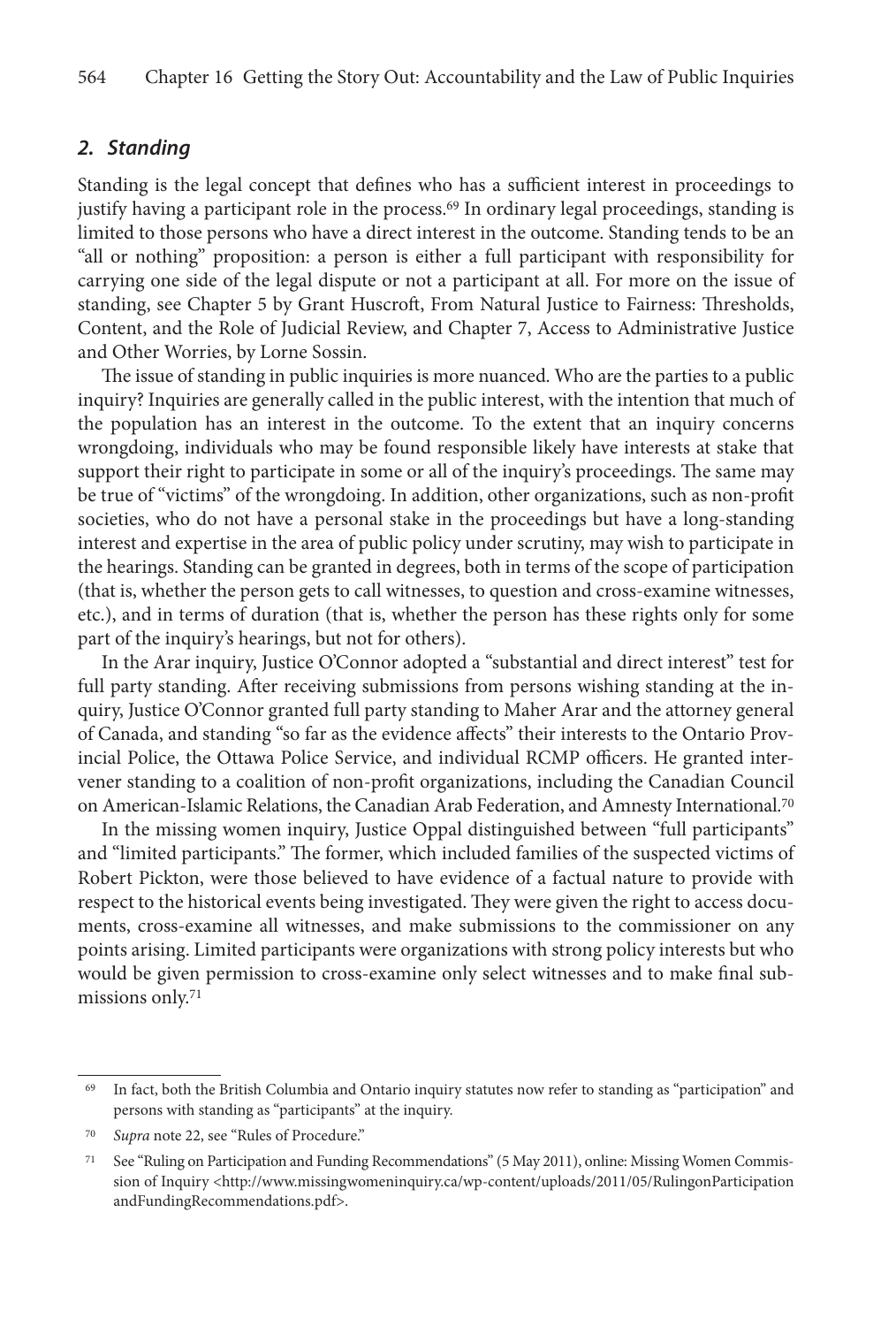## <span id="page-24-0"></span>*3. Representation by Counsel and Role of Commission Counsel*

It is generally accepted that parties to public inquiries may be represented by counsel in the proceedings. Section 12 of the federal *Inquiries Act* makes this a statutory right with respect to persons who are the subject of an investigation:

The commissioners may allow any person whose conduct is being investigated under this Act, and shall allow any person against whom any charge is made in the course of an investigation, to be represented by counsel.

A more difficult question is whether witnesses called to testify at an inquiry are entitled to be represented by counsel and what role counsel may play. Subject to the requirements of fair process, this is a matter for commissioners to decide depending on the nature of the inquiry and of the evidence being sought. In the Arar inquiry, witnesses were permitted to have their own counsel present during pre-hearing interviews and at the hearing if their interests would not be adequately represented by counsel for a party. Counsel for witnesses were permitted to ask questions of their clients following examination in chief by commission counsel and cross-examination by counsel for parties.

Representation at an inquiry can be expensive given the period of time and amount of documentary material that may be involved. This is a serious barrier to access and participation. The Supreme Court of Canada has recognized a limited right to state-funded legal counsel in matters that implicate the rights of life, liberty, or security of the person protected by s. 7 of the Charter. Given the decision in *Blencoe*, however, the subject of an inquiry likely cannot successfully argue that he or she has a constitutional right to funded counsel.72 The question of funding for counsel is therefore a decision for government to make on an inquiry-by-inquiry basis. In some instances, governments have provided funding for counsel for parties in the budget of an inquiry and delegated authority to distribute the funds to commissioners. More commonly, inquiry commissioners are asked by government to make recommendations concerning who should receive funding for counsel. Should a recommendation be refused, the inquiry commissioner would be placed in the position of deciding whether it would be fair to continue the proceedings.

Controversy over funding of counsel cast an early shadow over British Columbia's Missing Women Commission of Inquiry. Several groups representing women victims of violence and women living in Vancouver's downtown eastside sought and obtained participant status before the commission. However, the provincial government declined the commissioner's recommendation to fund counsel for those groups. The groups pulled out of the inquiry, which may well have consequences for how the inquiry's work and final report come to be viewed.73 The groups alleged that the fact police organizations and individual officers would be well represented by government-funded counsel gives them a distinct advantage over unrepresented persons and groups making complaints about police conduct and thereby

In *British Columbia (Attorney General) v. Christie*, 2007 SCC 21, [2007] 1 S.C.R. 873, a challenge to the imposition of a provincial tax on legal services, the Supreme Court rejected the argument that the unwritten constitutional principle of the rule of law could serve as a basis for a right to state funding of legal counsel.

<sup>73</sup> See e.g. "U.N. Intervention Sought in Oppal Inquiry," Vancouver Province (7 October 2011), online: <[http://](http://www2.canada.com/theprovince/news/story.html?id=dc3f7d95-7308-49af-b2c1-1aaba8237c82) [www2.canada.com/theprovince/news/story.html?id=dc3f7d95-7308-49af-b2c1-1aaba8237c82](http://www2.canada.com/theprovince/news/story.html?id=dc3f7d95-7308-49af-b2c1-1aaba8237c82)>.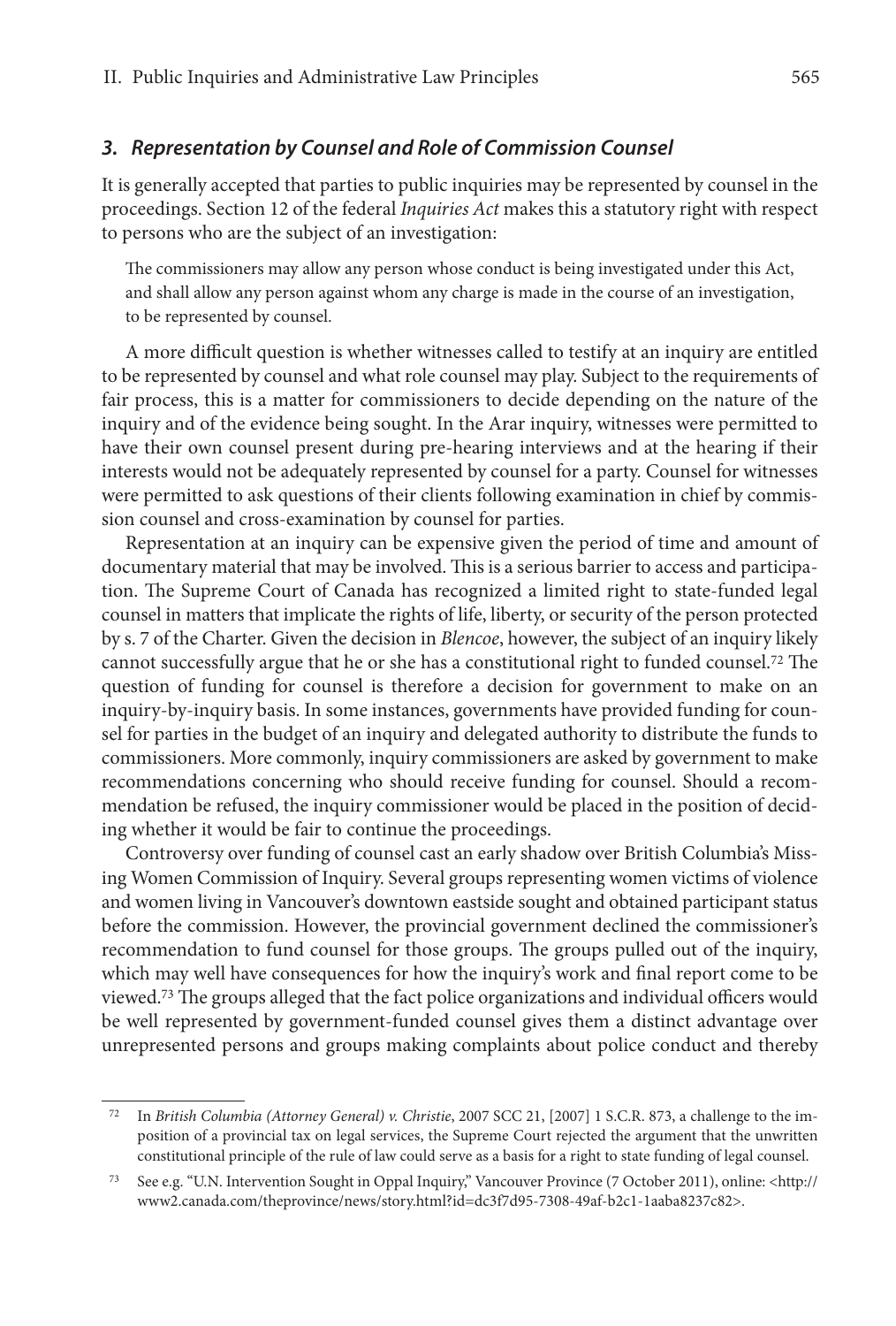<span id="page-25-0"></span>render the process unfair. One response of the B.C. government was to say that counsel for the commission had the responsibility to ensure that all participants were treated fairly and to protect participants from any overly aggressive cross-examination by counsel for other participants.

Counsel for a commission of inquiry indeed has a unique role. Although commission counsel takes the lead in adducing evidence before the inquiry and does so in the public interest, he or she does not assume the role of a prosecutor in the proceeding. Rather, counsel works for and is selected by the commissioner. Justice O'Connor, who conducted the Walkerton and Arar inquiries, has described commission counsel as the "alter ego" of the commissioner. Justice O'Connor in fact chose the same lawyer, Paul Cavaluzzo, to act as commission counsel in both inquiries, having clearly established a good working relationship in the Walkerton proceedings. Counsel's responsibilities include advising the commission on matters of legal procedure, preparing the evidence in advance of hearing days, leading most witnesses through their evidence in chief, and increasingly, being a spokesperson for the inquiry and its chair.74 Counsel must perform these functions in an impartial fashion that does not create an impression that the proceedings are adversarial. In the *Krever Commission* case, the Canadian Red Cross sought a ruling that commission counsel could not participate in drafting the final report because counsel had viewed confidential submissions not introduced into evidence at the inquiry. The Supreme Court of Canada found this objection premature, but agreed that in some circumstances the multiple roles of counsel could lead to an order for disqualification.75

## *4. Notice and Opportunity to Respond*

The federal *Inquiry Act* requires that any person about whom a finding of misconduct may be made in a final report must be notified in advance and given an opportunity to respond. Section 13 reads:

No report shall be made against any person until reasonable notice has been given to the person of the charge of misconduct alleged against him and the person has been allowed full opportunity to be heard in person or by counsel.

Section 13 is a statutory embodiment of the minimal fairness duty to give notice and an opportunity to be heard to persons who may be adversely affected by an inquiry's findings. However, the provision is unclear with respect to what constitutes a "charge of misconduct,"

<sup>74</sup> Justice O'Connor enumerates six aspects to commission counsel's role. In addition to those just listed, he mentions maintaining communication with parties to the inquiry and participating in drafting the inquiry report. Justice Dennis O'Connor, "The Role of Commission Counsel in Public Inquiries" (2003) 22 Advocates' Soc. J. 17.

<sup>&</sup>lt;sup>75</sup> Cory J. wrote: "This argument too is premature, because there is no indication that the Commissioner intends to rely upon his counsel to draft the final report. … However, in the unlikely event that the submissions also included material that was not disclosed to the parties, there could well be valid cause for concern. … If the submissions did contain new, undisclosed and untested evidence, the Commissioner should not seek advice regarding the report from counsel who received the confidential submissions" (*Krever Commission*, *supra* note 3 at para. 72).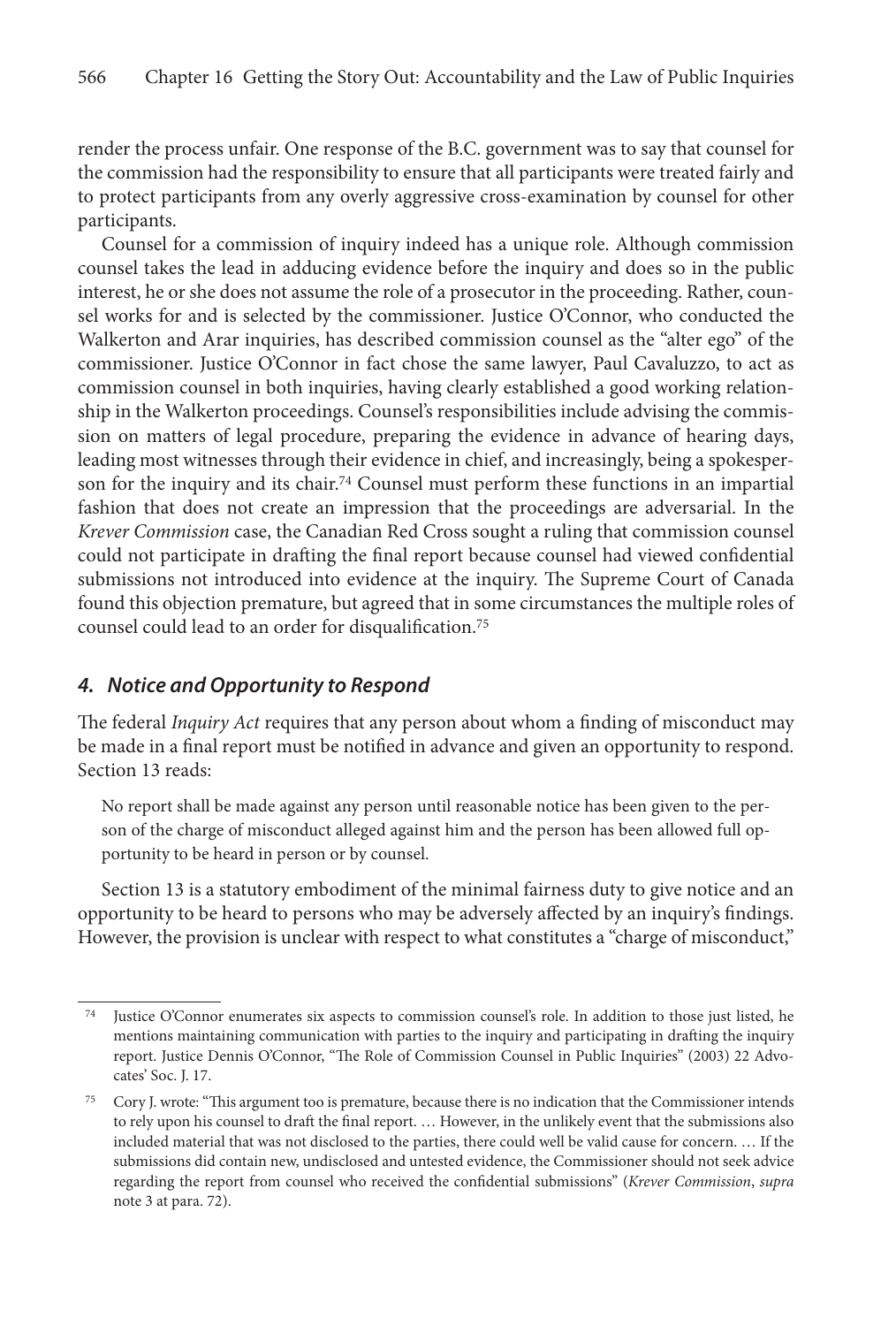<span id="page-26-0"></span>when in the process such notice should be given, and whether a "full opportunity to be heard" includes the calling of further evidence or only the right to make submissions after the evidence is in. In *Krever Commission*, several parties who received s. 13 notices argued that the delivery of notices at the conclusion of the hearing process denied them the opportunity to make full answer and defence. Cory J. disagreed. He pointed out that the statute did not specify any particular period of notice, and that while notices

should be given as soon as it is feasible, it is unreasonable to insist that the notices of misconduct must always be given early. There will be some inquiries … where the Commissioner cannot know what the findings may be until the end or very late in the process. So long as adequate time is given to the recipients of the notices to allow them to call the evidence and make the submissions they deem necessary, the late delivery of notices will not constitute unfair procedure.<sup>76</sup>

#### *5. Disclosure*

We earlier discussed the compellability of witnesses who face potential criminal prosecution. Closely related to this is the issue of the scope of discovery or disclosure powers of a public inquiry. The very purpose of investigative inquiries seems to support broad powers of discovery. These powers may, however, conflict with competing interests in confidentiality and non-disclosure. Common arguments of this nature include national security, solicitor–client privilege, rights of confidentiality to counselling records, and privacy interests.

In general, public inquiries benefit from the grant of statutory power to compel disclosure. It is up to inquiry commissioners to decide, in each case, what evidence they believe is necessary and relevant to their investigation. A commissioner could always decide not to pursue evidence by means of compulsory power. Where a commissioner issues a subpoena, a recipient who objects to production must make one of the following arguments: (1) the demand for disclosure or its statutory authorization is unconstitutional; (2) the evidence goes to a matter not within the terms of reference of the inquiry; or (3) the statutory authorization is not broad enough to include the particular demand for disclosure in the face of a competing interest. In other words, in light of the statutory power to compel testimony or disclosure, it will rarely be sufficient to argue that the demand is unfair at common law.

In considering the issue of disclosure, it is important to differentiate between disclosure to the inquiry and disclosure by the inquiry to the public. The latter is more a question of what can or must be done in public rather than in closed sessions or *in camera*, and is discussed in the section "Conducting Hearings in Public," below. The issue of disclosure per se goes to the power of the inquiry to obtain evidence, irrespective of claims of confidentiality or privilege.

With respect to handling national security information, Parliament has increasingly placed responsibility in the hands of judges to view information that the federal government claims is subject to a national security privilege, to decide whether in fact it is, and then to decide what part of it is disclosable in legal proceedings. That has been the general approach taken in inquiries looking at national security matters. In the Air India inquiry, commissioner John Major, a former justice of the Supreme Court of Canada, went public with his

*Ibid.* at para. 69.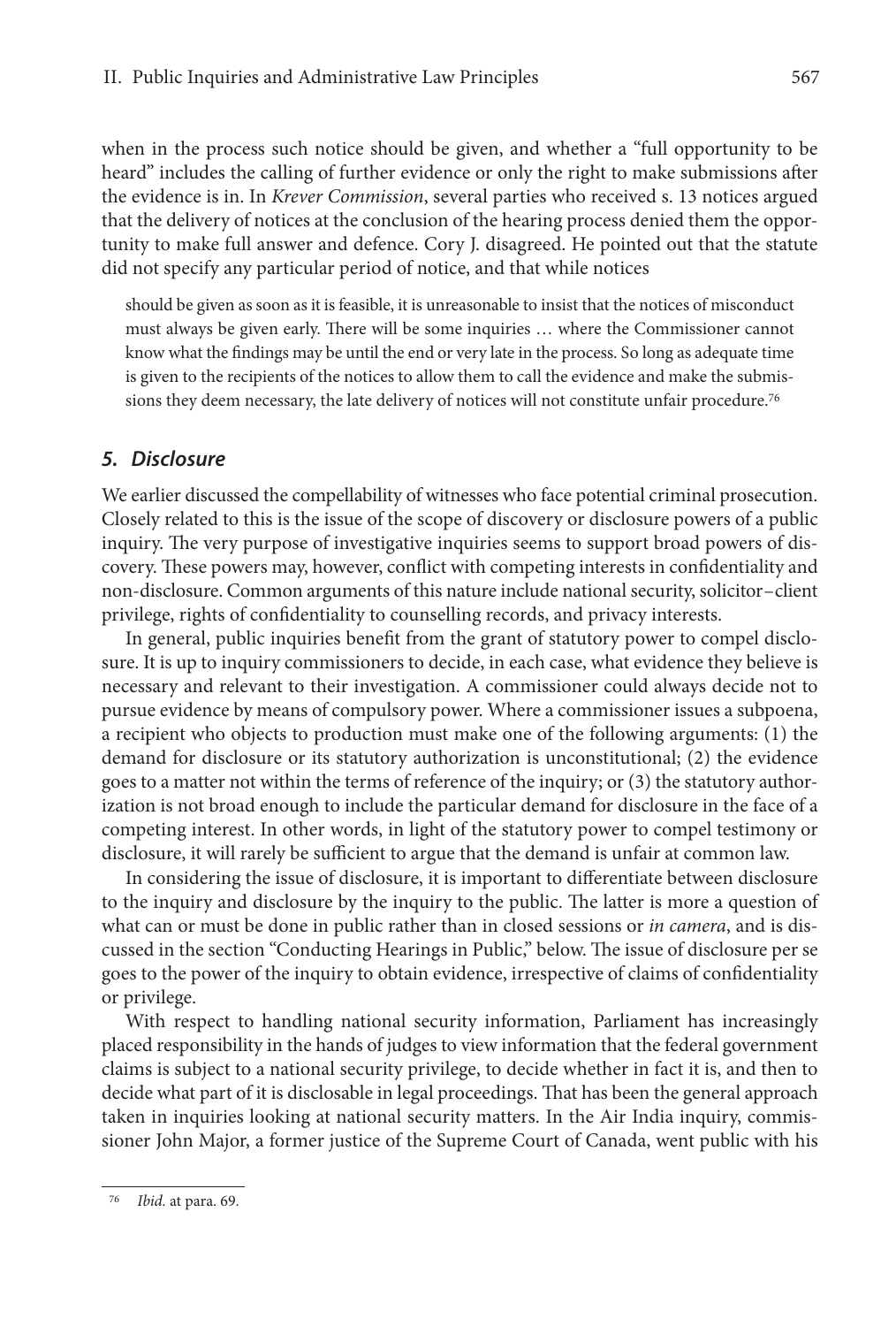<span id="page-27-0"></span>concerns that the inquiry would not be able to accomplish its mandate if the government did not change its position with respect to withholding evidence from the inquiry on national security grounds.

In *McKeigan v. Hickman*, <sup>77</sup> the Supreme Court dealt with the issue of claimed judicial immunity from disclosure. A Nova Scotia public inquiry held into the wrongful murder conviction of Donald Marshall sought to compel testimony and notes concerning the deliberations of the Nova Scotia Court of Appeal at the time when that court had conducted a review of Marshall's conviction. The justices opposed this demand. A majority of the Supreme Court of Canada concluded that, as a matter of judicial independence (a constitutional principle), judges cannot be summoned to answer questions concerning their deliberations. Several of the justices stated that the general language of the province's *Public Inquiries Act* should be read to accord with the power of superior court judges to issue subpoenas and order discovery in civil proceedings, and that the latter power has long been understood to be subject to judicial immunity.

Inquiries dealing with prosecutorial conduct have also raised issues going to immunity and privilege. As noted above, the Inquiry into the Death of Frank Paul led to a ruling by the B.C. Court of Appeal<sup>78</sup> to the effect that because an inquiry is an executive, not a judicial, function, a mandate given it to examine the exercise of prosecutorial discretion does not violate the separation of powers doctrine that underlies a principle of prosecutorial independence. Some of the most important and influential inquiries in recent Canadian history have been those dealing with wrongful convictions.79 They have examined in detail the internal communications between and among police and prosecution officials.

In the absence of express statutory authority, however, inquiries would not likely be able to compel disclosure of communications falling within solicitor–client privilege. Other privileges, such as doctor–patient and counsellor–client privileges, have generally been viewed as having lesser status. Bryan Schwartz has argued that inquiry statutes should exclude access to counselling records from the purview of inquiries' powers of disclosure.<sup>80</sup>

## *6. Conducting Hearingsin Public*

As noted, carrying out the inquiry process in public is one way in which the inquiry achieves its social purposes. One expects that inquiry hearings will be held in public and be reported in the media unless there are strong counterbalancing factors that militate in favour of *in camera* proceedings.

<sup>77 [1989]</sup> 2 S.C.R. 796.

<sup>78</sup> *B.C. (A.G., Criminal Justice Branch) v. B.C. (Commission of Inquiry into the Death of Frank Paul)* (2010,) 99 B.C.L.R. (4th) 26 (C.A.).

<sup>79</sup> Such inquiries include those into the wrongful convictions of Donald Marshall in Nova Scotia and Guy Paul Morin in Ontario. See the useful discussion of wrongful conviction inquiries in Ratushny, *supra* note 5 at 67-85; see also *Searching for Justice: An Autobiography* (Toronto: Osgoode Society for Legal History, 2005) by Fred Kaufman, Commissioner of Inquiry in the Morin matter.

<sup>80</sup> Bryan Schwartz, "Public Inquiries" (1997) 40 Can. Pub. Adm. 72-85.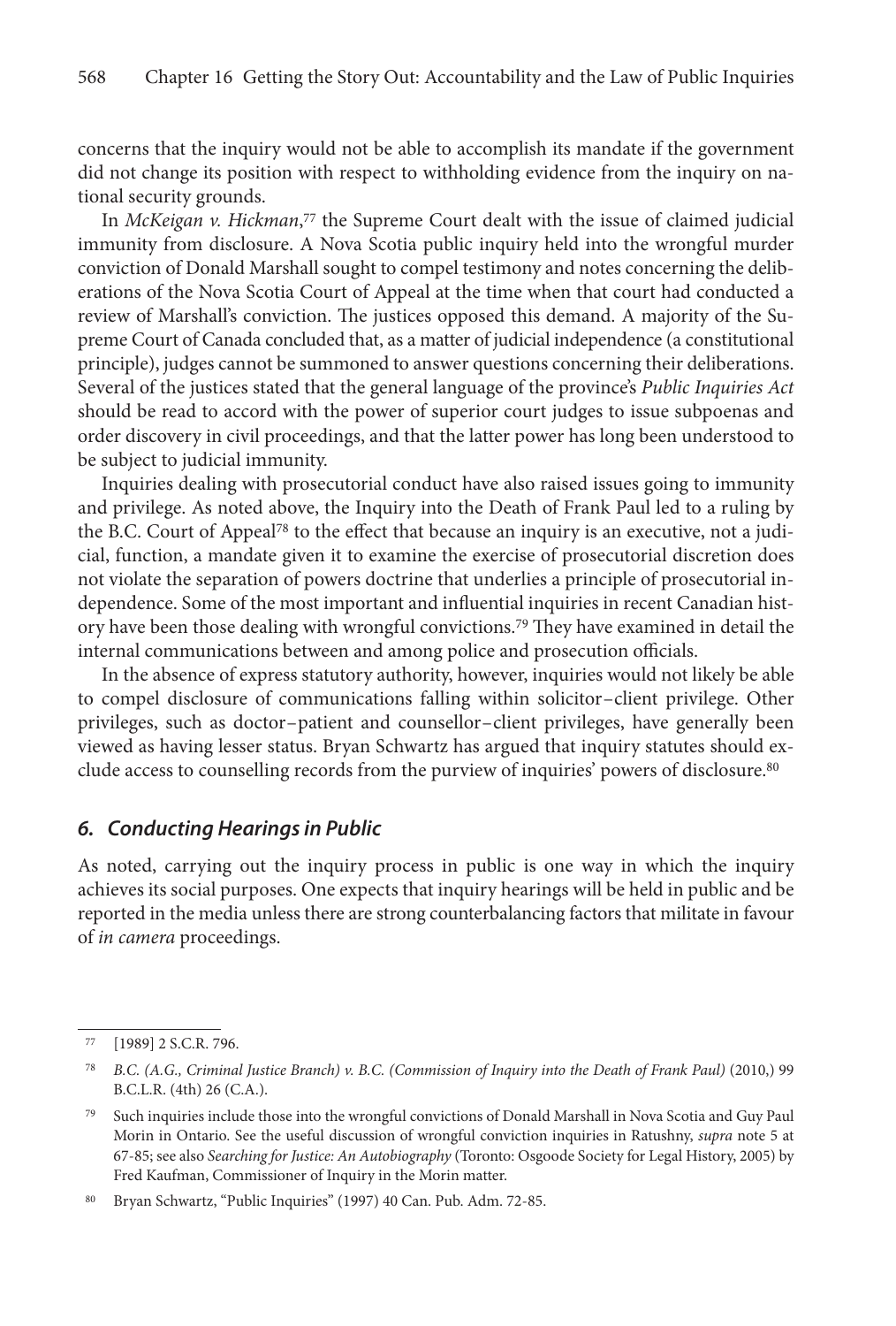The Arar inquiry dealt with matters of national security, and it was understood from the outset that parts of the evidence would be received in closed sessions. The terms of reference directed the commissioner to act with discretion in protecting the confidentiality of national security information disclosed to him by government agencies, but still left it to him to rule on those questions.81 Justice O'Connor addressed the nature of his mandate in ruling on one of several motions dealing with a request for confidentiality:

The government chose to call a public inquiry, not a private investigation. Implicit in the Terms of Reference is a direction that I maximize the disclosure of information to the public, not just in my report, but during the course of the hearings. The reason for that direction is consistent with what are now broadly accepted as two of the main purposes of public inquiries: to hear the evidence relating to the events in public so that the public can be informed directly about those events, and to provide those who are affected by the events an opportunity to participate in the inquiry process.82

The need to receive evidence in secrecy created a serious challenge to the inquiry's credibility, particularly in its early phases when it "disappeared" from public view for weeks and months at a time. Justice O'Connor dealt with this challenge in several ways. First, he provided a public summary of evidence received in closed sessions in September 2004. He granted access to certain confidential material to Mr. Arar for the purpose of preparing his evidence. While Justice O'Connor maintained the confidentiality of evidence and findings, which he concluded were properly protected for national security reasons, he largely succeeded in convincing Mr. Arar, the media, and other observers that the most important facts concerning the events in question had been opened to public scrutiny.

A sequel to the Arar inquiry was the Internal Inquiry into the Actions of Canadian Officials in Relation to Abdullah Almalki, Ahmad Abou-Elmaati and Muayyed Nureddin, conducted by former Supreme Court of Canada Justice Frank Iacobucci (hereafter, "the Iacobucci inquiry"). Justice O'Connor recommended that an inquiry be conducted into the circumstances involving the holding in Syrian custody of these three other Canadian citizens. The Iacobucci inquiry was conducted largely *in camera*, on the basis of extensive evidence that was not disclosed to the individuals concerned, and only partially disclosed to their counsel. One of those counsel, Jasminka Kalajdzic, has written a trenchant critique of the secretiveness of these inquiry proceedings.83 She writes that although the inquiry's

<sup>&</sup>lt;sup>81</sup> The Arar inquiry's terms of reference (*supra* note 22) stated:

<sup>(</sup>k) the Commissioner be directed, in conducting the inquiry, to take all steps necessary to prevent disclosure of information that, if it were disclosed to the public, would, in the opinion of the Commissioner, be injurious to international relations, national defence or national security and, where applicable, to conduct the proceedings in accordance with the following procedures, namely,

<sup>(</sup>i) on the request of the Attorney General of Canada, the Commissioner shall receive information in camera and in the absence of any party and their counsel if, in the opinion of the Commissioner, the disclosure of that information would be injurious to international relations, national defence or national security.

<sup>82</sup> Ruling Concerning RCMP Testimony (12 May 2005), online: *supra* note 22, under "Rulings."

<sup>83</sup> Jasminka Kalajdzic, "Outsiders: The Sources and Impact of Secrecy at the Iacobucci Inquiry" (2010) 36 Queen's L.J. 161.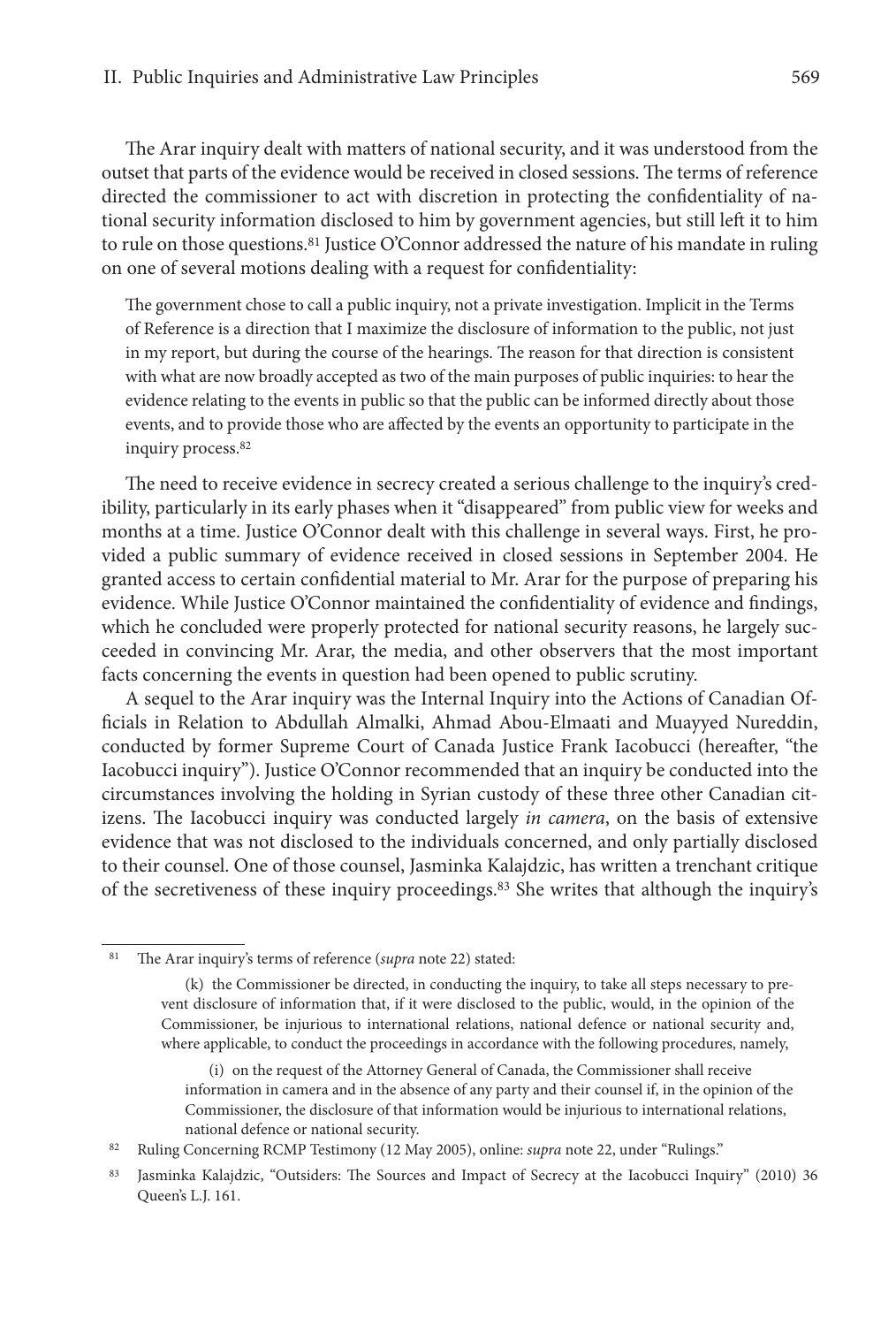<span id="page-29-0"></span>findings largely vindicated the individuals' positions, it failed in meeting the broader purposes for which inquiries are held: informing and educating government and the public, providing a measure of restorative justice to victims of mistreatment, and the sociodemocratic goal of fostering ethics in government activity. In her view, the lack of visibility of the inquiry undermined these purposes.

The goal of investigative inquiries may be to bring little-known or unknown facts into public light, but they are not adversarial proceedings, not should they need to rely on surprise. It is common practice now for commission counsel to interview prospective witnesses in advance of their public testimony, so that counsel for all sides as well as witnesses will have a good idea of what will be covered and said in open session. Whether a prospective witness is entitled to be interviewed in advance or to receive notice of questions to be asked in open session is a matter of what fairness required in the circumstances. Had an inquiry commissioner published a rule to this effect, as did Justice O'Connor in the Arar inquiry, a legitimate expectation of such a process would likely have been created for each witness.

## **C. Substantive Review**

In Canadian administrative law the review of substantive decision making has long been associated with notions of jurisdiction and the circumstances that justify or limit review by the courts of findings on the merits made by statutorily delegated delegates. In *Dunsmuir v. New Brunswick*, <sup>84</sup> the Supreme Court of Canada set a new course in substantive review. It identified the appropriate approach, a "standard of review analysis," that looked to certain factors to decide whether review of a decision should be conducted on one of two standards, correctness or reasonableness. Reasonableness review is a deferential standard in which the reviewing court allows the decision to stand so long as the court concludes it is supported by logical and intelligible reasons or falls within a range of reasonable outcomes. Correctness review affords no deference and allows the reviewing court to substitute its view of the right decision for that of the delegate.<sup>85</sup> Substantive review is relevant to public inquiries in two principal respects: (1) the inquiry commission's interpretation of its mandate or terms or reference; and (2) the inquiry's findings and recommendations.

## *1. Interpretation of Terms of Reference*

As earlier stated, the terms of reference established for an inquiry are viewed as the "law of the inquiry." A commissioner has authority to investigate only those matters identified by the terms of reference. Like any such statement, however, an inquiry's terms of reference are subject to interpretation. The commissioner's interpretation of the terms under which he or she operates is subject to judicial review. The interesting question from the perspective of substantive review is whether a court should apply a correctness or reasonableness standard to that interpretation. Depending on the circumstances, a strong case may be made for

<sup>84 2008</sup> SCC 9.

<sup>85</sup> For detailed discussions of substantive review, the standard of review analysis, and review for reasonableness, see Chapters 9 and 10 by Audrey Macklin and Sheila Wildeman, respectively.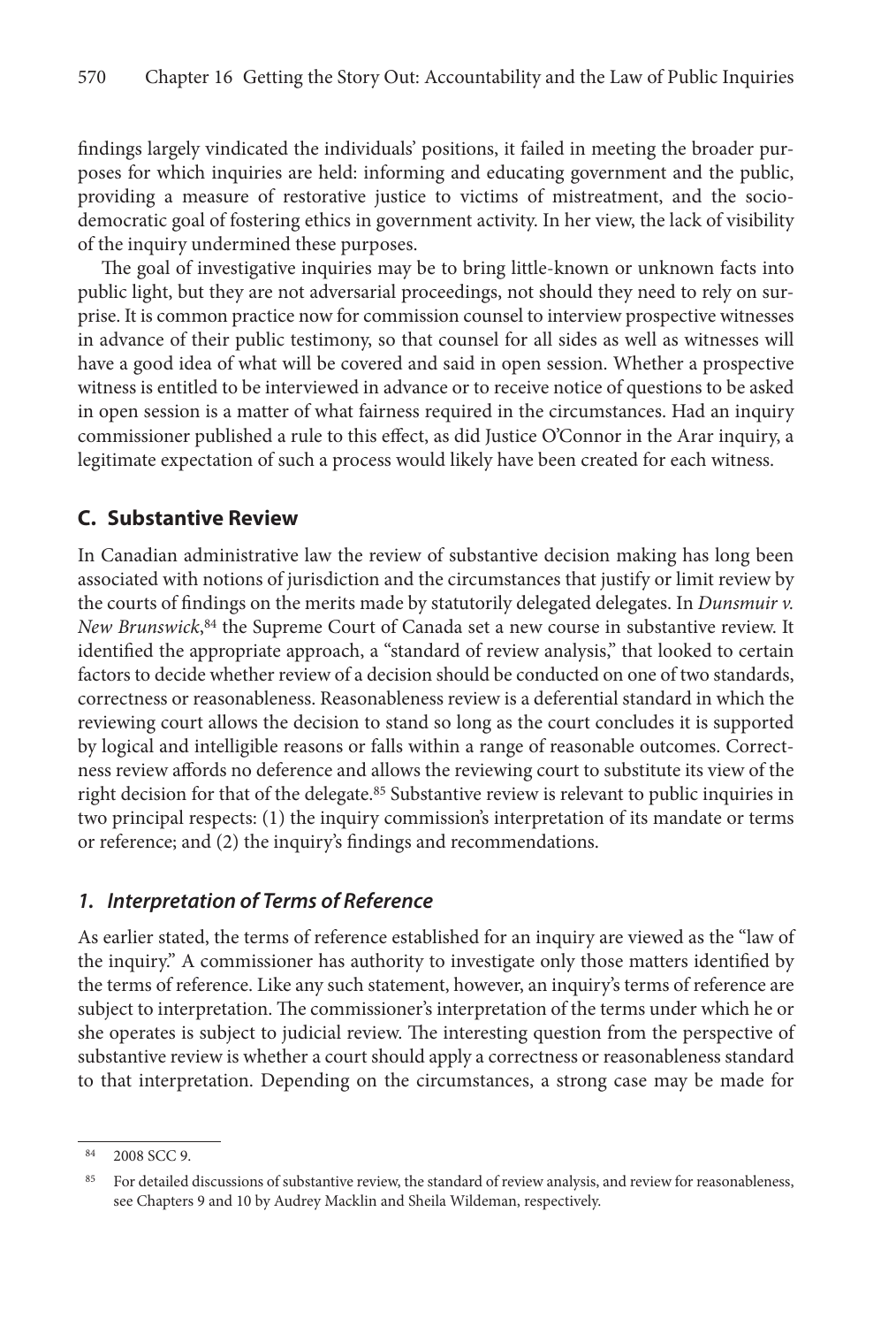either. Under the approach set out by the majority in *Dunsmuir*, correctness review may often apply to "issues of law," especially issues of a general nature. The interpretation of an inquiry's terms of reference involves an issue of law—but how general is it?

We can look to certain pre-*Dunsmuir* cases to see how courts have dealt with this issue. In early 2008, the Ontario Court of Appeal rendered judgment on a judicial review application brought by the government of Ontario and several police organizations challenging a ruling by Commissioner Normand Glaude concerning the scope of the inquiry into the handling by various public officials of complaints of child sexual abuse in Cornwall, Ontario over a number of years.<sup>86</sup> The government of Ontario established the inquiry in 2005 with terms of reference reading in part:

2. The Commission shall inquire into and report on the institutional response of the justice system and other public institutions, including the interaction of that response with other public and community sectors, in relation to:

(a) allegations of historical abuse of young people in the Cornwall area, including the policies and practices then in place to respond to such allegations, and

(b) the creation and development of policies and practices that were designed to improve the response to allegations of abuse in order to make recommendations directed to the further improvement of the response in similar circumstances.<sup>87</sup>

Justice Glaude interpreted this mandate as going to the manner in which police in Cornwall had responded to complaints of sexual assault made by minors at any time prior to 2005. The applicants for judicial review argued that the terms of reference limited the inquiry to look into how officials had responded to allegations that a child sex abuse ring existed in Cornwall at a certain limited period. A majority of the Court of Appeal agreed with the applicants and set aside Justice Glaude's ruling on the scope of the inquiry. The majority referred to the commissioner's interpretation of the inquiry's mandate as a "jurisdictional question," declined on that basis to defer to Commissioner Glaude's interpretation of the terms of reference, and found it both incorrect and unreasonable.

In *Stevens v. Canada (Attorney General)*, <sup>88</sup> former federal Conservative Cabinet Minister Sinclair Stevens applied to quash the report of Commissioner William Parker, who had led an inquiry into Stevens's activities while he was in government. Stevens argued that the commissioner had exceeded the jurisdiction given to him by the inquiry's terms of reference. The terms directed that an inquiry and report be made into

whether the Honourable Sinclair M. Stevens was in real or apparent conflict of interest as defined by the Conflict of Interest and Post Employment Code for Public Office Holders and the letter from the Prime Minister [Brian Mulroney] … of September 5, 1985.89

<sup>86</sup> *Ontario (Provincial Police) v. Cornwall (Public Inquiry)*, 2008 ONCA 33, [2008] O.J. No. 153 (QL).

<sup>87</sup> See website for the Cornwall Public Inquiry at <[http://www.attorneygeneral.jus.gov.on.ca/inquiries/cornwall/](http://www.attorneygeneral.jus.gov.on.ca/inquiries/cornwall/en/index.htm) [en/index.htm](http://www.attorneygeneral.jus.gov.on.ca/inquiries/cornwall/en/index.htm)>.

<sup>88 2004</sup> FC 1746, [2004] F.C. No. 2116 (O'Keefe J., December 15, 2004) (QL).

<sup>89</sup> *Ibid.* at para. 6.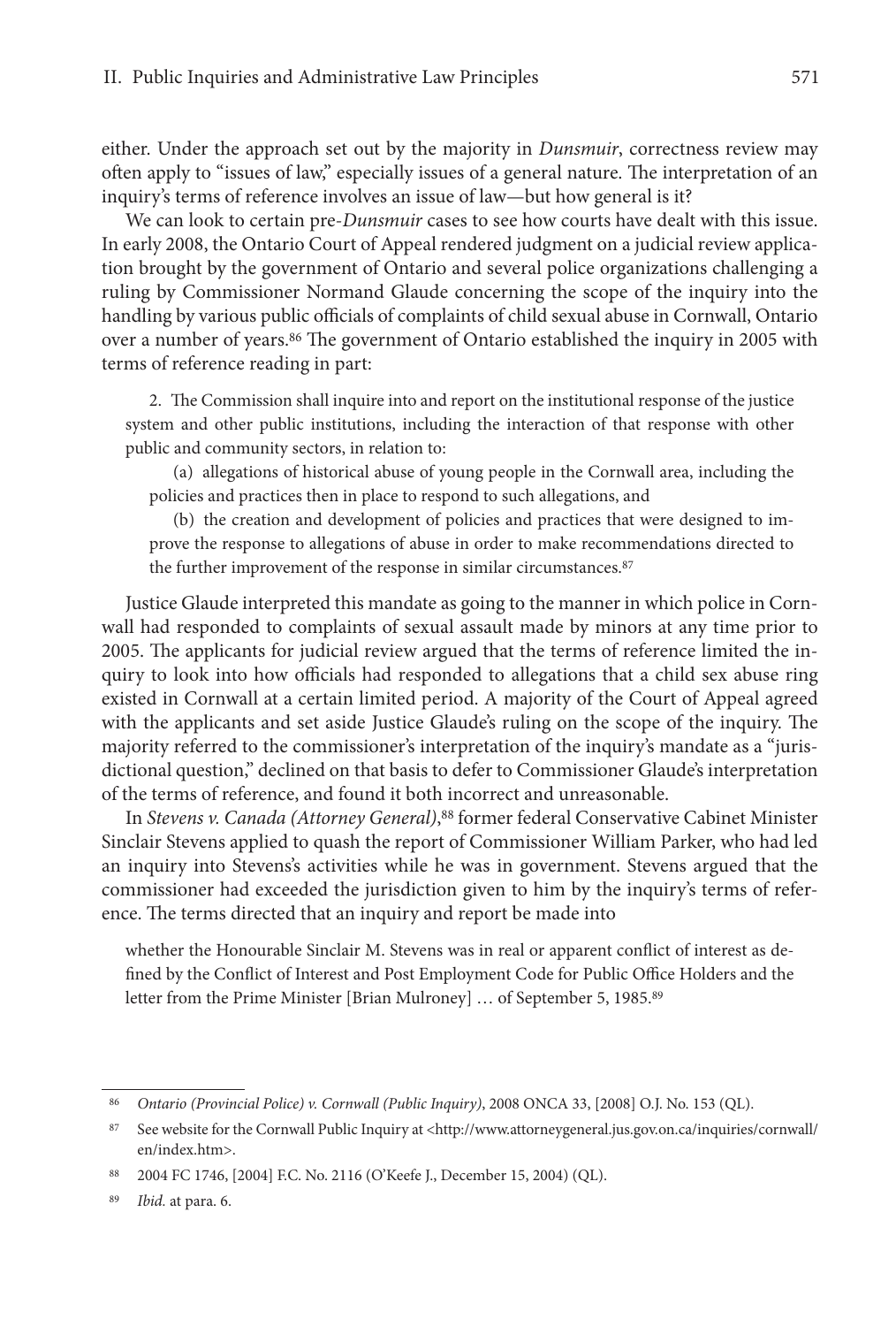<span id="page-31-0"></span>Justice O'Keefe of the Federal Court quashed the inquiry report, which found that Stevens placed himself in a conflict of interest on six occasions, on the basis that the commissioner exceeded his authority by developing his own definition of "conflict of interest" beyond that set out in the code in question. O'Keefe J. did not apply a standard of review analysis, but stated that a court should not adopt an "overly legalistic" approach to reviewing an inquiry's interpretation of its terms of reference, especially where the inquiry is directed at the alleged wrongdoing of a single individual.

The *Cornwall Inquiry* and *Stevens* cases suggest that reviewing courts may take a fairly strict jurisdictional approach, more akin to correctness review, to inquiry commissioner's interpretations of their mandates. However, post-*Dunsmuir* case law from the Supreme Court of Canada has moved in the direction of saying that when tribunals are engaged in interpreting the provisions of their own enabling statutes, they should be accorded deference. In a sense, that is what commissioners do when they interpret their terms of reference. This may point to a more deferential approach in future, at least in instances that do not put individuals' rights at risk.

## *2. Review of Inquiry Findings*

Whether a person who is unhappy with the ultimate findings of fact of an inquiry is able to challenge them in judicial review is an interesting question. In *Dunsmuir* and subsequent cases, the Court has made it clear that fact-based determinations call for reasonableness, or deferential, review. Public inquiries, as we have seen, produce only findings of fact and policy recommendations, not decisions with legal consequences. We expect that inquiry reports would attract deferential review, if indeed they are reviewable at all. This appears to be the case. Following the release of the report and recommendations of the inquiry into the death of Robert Dziekanski at Vancouver airport, the manufacturer of Tasers sought to have the report quashed. The company raised both procedural and substantive grounds, alleging with respect to the latter that there was no evidence on which Commissioner Braidwood could base his findings that the use of conducted energy weapons like the Taser posed some risk of death or serious injury. Justice Sewell ruled that a study commission or phase two inquiry was not exercising a "statutory power of decision," making certain administrative law remedies unavailable. He further concluded that the inquiry's findings met a standard of reasonableness.90

Even if an applicant were to succeed in a substantive challenge to an inquiry's findings, questions remain about the nature of the remedies available through judicial review. This issue arose before Reed J. of the Federal Court Trial Division in *Morneault v. Canada*, <sup>91</sup> a case arising from the Somalia inquiry. Lieutenant-Colonel Paul Morneault had been involved in troop training in Canada prior to the troops' deployment to Somalia. The predeployment phase ended up being the only one of three time periods in the Somalia mission concerning which the commission of inquiry was able to complete its investigation and

<sup>90</sup> *Taser International v. British Columbia (Commissioner)* (*Taser No. 2*), [2010] B.C.J. No. 1578 at para. 52 (S.C.) (QL).

<sup>91 [1998]</sup> F.C.J. No. 501 (QL), 1998 CanLII 7647 [*Morneault*].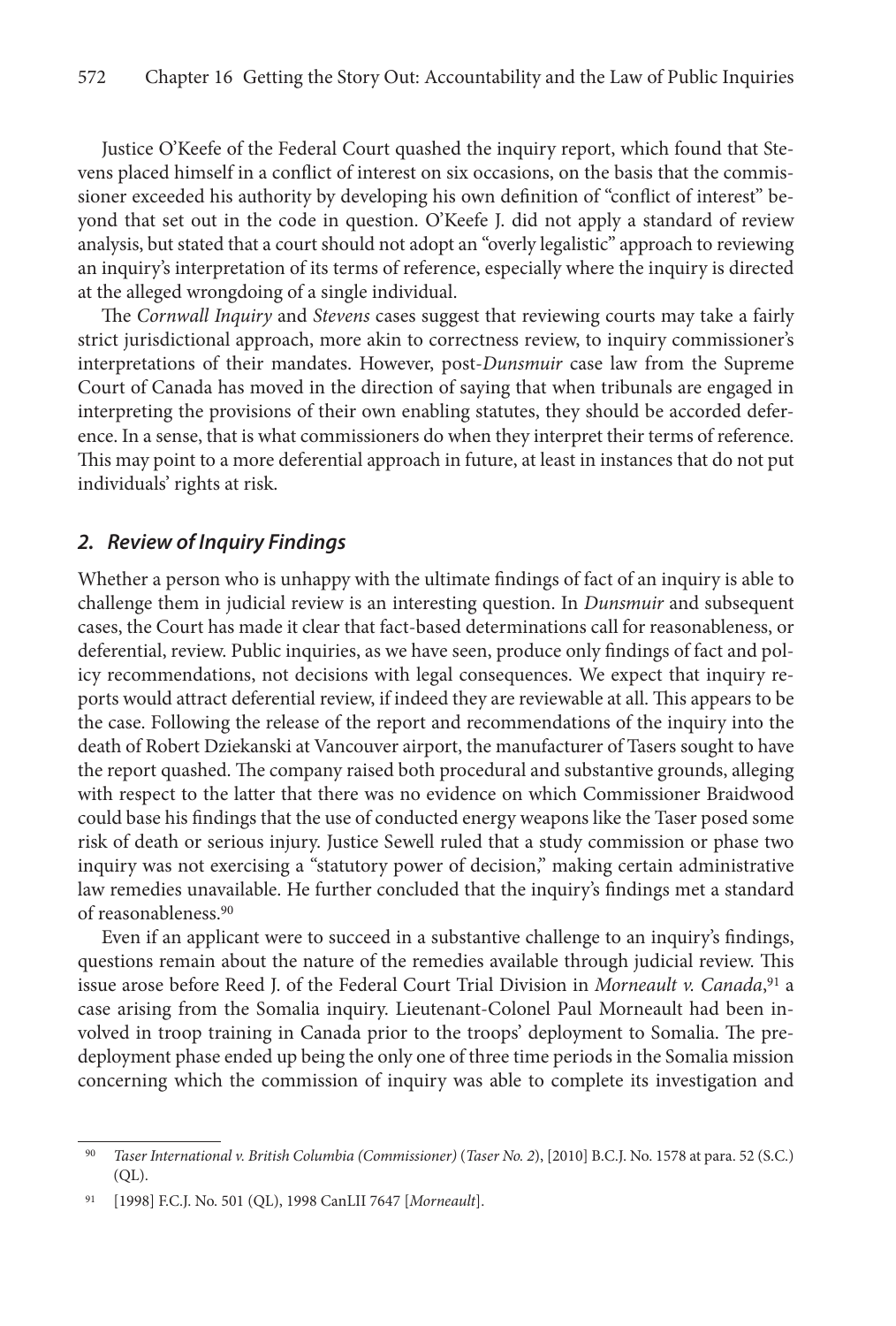<span id="page-32-0"></span>report, given the termination of the inquiry by the Chrétien government. In its report on this phase, the commissioners made findings of misconduct against Morneault with respect to the inadequacy of the training program. Lieutenant-Colonel Morneault applied to Federal Court to have these findings quashed. Reed J. first had to decide whether the finding of misconduct constituted a reviewable "decision" under s. 2(1) of the *Federal Courts Act*. <sup>92</sup> The respondent argued that mere findings of fact without legal consequences did not constitute a decision. Reed J. disagreed, ruling that the consequences of such findings for an individual's reputation made them a "decision," and thus subject to judicial review. Next, the Court needed to identify the appropriate standard of review for this issue of fact determination. Reed J. concluded that the standard should be patent unreasonableness.<sup>93</sup> Finally, the Court ruled that the commissioners had misconstrued some of the evidence and drawn improper inferences from other evidence, and that their findings of misconduct against Lieutenant-Colonel Morneault were indeed patently unreasonable. With respect to remedy, Reed J. ordered the following:

What then is the appropriate disposition of his application? The Report has had wide public dissemination. The Commission no longer exists. I have concluded that the appropriate remedy is a declaration by the Court that the Commission's findings of individual misconduct against the applicant set out in chapter 35 of its Report are invalid. Also, as noted, he is entitled to a declaration that the record does not support a conclusion that the two general statements of condemnation found in the Report, identified above, apply to him. Declarations of invalidity will issue accordingly.<sup>94</sup>

A similar order was made by Justice Teitelbaum of the Federal Court of Canada with respect to Jean Chretien's successful judicial review application alleging bias on the part of Commissioner John Gomery in the sponsorship inquiry. Teitelbaum J. ordered that: "the findings in the Phase I Report of the commissioner, dated November 1, 2005, and relating to the Applicant, are set aside."<sup>95</sup> Such an order may provide a degree of solace to an individual who feels wronged by an inquiry's process and report. However, it does not change what was heard and said during the inquiry nor its conclusion. The Canadian public would likely be surprised to learn that the findings of the sponsorship inquiry, at least with respect to the role of the highest government officials, have been "set aside."

## **III. Public Inquiries and Public Benefit**

In his political memoir *My Years as Prime Minister*, <sup>96</sup> former Prime Minister Chrétien engages in a pointed criticism of public inquiries. He defends his decision to shut down the Somalia inquiry in mid-course on the ground that it had become overly long, expensive,

<sup>92</sup> R.S.C. 1985, c. F-7.

<sup>93</sup> *Morneault*, *supra* note 91 at para. 59.

<sup>94</sup> *Ibid.* at para. 114.

<sup>95</sup> *Chrétien v. Canada*, *supra* note 55 at judgment para. (a).

<sup>96</sup> Jean Chrétien, *My Years as Prime Minister* (Toronto: A.A. Knopf Canada, 2007).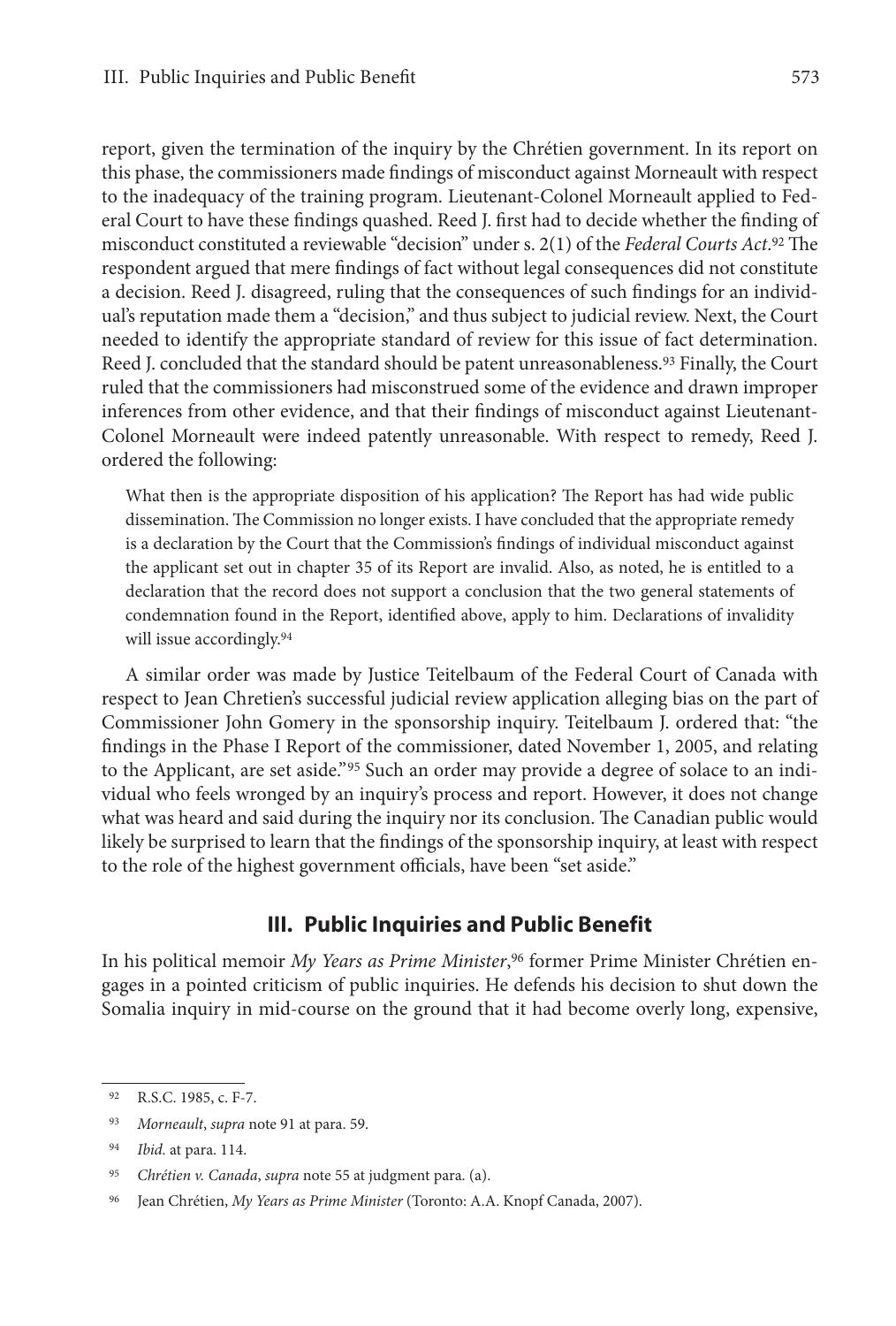and of benefit only to the many lawyers involved. After noting that "I never appointed another commission of inquiry," Mr. Chrétien writes:

For the opposition parties, calling for a public inquiry is usually an easy way to dig up dirt or keep a hot issue on the front burner after they've exhausted their own supply of facts and questions. For the government, giving in to the calls is often a mechanism to do nothing, to dodge responsibility, or to postpone a controversial decision until after the next election. Very few of these inquiries in my experience have ever been of much use, and those few were valuable only because they didn't turn into television soap operas. … But it is in the nature of public inquiries to get turned into show trials, kangaroo courts and political entertainment. The rules of evidence don't have to be respected as they are in a court. There's not the same right of due process or even the same process to protect the innocent during the investigation into a possible wrongdoing. Scores of reputations are shattered for no good cause.<sup>97</sup>

Of course, this comment was made in the shadow of the sponsorship inquiry report of Justice Gomery. Nevertheless, Mr. Chrétien's criticism is a good sharp summary of the major concerns about inquiries.

Have Canadian inquiries become overjudicialized and too expensive? Michael Trebilcock and Wendy Austin also asked this question following the Krever inquiry into Canada's blood system in the mid-1990s. The authors noted that the inquiry cost several times what had been budgeted for it, took over three years to complete, and involved the services of over 50 lawyers acting for the parties granted different forms of standing. Canadian public inquiries have indeed become highly lawyered enterprises. This may be an inevitable consequence of having inquiries into specific events with serious consequences in the lives of individuals. The need to respect individual rights is the principal explanation for the takeover of public inquiries by lawyers and judges, and the expenditure of time and money follows from the use of trial-like procedures. If public inquiries are intended in part to provide greater public access to government, it must nevertheless be recognized that this access is now largely filtered through the language and habits of judges and lawyers. To the extent that this is a matter of concern, it should lead to thinking about how the influence of the legal profession can be reduced where it is least needed, in policy inquiries.<sup>98</sup> The division between phase 1 and phase 2 processes might on occasion be helpfully taken one step further, by assigning a judge to the more forensic tasks of event investigation, while naming commissioners with different backgrounds to take the lead on the more consultative and prospective task of making policy proposals.

First, Gomery is a judge. He has been trained to adjudicate and to find guilt or innocence, and he can no more escape from this reality than a turtle can leave its shell. He is neither an organizational design specialist nor an expert in political philosophy or public administration.

<sup>97</sup> *Ibid.* at 187-88.

<sup>&</sup>lt;sup>98</sup> For a critique of the suitability of a judge to disentangle complicated issues of public administration, see Ruth Hubbard & Gilles Paquet, *Gomery's Blinders and Canadian Federalism* (Ottawa: University of Ottawa Press, 2007). The authors attribute what they view as Justice Gomery's penchant for overemphasizing individual blame for the failed oversight of the sponsorship program to his professional background (*ibid.* at 41-42):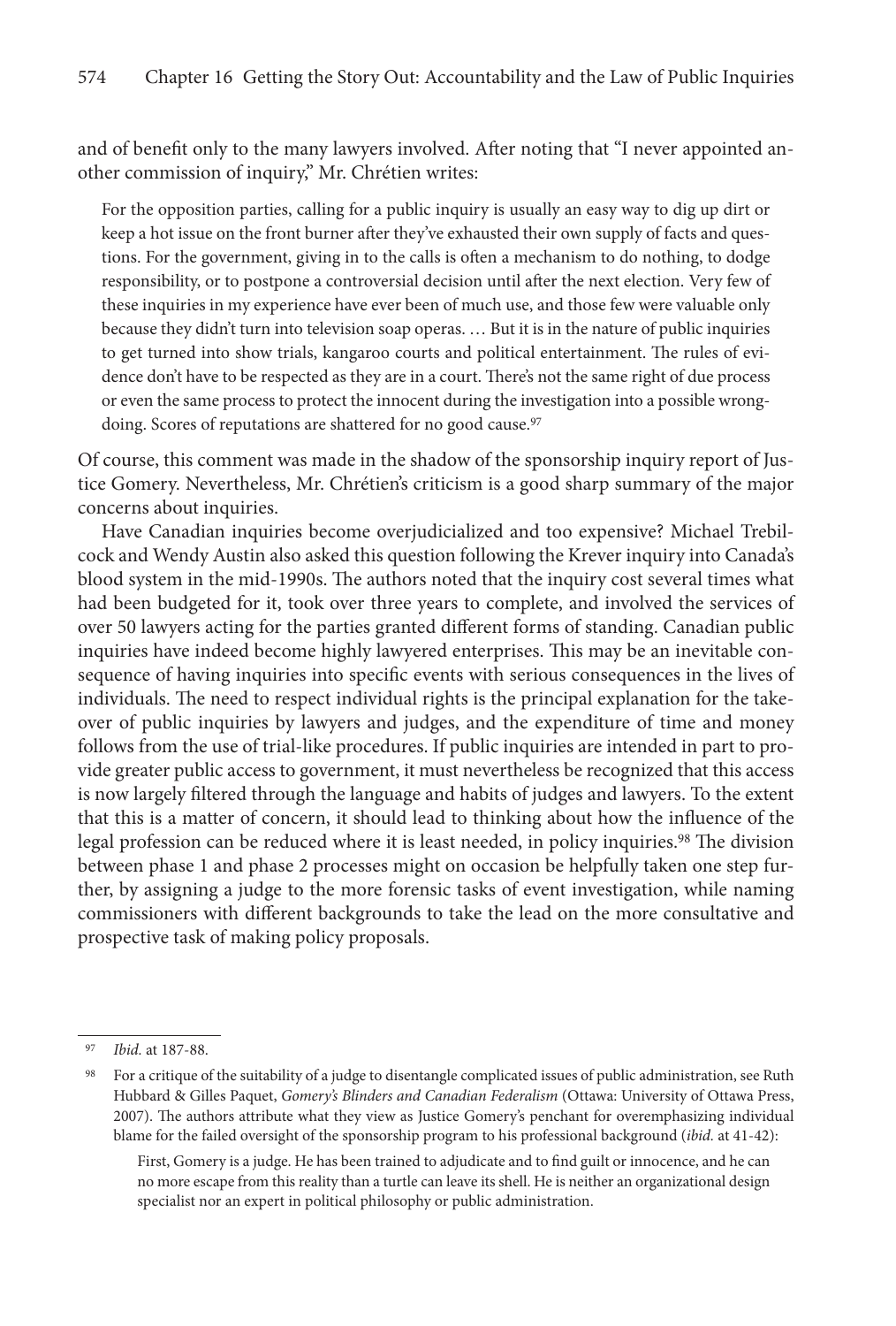<span id="page-34-0"></span>However, we have seen that public inquiries have the potential to enhance public accountability in Canada's governing structures. Nowhere has this been more true than with respect to the justice system itself, especially the criminal justice system. The missing women inquiry is only one of many examples of inquiries that have been called to shine light on the actions and decisions of police and Crown officials. Some of the most revealing and important inquiries in Canadian history have been those dealing with wrongful murder convictions, such as those involving Donald Marshall, Guy Paul Morin, and Thomas Sophonow.99 In Ontario, the Goudge inquiry into the state of pediatric forensic pathology following the revelation that pathologist Charles Smith had testified erroneously in several cases leading to the conviction of innocent persons pointed out numerous problems and needed reforms in the justice system.100 Those trained in the law are used to thinking that procedural protections afforded in court proceedings, combined with the zealous advocacy promoted by the adversarial system and appellate review, are significant guarantees of fairness and transparency. The fact is, though, that many of the most important things that happen in the justice system take place out of sight of the public, and often under the protection of various immunities and presumptions of good faith that remove them from the scrutiny of the courts themselves. Public inquiries have proven to be an important adjunct to the proper administration of justice. That this is true with respect to one of our society's most open institutions of public authority makes it easier to understand the benefits public inquiries offer to governance in general.

#### SUGGESTED ADDITIONAL READINGS

#### **BOOKS AND ARTICLES**

- Manson, Allan, & David Mullan, eds., *Commissions of Inquiry: Praise or Reappraise?* (Toronto: Irwin Law, 2003).
- Ratushny, Ed, *The Conduct of Public Inquiries: Law, Policy and Practice* (Toronto: Irwin Law, 2009).
- Roach, Kent, "Canadian Public Inquiries and Accountability" in P.C. Stenning, ed. *Accountability for Criminal Justice: Selected Essays* (Toronto: University of Toronto Press, 1995).
- Ruel, Simon, *The Law of Public Inquiries in Canada* (Toronto: Carswell, 2010).
- Van Harten, Gus, "Truth Before Punishment: A Defence of Public Inquiries" (2003) 29 Queens L.J. 242.

See Report of the Kaufman Commission on Proceedings Involving Guy Paul Morin (1998), online: Ministry of the Attorney General of Ontario [<http://www.attorneygeneral.jus.gov.on.ca/english/about/pubs/morin](http://www.attorneygeneral.jus.gov.on.ca/english/about/pubs/morin)>; and Manitoba, *The Inquiry Regarding Thomas Sophonow* (2001), online: [<http://www.gov.mb.ca/justice/publica](http://www.gov.mb.ca/justice/publications/sophonow/toc.html)[tions/sophonow/toc.html](http://www.gov.mb.ca/justice/publications/sophonow/toc.html)>.

<sup>100</sup> See <[http://www.attorneygeneral.jus.gov.on.ca/inquiries/goudge/index.html>](http://www.attorneygeneral.jus.gov.on.ca/inquiries/goudge/index.html).